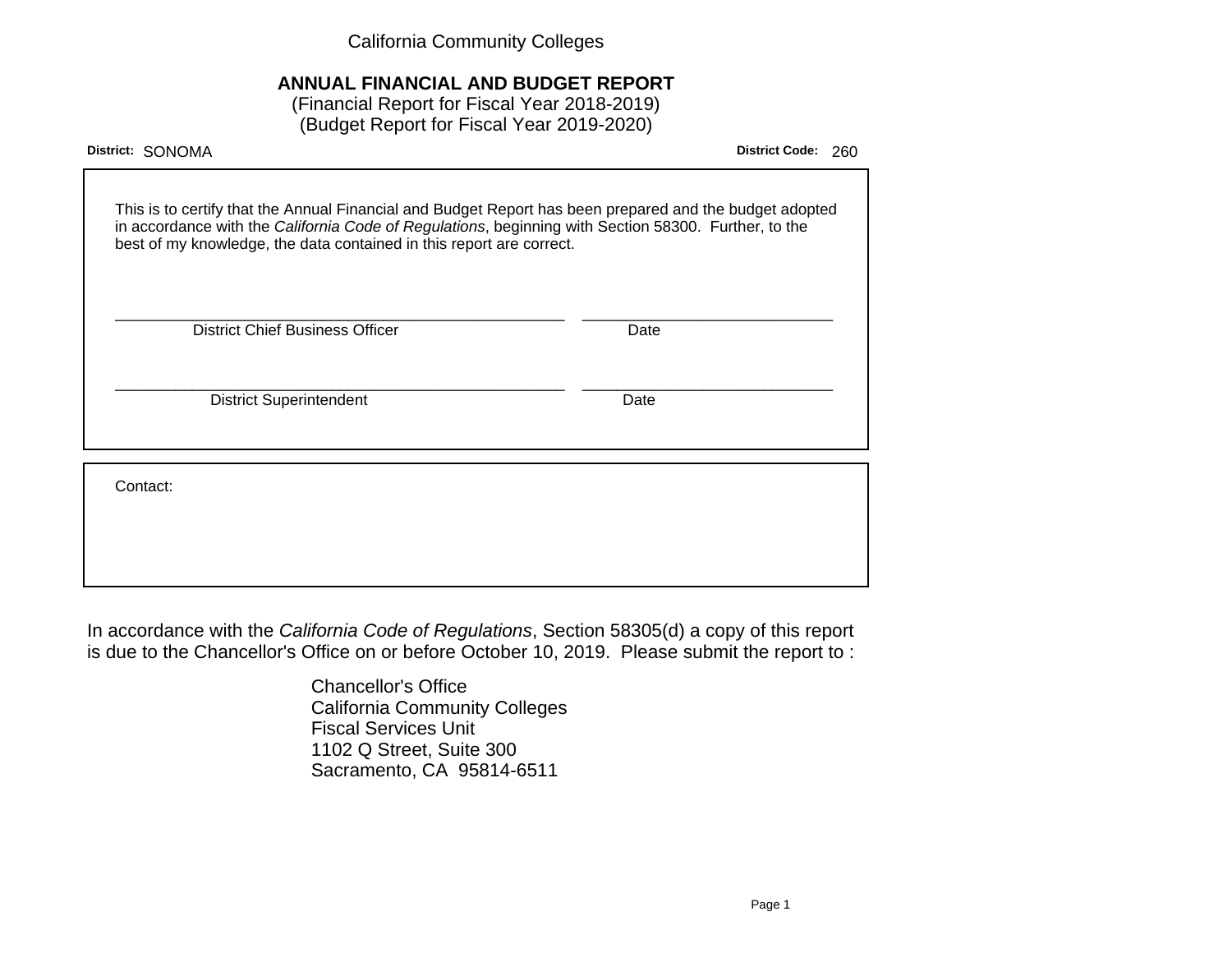# **Analysis of compliance with the 50 Percent Law (ECS 84362)**

# **Annual Financial and Budget Report**

# **The Current Expense of Education**

### **SUPPLEMENTAL DATA S11 GENERAL FUND - UNRESTRICTED SUBFUND**

| For Actual Year: 2018-2019<br>Budget Year: 2019-2020 |        | District ID: 260                 | Name: SONOMA           |                        |                |
|------------------------------------------------------|--------|----------------------------------|------------------------|------------------------|----------------|
|                                                      |        | <b>Activity (ECSA)</b>           | <b>Activity (ECSB)</b> | <b>Activity (ECSX)</b> |                |
|                                                      |        | <b>ECS 84362 A</b>               | <b>ECS 84362 B</b>     | <b>Excluded</b>        |                |
|                                                      | Object | <b>Instructional Salary Cost</b> | <b>Total CEE</b>       | <b>Activities</b>      |                |
| <b>Academic Salaries</b>                             | Code   | AC 0100-5900 & AC 6110           | AC 0100 - 6799         | AC 6800 - 7390         | <b>Total</b>   |
| <b>Instructional Salaries</b>                        |        |                                  |                        |                        |                |
| Contract or Regular                                  | 1100   | 21,860,096                       | 21,860,096             |                        | 21,860,096     |
| Other                                                | 1300   | 21,698,052                       | 21,649,633             | 48,420                 | 21,698,053     |
| <b>Total Instructional Salaries</b>                  |        | 43,558,148                       | 43,509,729             | 48,420                 | 43,558,149     |
| <b>Non-Instructional Salaries</b>                    |        |                                  |                        |                        |                |
| Contract or Regular                                  | 1200   |                                  | 9,895,519              | 792,959                | 10,688,478     |
| Other                                                | 1400   |                                  | 1,433,344              | 343,801                | 1,777,145      |
| <b>Total Non-Instructional Salaries</b>              |        | $\Omega$                         | 11,328,863             | 1,136,760              | 12,465,623     |
| <b>Total Academic Salaries</b>                       |        | 43,558,148                       | 54,838,592             | 1,185,180              | 56,023,772     |
|                                                      |        |                                  |                        |                        |                |
| <b>Classified Salaries</b>                           |        |                                  |                        |                        |                |
| <b>Non-Instructional Salaries</b>                    |        |                                  |                        |                        |                |
| <b>Regular Status</b>                                | 2100   |                                  | 21,990,666             | 618,815                | 22,609,481     |
| Other                                                | 2300   |                                  | 1,752,109              | 160,208                | 1,912,317      |
| <b>Total Non-Instructional Salaries</b>              |        | 0                                | 23,742,775             | 779,023                | 24,521,798     |
| <b>Instructional Aides</b>                           |        |                                  |                        |                        |                |
| <b>Regular Status</b>                                | 2200   | 3,311,238                        | 3,307,148              | 4,089                  | 3,311,237      |
| Other                                                | 2400   | 339,203                          | 339,203                |                        | 339,203        |
| <b>Total Instructional Aides</b>                     |        | 3,650,441                        | 3,646,351              | 4,089                  | 3,650,440      |
| <b>Total Classified Salaries</b>                     |        | 3,650,441                        | 27,389,126             | 783,112                | 28,172,238     |
|                                                      |        |                                  |                        |                        |                |
| <b>Employee Benefits</b>                             | 3000   | 15,763,765                       | 31,092,993             | 611,794                | 31,704,787     |
| <b>Supplies and Materials</b>                        | 4000   |                                  | 2,245,129              | 150,792                | 2,395,921      |
| <b>Other Operating Expenses</b>                      | 5000   | 1,568,035                        | 9,610,492              | 684,062                | 10,294,554     |
| <b>Equipment Replacement</b>                         | 6420   |                                  |                        |                        | $\overline{0}$ |
| <b>Total Expenditures Prior to Exclusions</b>        |        | 64,540,389                       | 125, 176, 332          | 3,414,940              | 128,591,272    |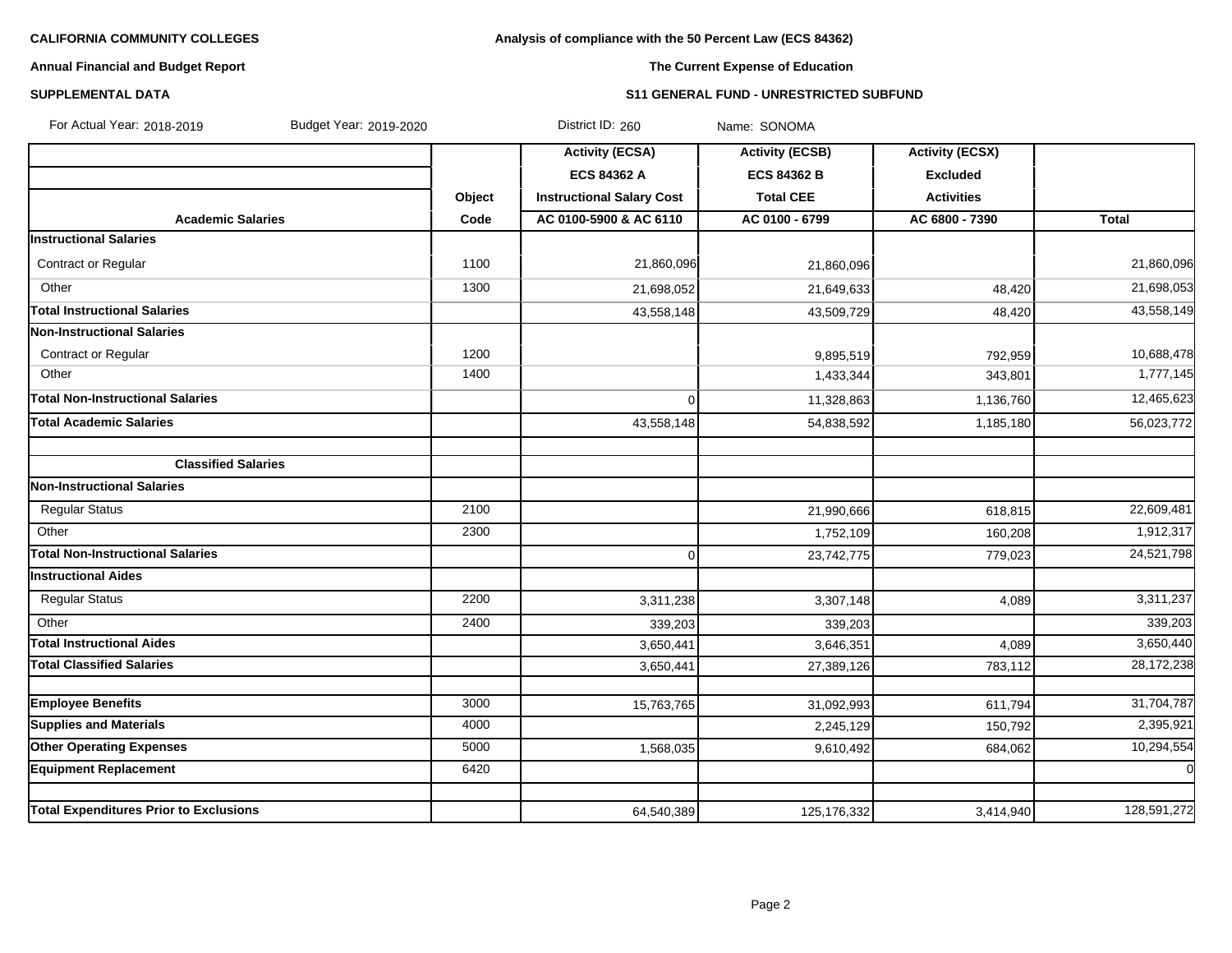**Analysis of compliance with the 50 Percent Law (ECS 84362)**

# **Annual Financial and Budget Report**

# **The Current Expense of Education**

# **SUPPLEMENTAL DATA S11 GENERAL FUND - UNRESTRICTED SUBFUND**

| For Actual Year: 2018-2019<br>Budget Year: 2019-2020                |                    | District ID: 260                 | Name: SONOMA           |                        |                |
|---------------------------------------------------------------------|--------------------|----------------------------------|------------------------|------------------------|----------------|
|                                                                     |                    | <b>Activity (ECSA)</b>           | <b>Activity (ECSB)</b> | <b>Activity (ECSX)</b> |                |
|                                                                     |                    | <b>ECS 84362 A</b>               | <b>ECS 84362 B</b>     | <b>Excluded</b>        |                |
|                                                                     |                    | <b>Instructional Salary Cost</b> | <b>Total CEE</b>       | <b>Activities</b>      |                |
| <b>Exclusions</b>                                                   |                    | AC 0100-5900 & AC 6110           | AC 0100 - 6799         | AC 6800 - 7390         | <b>Total</b>   |
| <b>Activities to Exclude</b>                                        | <b>TOP Code</b>    |                                  |                        |                        |                |
| Instructional Staff-Retirees' Benefits and Retirement Incentives    | 5900               |                                  |                        |                        | $\mathbf 0$    |
| Student Health Services Above Amount Collected                      | 6441               |                                  | 27,843                 |                        | 27,843         |
| <b>Student Transportation</b>                                       | 6491               |                                  |                        |                        | $\overline{0}$ |
| Noninstructional Staff-Retirees' Benefits and Retirement Incentives | 6740               |                                  |                        |                        | $\overline{0}$ |
| <b>Objects to Exclude</b>                                           | <b>Object Code</b> |                                  |                        |                        |                |
| Rents and Leases                                                    | 5060               |                                  | 271,627                | 8,219                  | 279,846        |
| Lottery Expenditures                                                |                    |                                  |                        |                        |                |
| <b>Academic Salaries</b>                                            | 1000               |                                  | 698,939                |                        | 698,939        |
| <b>Classified Salaries</b>                                          | 2000               |                                  | 1,976,912              |                        | 1,976,912      |
| Employee Benefits                                                   | 3000               |                                  | 644,624                |                        | 644,624        |
| <b>Supplies and Materials</b>                                       | 4000               |                                  |                        |                        |                |
| Software                                                            | 4100               |                                  |                        |                        | $\Omega$       |
| Books, Magazines, & Periodicals                                     | 4200               |                                  |                        |                        | $\overline{0}$ |
| <b>Instructional Supplies &amp; Materials</b>                       | 4300               |                                  |                        |                        | <sub>0</sub>   |
| Noninstructional, Supplies & Materials                              | 4400               |                                  |                        |                        | $\overline{0}$ |
| <b>Total Supplies and Materials</b>                                 |                    | $\mathbf 0$                      | 0                      | 0                      | $\Omega$       |
| Other Operating Expenses and Services                               | 5000               |                                  |                        |                        | $\mathbf{0}$   |
|                                                                     |                    |                                  |                        |                        |                |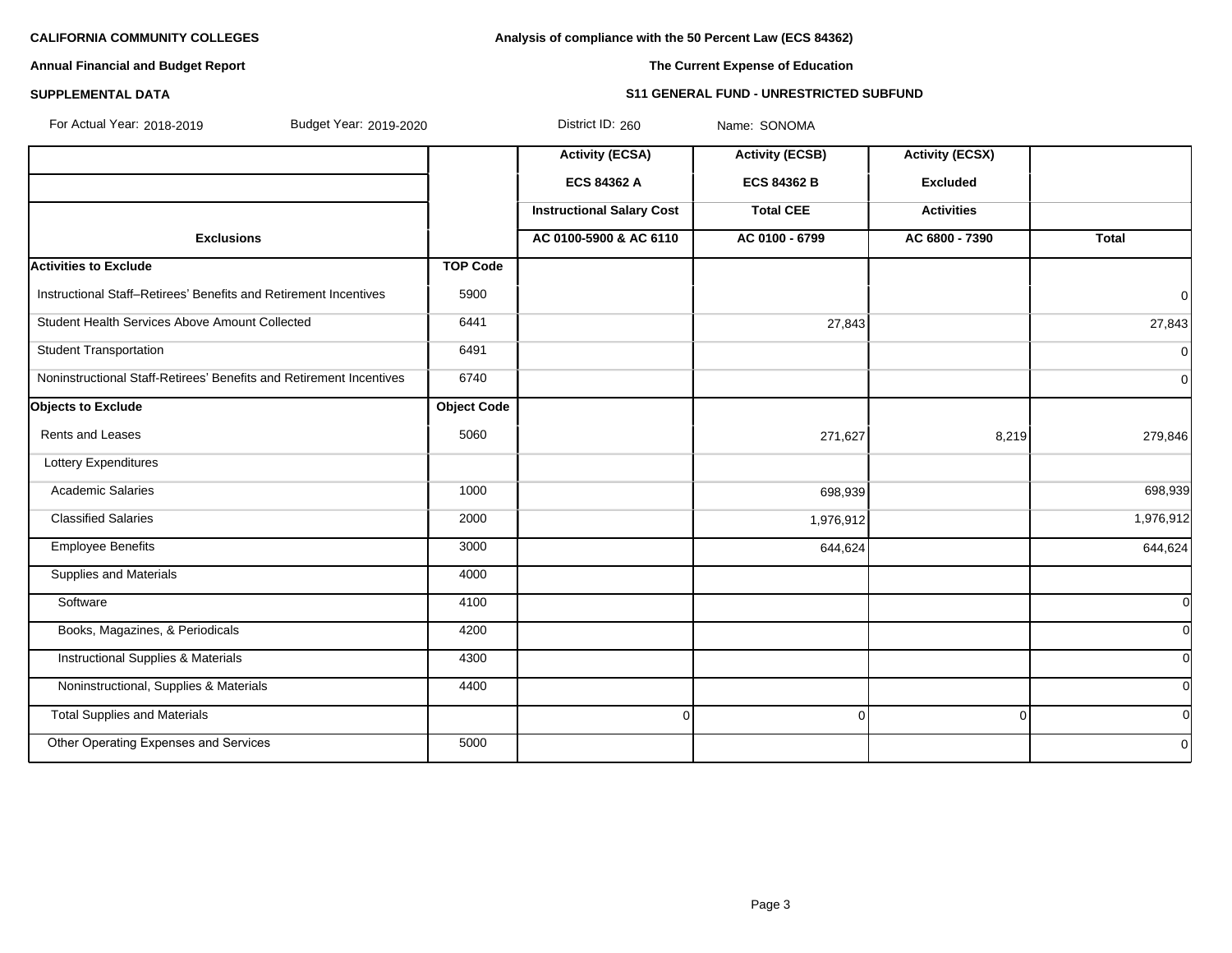# **Analysis of compliance with the 50 Percent Law (ECS 84362)**

# **Annual Financial and Budget Report**

# **The Current Expense of Education**

#### **SUPPLEMENTAL DATA S11 GENERAL FUND - UNRESTRICTED SUBFUND**

| For Actual Year: 2018-2019<br>Budget Year: 2019-2020            |        | District ID: 260                 | Name: SONOMA           |                        |                |
|-----------------------------------------------------------------|--------|----------------------------------|------------------------|------------------------|----------------|
|                                                                 |        | <b>Activity (ECSA)</b>           | <b>Activity (ECSB)</b> | <b>Activity (ECSX)</b> |                |
|                                                                 |        | ECS 84362 A                      | <b>ECS 84362 B</b>     | <b>Excluded</b>        |                |
|                                                                 | Object | <b>Instructional Salary Cost</b> | <b>Total CEE</b>       | <b>Activities</b>      |                |
|                                                                 | Code   | AC 0100-5900 & AC 6110           | AC 0100 - 6799         | AC 6800 - 7390         | <b>Total</b>   |
| Capital Outlay                                                  | 6000   |                                  |                        |                        |                |
| <b>Library Books</b>                                            | 6300   |                                  |                        |                        | $\overline{0}$ |
| Equipment                                                       | 6400   |                                  |                        |                        |                |
| Equipment - Additional                                          | 6410   |                                  |                        |                        | $\overline{0}$ |
| Equipment - Replacement                                         | 6420   |                                  |                        |                        | $\overline{0}$ |
| <b>Total Equipment</b>                                          |        | $\mathbf 0$                      | 0                      | $\Omega$               | $\Omega$       |
| <b>Total Capital Outlay</b>                                     |        | $\mathbf 0$                      | 0                      | $\Omega$               | $\overline{0}$ |
| Other Outgo                                                     | 7000   |                                  |                        |                        | $\Omega$       |
| <b>Total Exclusions</b>                                         |        | $\Omega$                         | 3,619,945              | 8,219                  | 3,628,164      |
| <b>Total for ECS 84362, 50% Law</b>                             |        | 64,540,389                       | 121,556,387            | 3,406,721              | 124,963,108    |
| Percent of CEE (Instructional Salary Cost / Total CEE)          |        | 53.10%                           | 100.00%                |                        |                |
| 50% of Current Expense of Education                             |        |                                  | 60,778,194             |                        |                |
| Nonexempted (Remaining) Deficiency from second                  |        |                                  |                        |                        |                |
| preceeding Fiscal Year                                          |        |                                  |                        |                        |                |
| Amount Required to be Expended for Salaries of Classroom        |        | 64,540,389                       | 121,556,387            | 3,406,721              | 124,963,108    |
| Instructors                                                     |        |                                  |                        |                        |                |
| <b>Reconciliation to Unrestricted General Fund Expenditures</b> |        |                                  |                        |                        |                |
| <b>Total Expenditures Prior to Exclusions</b>                   |        | 64,540,389                       | 125, 176, 332          | 3,414,940              | 128,591,272    |
| <b>Capital Expenditures</b>                                     | 6000   | 14,155                           | 182,729                | 33,347                 | 216,076        |
| <b>Equipment Replacement (Back out)</b>                         | 6420   |                                  | 0                      | $\Omega$               | $\Omega$       |
| <b>Total Unrestricted General Fund Expenditures</b>             |        | 64,554,544                       | 125,359,061            | 3,448,287              | 128,807,348    |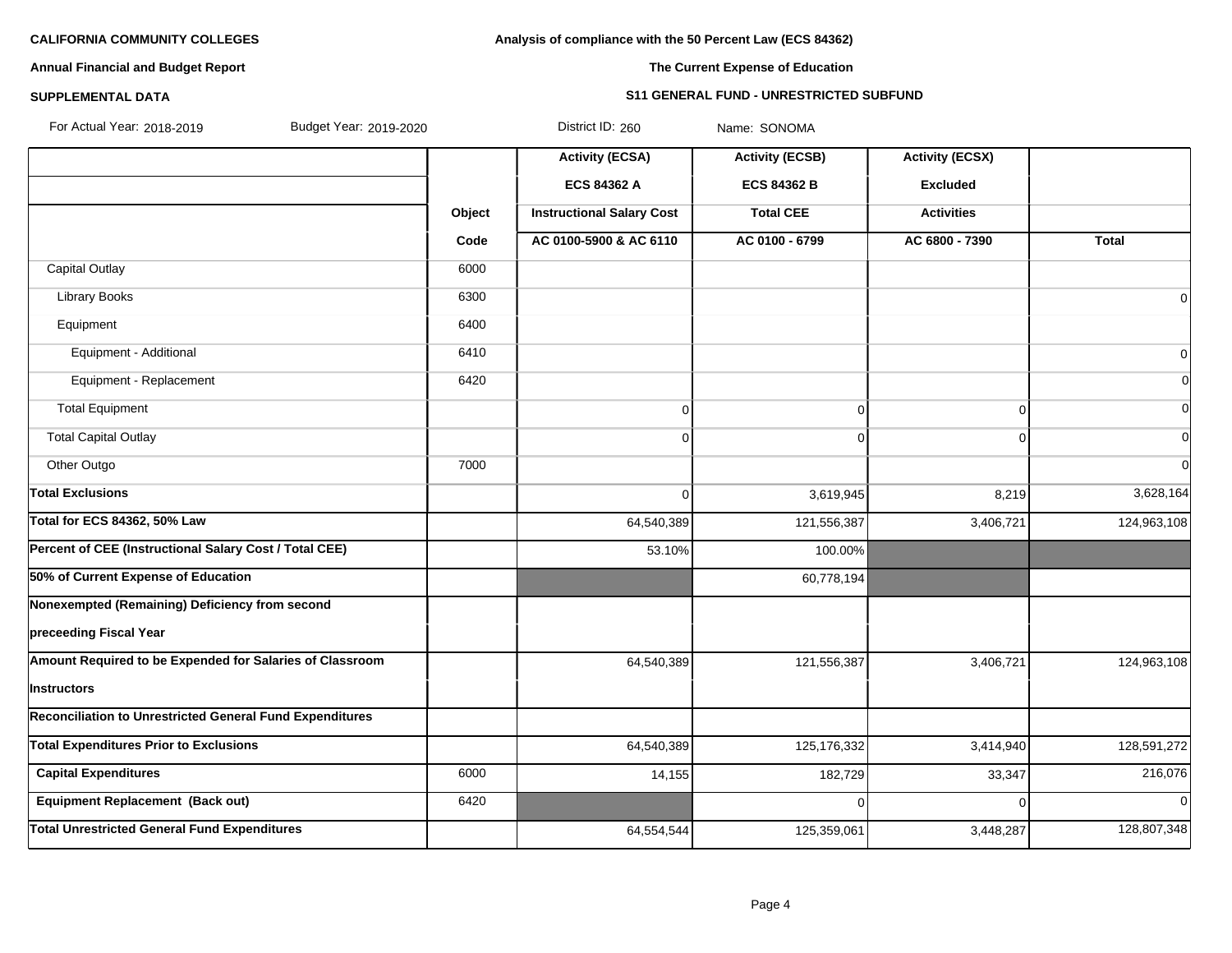# **COMBINED BALANCE SHEET 10 General Fund — Combined**

### **(Total Unrestricted and Restricted)**

| For Year Ended June 30, 2019                    | District ID: 260 | Name: SONOMA        |                     |                     |
|-------------------------------------------------|------------------|---------------------|---------------------|---------------------|
|                                                 |                  | $\overline{11}$     | 12                  | 10                  |
|                                                 | CA               | <b>General Fund</b> | <b>General Fund</b> | <b>General Fund</b> |
| <b>Description</b>                              | (Object)         | <b>Unrestricted</b> | <b>Restricted</b>   | <b>COMBINED</b>     |
| <b>ASSETS</b>                                   |                  |                     |                     |                     |
| Cash, Investments, and Receivables              | 9100             |                     |                     |                     |
| Cash:                                           |                  |                     |                     |                     |
| Awaiting Deposit and in Banks                   | 9111             | 1,073,179           |                     | 1,073,179           |
| In County Treasury                              | 9112             | 14,096,234          | 6,777,384           | 20,873,618          |
| Cash With Fiscal Agents                         | 9113             | 118,464             |                     | 118,464             |
| <b>Revolving Cash Accounts</b>                  | 9114             | 282,576             |                     | 282,576             |
| Investments (at cost)                           | 9120             |                     |                     | 0                   |
| <b>Accounts Receivable</b>                      | 9130             | 4,716,793           | 3,686,553           | 8,403,346           |
| Due from Other Funds                            | 9140             | 1,684,903           |                     | 1,684,903           |
| Inventories, Stores, and Prepaid Items          | 9200             |                     |                     |                     |
| <b>Inventories and Stores</b>                   | 9210             | 32,691              |                     | 32,691              |
| Prepaid Items                                   | 9220             | 235,867             |                     | 235,867             |
| <b>TOTAL ASSETS</b>                             |                  | 22,240,707          | 10,463,937          | 32,704,644          |
| <b>LIABILITIES</b>                              |                  |                     |                     |                     |
| <b>Current Liabilities and Deferred Revenue</b> | 9500             |                     |                     |                     |
| Accounts Payable                                | 9510             | 5,591,645           | 22,985              | 5,614,630           |
| Accrued Salaries and Wages Payable              | 9520             | 1,639,364           |                     | 1,639,364           |
| <b>Compensated Absences Payable Current</b>     | 9530             | 4,117,890           |                     | 4,117,890           |
| Due to Other Funds                              | 9540             | 2,872,153           |                     | 2,872,153           |
| <b>Temporary Loans</b>                          | 9550             |                     |                     | 0                   |
| Current Portion of Long-Term Debt               | 9560             |                     |                     | $\Omega$            |
| <b>Deferred Revenues</b>                        | 9570             | 949,815             | 10,440,952          | 11,390,767          |
| <b>TOTAL LIABILITIES</b>                        |                  | 15,170,867          | 10,463,937          | 25,634,804          |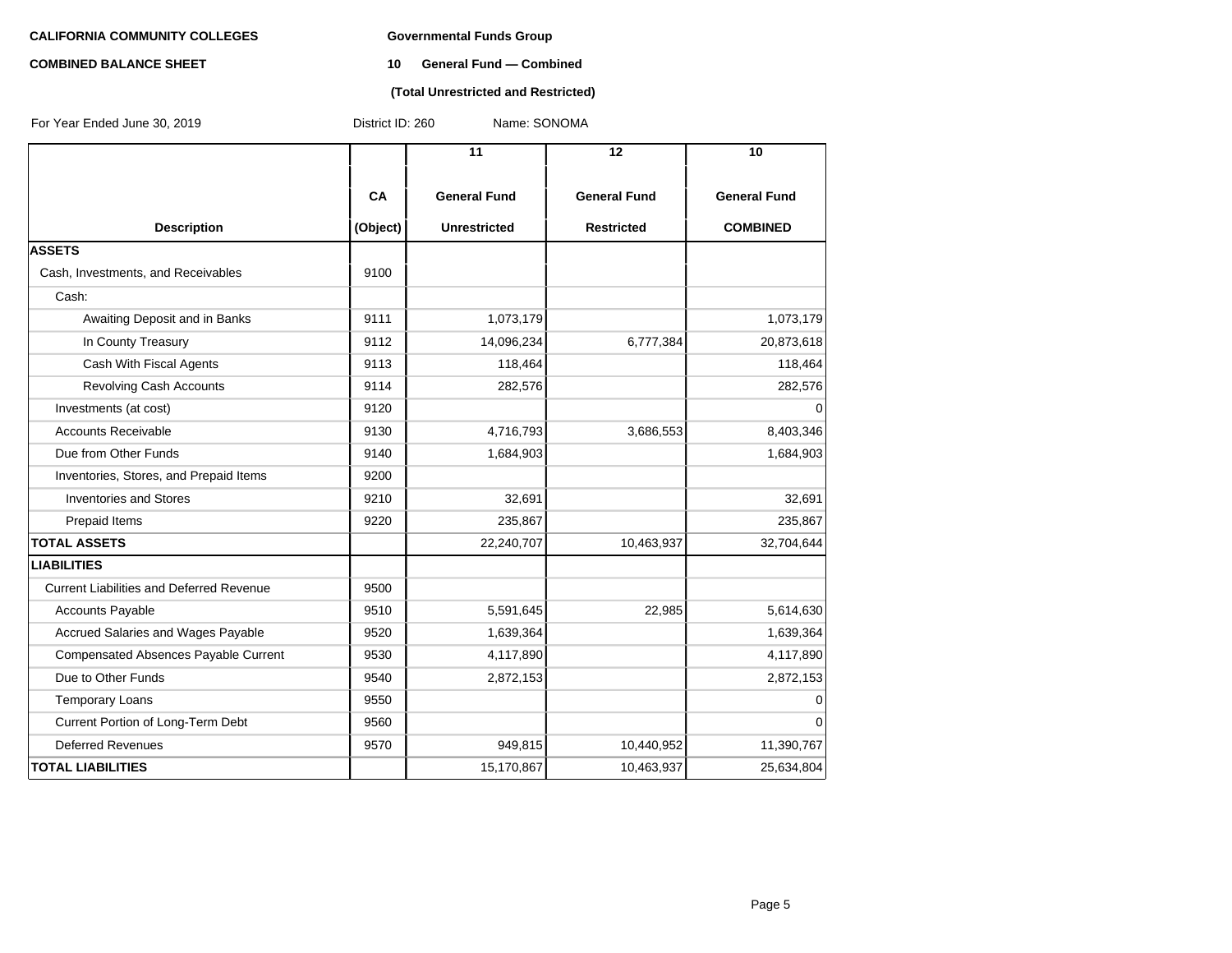# **COMBINED BALANCE SHEET 10 General Fund — Combined**

#### **(Total Unrestricted and Restricted)**

| For Year Ended June 30, 2019                    | Name: SONOMA<br>District ID: 260 |                     |                     |                     |  |  |
|-------------------------------------------------|----------------------------------|---------------------|---------------------|---------------------|--|--|
|                                                 |                                  | 11                  | 12                  | 10                  |  |  |
|                                                 | CA                               | <b>General Fund</b> | <b>General Fund</b> | <b>General Fund</b> |  |  |
| <b>Description</b>                              | (Object)                         | <b>Unrestricted</b> | <b>Restricted</b>   | <b>COMBINED</b>     |  |  |
| <b>FUND BALANCE (NON-GASB 54)</b>               |                                  |                     |                     |                     |  |  |
| Fund Balance Reserved                           | 9710                             |                     |                     | $\mathbf 0$         |  |  |
| NonCash Assets                                  | 9711                             |                     |                     | $\mathbf 0$         |  |  |
| Amounts Restricted by Law for Specific Purposes | 9712                             |                     |                     | $\mathbf 0$         |  |  |
| Reserve for Encumbrances Credit                 | 9713                             |                     |                     | 0                   |  |  |
| Reserve for Encumbrances Debit                  | 9714                             |                     |                     | $\mathbf 0$         |  |  |
| Reserve for Debt Services                       | 9715                             |                     |                     | 0                   |  |  |
| Assigned/Committed                              | 9754                             |                     |                     | 0                   |  |  |
| Unassigned                                      | 9790                             |                     |                     | $\mathbf 0$         |  |  |
| <b>Total Fund Balance</b>                       |                                  | 0                   | $\overline{0}$      | 0                   |  |  |
| <b>Fund Balance (GASB 54)</b>                   | 9750                             |                     |                     |                     |  |  |
| Nonspendable Fund Balance                       | 9751                             |                     |                     | 0                   |  |  |
| <b>Restricted Fund Balance</b>                  | 9752                             |                     |                     | 0                   |  |  |
| <b>Committed Fund Balance</b>                   | 9753                             |                     |                     | 0                   |  |  |
| Assigned Fund Balance                           | 9754                             |                     |                     | 0                   |  |  |
| <b>Total Designated Fund Balance</b>            |                                  | 0                   | 0                   | 0                   |  |  |
| Uncommitted Fund Balance                        | 9790                             | 7,069,840           |                     | 7,069,840           |  |  |
| <b>TOTAL FUND EQUITY</b>                        |                                  | 7,069,840           | $\overline{0}$      | 7,069,840           |  |  |
| <b>TOTAL LIABILITIES AND FUND EQUITY</b>        |                                  | 22,240,707          | 10,463,937          | 32,704,644          |  |  |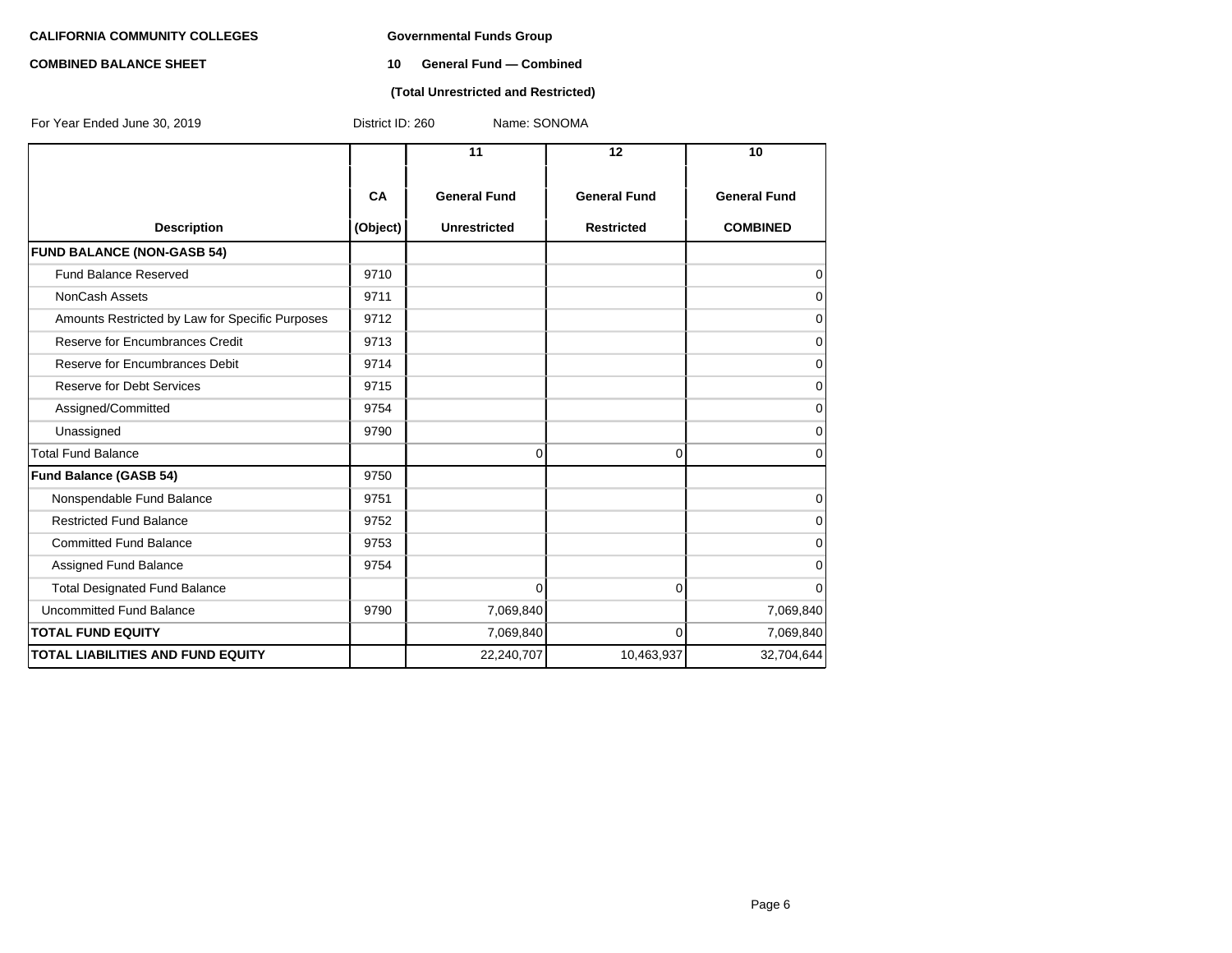**Annual Financial and Budget Report 20 Debt Service Funds:**

- 
- **21 Bond Interest and Redemption Fund**
- **22 Revenue Bond Interest and Redemption Fund**
- **COMBINED BALANCE SHEET 29 Other Debt Service Fund**

|                                                 |           | 21                     | 22                     | 29                  |
|-------------------------------------------------|-----------|------------------------|------------------------|---------------------|
|                                                 |           | <b>Bond Interest</b>   | <b>Revenue Bond</b>    |                     |
|                                                 | <b>CA</b> | and                    | Interest and           | <b>Other Debt</b>   |
| <b>Description</b>                              | (Object)  | <b>Redemption Fund</b> | <b>Redemption Fund</b> | <b>Service Fund</b> |
| <b>ASSETS</b>                                   |           |                        |                        |                     |
| Cash, Investments, and Receivables              | 9100      |                        |                        |                     |
| Cash:                                           |           |                        |                        |                     |
| Awaiting Deposit and in Banks                   | 9111      |                        |                        |                     |
| In County Treasury                              | 9112      |                        |                        |                     |
| Cash With Fiscal Agents                         | 9113      |                        |                        |                     |
| Investments (at cost)                           | 9120      |                        |                        |                     |
| <b>Accounts Receivable</b>                      | 9130      |                        |                        |                     |
| Due from Other Funds                            | 9140      |                        |                        |                     |
| <b>TOTAL ASSETS</b>                             |           | $\Omega$               | 0                      | $\Omega$            |
| <b>LIABILITIES</b>                              |           |                        |                        |                     |
| <b>Current Liabilities and Deferred Revenue</b> | 9500      |                        |                        |                     |
| Accounts Payable                                | 9510      |                        |                        |                     |
| Accrued Salaries and Wages Payable              | 9520      |                        |                        |                     |
| Compensated Absences Payable Current            | 9530      |                        |                        |                     |
| Due to Other Funds                              | 9540      |                        |                        |                     |
| <b>Temporary Loans</b>                          | 9550      |                        |                        |                     |
| Current Portion of Long-Term Debt               | 9560      |                        |                        |                     |
| <b>Deferred Revenues</b>                        | 9570      |                        |                        |                     |
| <b>TOTAL LIABILITIES</b>                        |           | $\overline{0}$         | 0                      | $\Omega$            |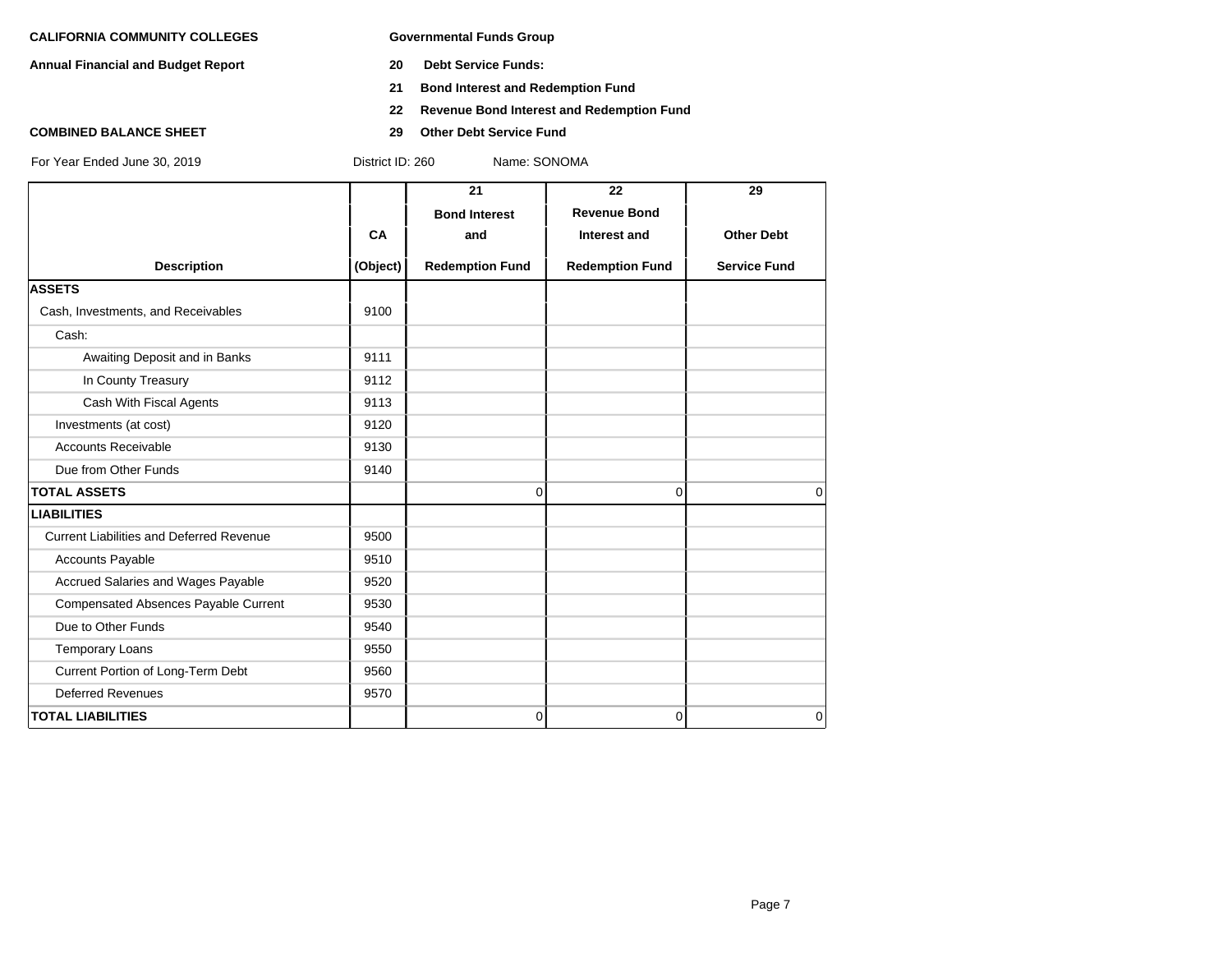**Annual Financial and Budget Report 20 Debt Service Funds:**

- 
- **21 Bond Interest and Redemption Fund**
- **22 Revenue Bond Interest and Redemption Fund**
- **COMBINED BALANCE SHEET 29 Other Debt Service Fund**

|                                                 |          | 21                     | 22                     | 29                  |
|-------------------------------------------------|----------|------------------------|------------------------|---------------------|
|                                                 |          | <b>Bond Interest</b>   | <b>Revenue Bond</b>    |                     |
|                                                 | CA       | and                    | Interest and           | <b>Other Debt</b>   |
| <b>Description</b>                              | (Object) | <b>Redemption Fund</b> | <b>Redemption Fund</b> | <b>Service Fund</b> |
| <b>FUND BALANCE (NON-GASB 54)</b>               |          |                        |                        |                     |
| <b>Fund Balance Reserved</b>                    | 9710     |                        |                        |                     |
| NonCash Assets                                  | 9711     |                        |                        |                     |
| Amounts Restricted by Law for Specific Purposes | 9712     |                        |                        |                     |
| Reserve for Encumbrances Credit                 | 9713     |                        |                        |                     |
| Reserve for Encumbrances Debit                  | 9714     |                        |                        |                     |
| <b>Reserve for Debt Services</b>                | 9715     |                        |                        |                     |
| Assigned/Committed                              | 9754     |                        |                        |                     |
| Unassigned                                      | 9790     |                        |                        |                     |
| <b>Total Fund Balance</b>                       |          | $\Omega$               | 0                      | $\Omega$            |
| <b>Fund Balance (GASB 54)</b>                   | 9750     |                        |                        |                     |
| Nonspendable Fund Balance                       | 9751     |                        |                        |                     |
| <b>Restricted Fund Balance</b>                  | 9752     |                        |                        |                     |
| <b>Committed Fund Balance</b>                   | 9753     |                        |                        |                     |
| Assigned Fund Balance                           | 9754     |                        |                        |                     |
| <b>Total Designated Fund Balance</b>            |          | $\Omega$               | 0                      | $\mathbf 0$         |
| <b>Uncommitted Fund Balance</b>                 | 9790     |                        |                        |                     |
| <b>TOTAL FUND EQUITY</b>                        |          | 0                      | 0                      | $\mathbf 0$         |
| <b>TOTAL LIABILITIES AND FUND EQUITY</b>        |          | $\overline{0}$         | 0                      | $\mathbf 0$         |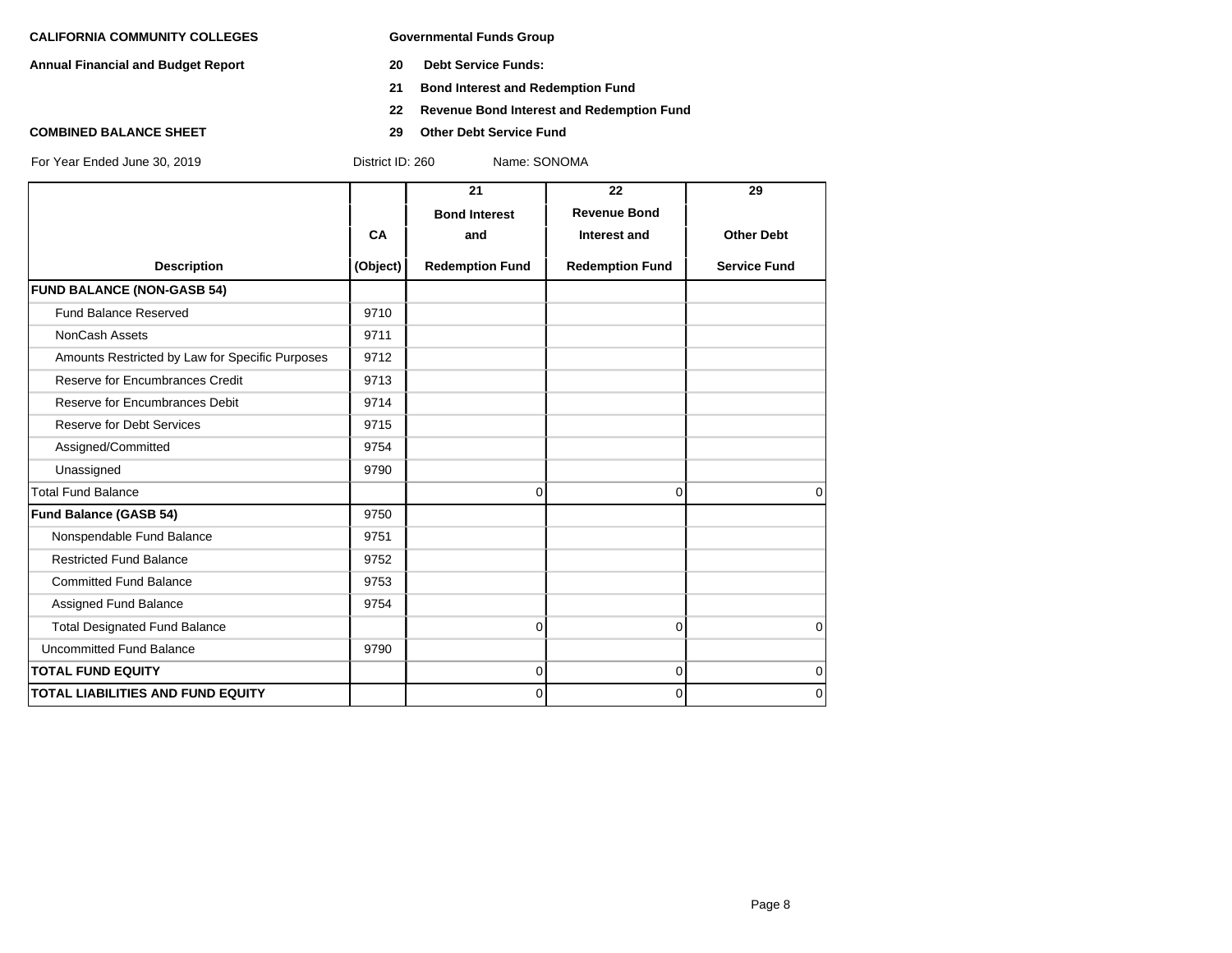**Annual Financial and Budget Report 30 Special Revenue Funds:**

- **31 Bookstore Fund 34 Farm Operation Fund**
- 
- **COMBINED BALANCE SHEET 33 Child Development Fund 39 Other Special Revenue Fund**

**32 Cafeteria Fund 35 Revenue Bond Project Fund**

|                                                 |          | 31                    | 32             | 33                                 | 34                    | $\overline{35}$     | 39                   |
|-------------------------------------------------|----------|-----------------------|----------------|------------------------------------|-----------------------|---------------------|----------------------|
|                                                 | CA       |                       |                | <b>Child</b><br><b>Development</b> | <b>Farm Operation</b> | <b>Revenue Bond</b> | <b>Other Special</b> |
| <b>Description</b>                              | (Object) | <b>Bookstore Fund</b> | Cafeteria Fund | <b>Fund</b>                        | <b>Fund</b>           | <b>Project Fund</b> | <b>Revenue Fund</b>  |
| <b>ASSETS</b>                                   |          |                       |                |                                    |                       |                     |                      |
| Cash, Investments, and Receivables              | 9100     |                       |                |                                    |                       |                     |                      |
| Cash:                                           |          |                       |                |                                    |                       |                     |                      |
| Awaiting Deposit and in Banks                   | 9111     |                       |                | (452)                              | 6,764                 | (809)               | 103,316              |
| In County Treasury                              | 9112     |                       |                | 30,107                             | 966,786               | 306,253             | (18,073)             |
| Cash With Fiscal Agents                         | 9113     |                       |                |                                    |                       |                     |                      |
| Revolving Cash Accounts                         | 9114     |                       |                |                                    |                       |                     |                      |
| Investments (at cost)                           | 9120     |                       |                |                                    |                       |                     |                      |
| <b>Accounts Receivable</b>                      | 9130     |                       |                | 32,376                             | 12,082                | 1,929               | 17,230               |
| Due from Other Funds                            | 9140     |                       |                | 5,073                              | 25,694                | 388                 | 287,863              |
| Inventories, Stores, and Prepaid Items          | 9200     |                       |                |                                    |                       |                     |                      |
| <b>Inventories and Stores</b>                   | 9210     |                       |                |                                    |                       |                     |                      |
| Prepaid Items                                   | 9220     |                       |                |                                    |                       |                     |                      |
| <b>TOTAL ASSETS</b>                             |          | 0                     | $\overline{0}$ | 67,104                             | 1,011,326             | 307,761             | 390,336              |
| <b>LIABILITIES</b>                              |          |                       |                |                                    |                       |                     |                      |
| <b>Current Liabilities and Deferred Revenue</b> | 9500     |                       |                |                                    |                       |                     |                      |
| Accounts Payable                                | 9510     |                       |                | 419                                | 16,493                | 209,402             | 7,460                |
| Accrued Salaries and Wages Payable              | 9520     |                       |                | 1,005                              | 1,101                 |                     | 10,625               |
| <b>Compensated Absences Payable Current</b>     | 9530     |                       |                |                                    |                       |                     |                      |
| Due to Other Funds                              | 9540     |                       |                | 65,680                             | 2,174                 |                     | 144,601              |
| <b>Temporary Loans</b>                          | 9550     |                       |                |                                    |                       |                     |                      |
| Current Portion of Long-Term Debt               | 9560     |                       |                |                                    |                       |                     |                      |
| <b>Deferred Revenues</b>                        | 9570     |                       |                |                                    |                       |                     | 75,275               |
| <b>TOTAL LIABILITIES</b>                        |          | 0                     | $\Omega$       | 67,104                             | 19,768                | 209,403             | 237,961              |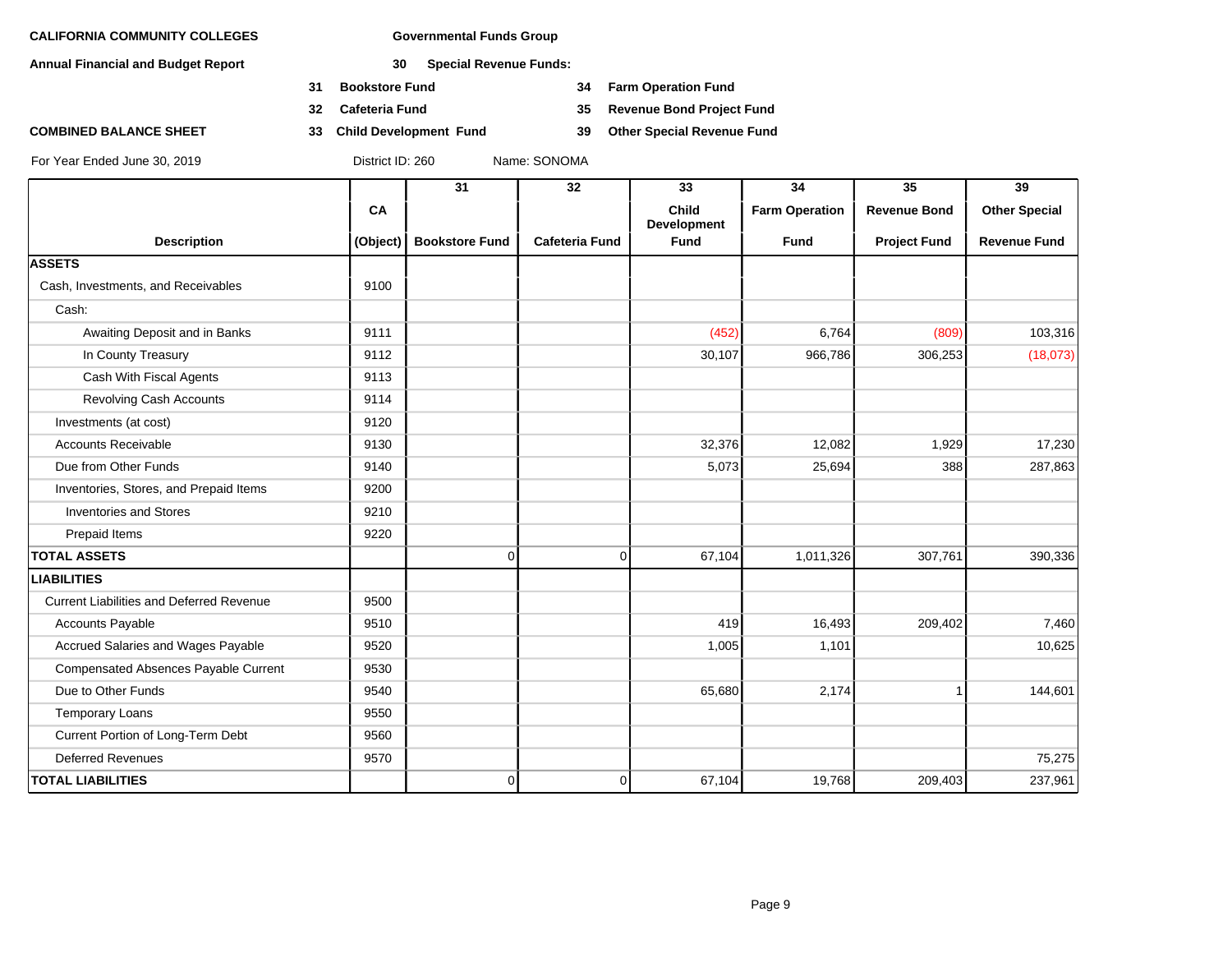**Annual Financial and Budget Report 30 Special Revenue Funds:**

- **31 Bookstore Fund 34 Farm Operation Fund**
- 
- **COMBINED BALANCE SHEET 33 Child Development Fund 39 Other Special Revenue Fund**

**32 Cafeteria Fund 35 Revenue Bond Project Fund**

|                                                 |          | 31                    | 32                    | 33                          | 34                    | 35                  | 39                   |
|-------------------------------------------------|----------|-----------------------|-----------------------|-----------------------------|-----------------------|---------------------|----------------------|
|                                                 | CA       |                       |                       | Child<br><b>Development</b> | <b>Farm Operation</b> | <b>Revenue Bond</b> | <b>Other Special</b> |
| <b>Description</b>                              | (Object) | <b>Bookstore Fund</b> | <b>Cafeteria Fund</b> | <b>Fund</b>                 | <b>Fund</b>           | <b>Project Fund</b> | <b>Revenue Fund</b>  |
| <b>FUND BALANCE (NON-GASB 54)</b>               |          |                       |                       |                             |                       |                     |                      |
| <b>Fund Balance Reserved</b>                    | 9710     |                       | 0                     | U                           |                       | $\Omega$            | $\overline{0}$       |
| NonCash Assets                                  | 9711     |                       | 0                     |                             |                       | $\Omega$            | $\overline{0}$       |
| Amounts Restricted by Law for Specific Purposes | 9712     |                       | 0                     | ∩                           |                       | $\Omega$            | $\overline{0}$       |
| Reserve for Encumbrances Credit                 | 9713     |                       | 0                     | O                           | $\Omega$              | $\Omega$            | $\Omega$             |
| Reserve for Encumbrances Debit                  | 9714     |                       | 0                     |                             |                       | $\Omega$            | $\overline{0}$       |
| <b>Reserve for Debt Services</b>                | 9715     |                       | 0                     | O                           |                       | $\Omega$            | $\overline{0}$       |
| Assigned/Committed                              | 9754     | n                     | $\Omega$              | $\Omega$                    | 0                     | $\overline{0}$      | $\overline{0}$       |
| Unassigned                                      | 9790     |                       | 0                     | U                           |                       | $\cap$              | $\overline{0}$       |
| <b>Total Fund Balance</b>                       |          |                       | 0                     | $\Omega$                    | $\Omega$              | $\Omega$            | $\Omega$             |
| Fund Balance (GASB 54)                          | 9750     |                       |                       |                             |                       |                     |                      |
| Nonspendable Fund Balance                       | 9751     |                       | 0                     | U                           |                       | $\Omega$            | $\overline{0}$       |
| <b>Restricted Fund Balance</b>                  | 9752     |                       | 0                     | U                           |                       | $\Omega$            | 152,375              |
| <b>Committed Fund Balance</b>                   | 9753     |                       | $\Omega$              | $\Omega$                    | $\Omega$              | $\Omega$            | $\overline{0}$       |
| Assigned Fund Balance                           | 9754     |                       | 0                     | U                           |                       | $\Omega$            | $\overline{0}$       |
| <b>Total Designated Fund Balance</b>            |          |                       | 0                     | ⋂                           |                       | $\Omega$            | 152,375              |
| <b>Uncommitted Fund Balance</b>                 | 9790     | 0                     | $\overline{0}$        | $\Omega$                    | 991,558               | 98,358              | $\overline{0}$       |
| <b>TOTAL FUND EQUITY</b>                        |          | U                     | $\Omega$              | $\Omega$                    | 991,558               | 98,358              | 152,375              |
| <b>TOTAL LIABILITIES AND FUND EQUITY</b>        |          | $\Omega$              | $\Omega$              | 67,104                      | 1,011,326             | 307,761             | 390,336              |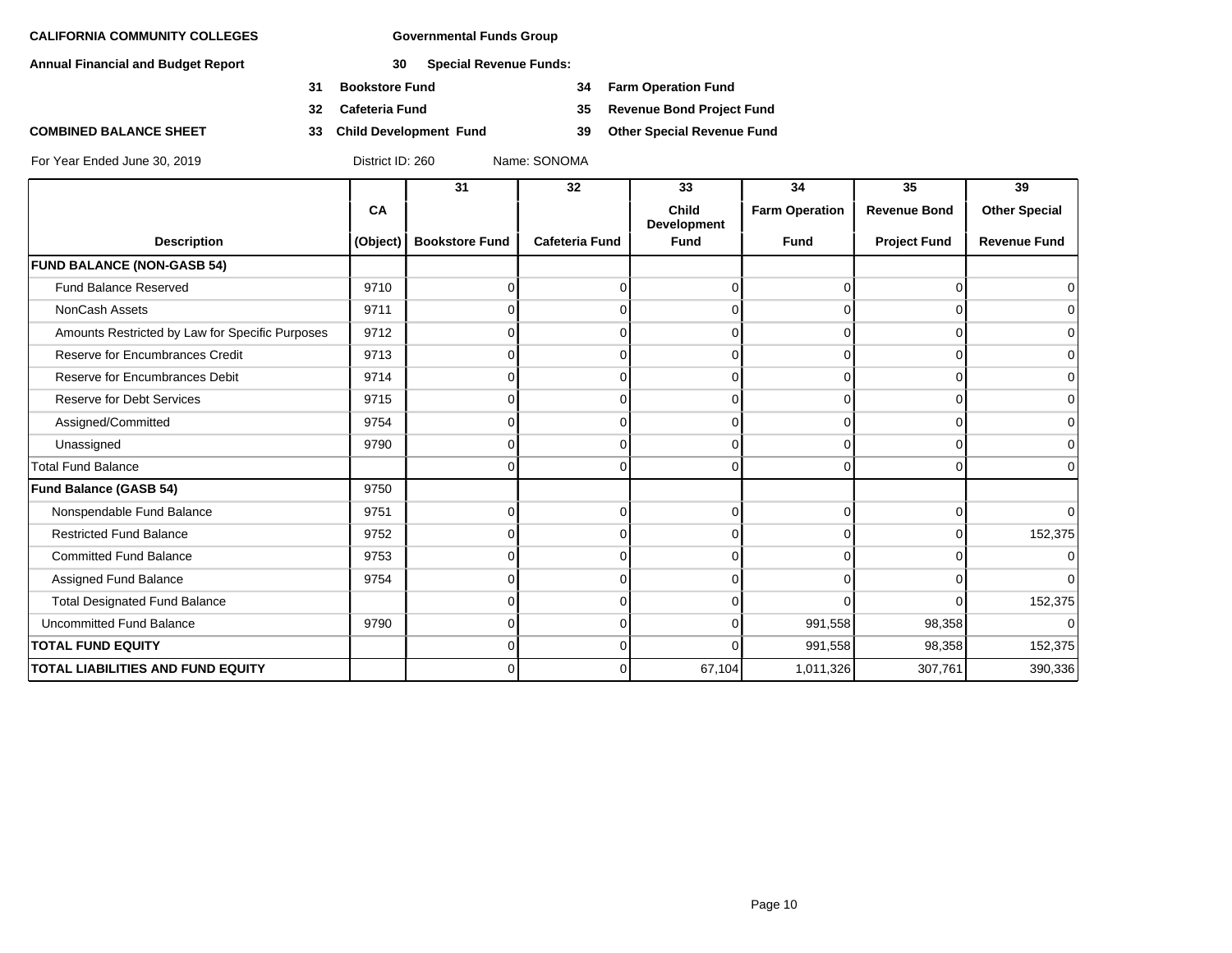**Annual Financial and Budget Report 40 Capital Projects Funds:**

- - **41 Capital Outlay Projects Fund**
- **COMBINED BALANCE SHEET 42 Revenue Bond Construction Fund**

|                                                 |           | 41                    | 42                       | 43                        |
|-------------------------------------------------|-----------|-----------------------|--------------------------|---------------------------|
|                                                 |           |                       |                          |                           |
|                                                 | <b>CA</b> | <b>Capital Outlay</b> | <b>Revenue Bond</b>      | <b>General Obligation</b> |
| <b>Description</b>                              | (Object)  | <b>Projects Fund</b>  | <b>Construction Fund</b> | <b>Bond Fund</b>          |
| <b>ASSETS</b>                                   |           |                       |                          |                           |
| Cash, Investments, and Receivables              | 9100      |                       |                          |                           |
| Cash:                                           |           |                       |                          |                           |
| Awaiting Deposit and in Banks                   | 9111      | 1,160                 |                          | 83,700                    |
| In County Treasury                              | 9112      | 5,674,086             |                          | 25,478,269                |
| Cash With Fiscal Agents                         | 9113      |                       |                          |                           |
| <b>Revolving Cash Accounts</b>                  | 9114      |                       |                          |                           |
| Investments (at cost)                           | 9120      |                       |                          |                           |
| <b>Accounts Receivable</b>                      | 9130      | 1,633,258             |                          | 44,880                    |
| Due from Other Funds                            | 9140      | 1,141,622             |                          | 176,905                   |
| Inventories, Stores, and Prepaid Items          | 9200      |                       |                          |                           |
| <b>Inventories and Stores</b>                   | 9210      |                       |                          |                           |
| Prepaid Items                                   | 9220      |                       |                          |                           |
| <b>TOTAL ASSETS</b>                             |           | 8,450,126             | $\mathbf 0$              | 25,783,754                |
| <b>LIABILITIES</b>                              |           |                       |                          |                           |
| <b>Current Liabilities and Deferred Revenue</b> | 9500      |                       |                          |                           |
| <b>Accounts Payable</b>                         | 9510      | 160,409               |                          | 17,345,151                |
| Accrued Salaries and Wages Payable              | 9520      |                       |                          | 229                       |
| Compensated Absences Payable Current            | 9530      |                       |                          |                           |
| Due to Other Funds                              | 9540      | 214,630               |                          | 36,461                    |
| <b>Temporary Loans</b>                          | 9550      |                       |                          |                           |
| Current Portion of Long-Term Debt               | 9560      |                       |                          |                           |
| <b>Deferred Revenues</b>                        | 9570      | 1,080,605             |                          |                           |
| <b>TOTAL LIABILITIES</b>                        |           | 1,455,644             | $\mathbf 0$              | 17,381,841                |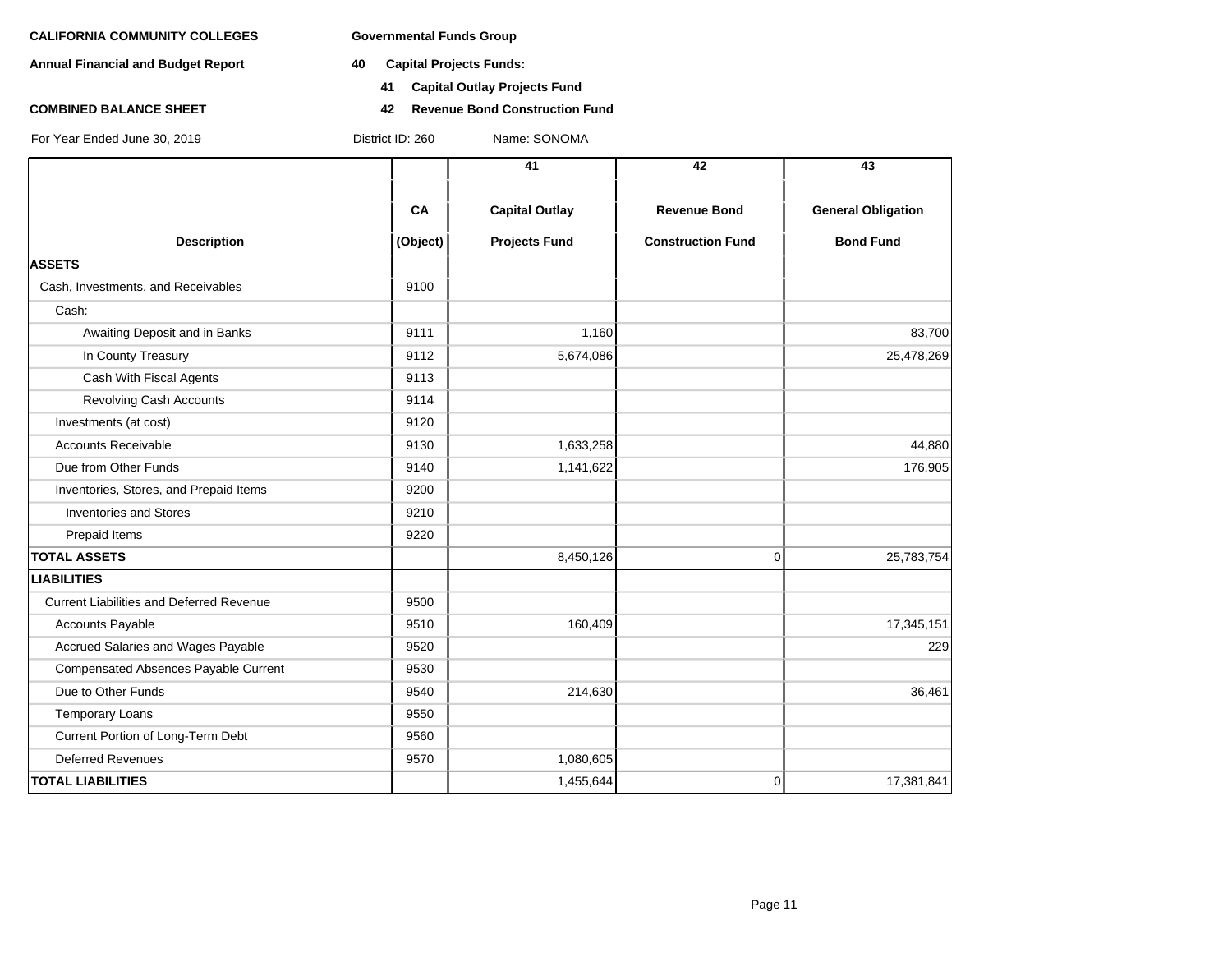**Annual Financial and Budget Report 40 Capital Projects Funds:**

- - **41 Capital Outlay Projects Fund**
- **COMBINED BALANCE SHEET 42 Revenue Bond Construction Fund**

|                                                 |                | 41                                            | 42                                              | 43                                            |
|-------------------------------------------------|----------------|-----------------------------------------------|-------------------------------------------------|-----------------------------------------------|
| <b>Description</b>                              | CA<br>(Object) | <b>Capital Outlay</b><br><b>Projects Fund</b> | <b>Revenue Bond</b><br><b>Construction Fund</b> | <b>General Obligation</b><br><b>Bond Fund</b> |
| <b>FUND BALANCE (NON-GASB 54)</b>               |                |                                               |                                                 |                                               |
| Fund Balance Reserved                           | 9710           |                                               |                                                 |                                               |
| NonCash Assets                                  | 9711           |                                               |                                                 |                                               |
| Amounts Restricted by Law for Specific Purposes | 9712           |                                               |                                                 |                                               |
| Reserve for Encumbrances Credit                 | 9713           |                                               |                                                 |                                               |
| Reserve for Encumbrances Debit                  | 9714           |                                               |                                                 |                                               |
| <b>Reserve for Debt Services</b>                | 9715           |                                               |                                                 |                                               |
| Assigned/Committed                              | 9754           |                                               |                                                 | 8,401,913                                     |
| Unassigned                                      | 9790           |                                               |                                                 |                                               |
| <b>Total Fund Balance</b>                       |                | $\mathbf 0$                                   | $\Omega$                                        | 8,401,913                                     |
| <b>Fund Balance (GASB 54)</b>                   | 9750           |                                               |                                                 |                                               |
| Nonspendable Fund Balance                       | 9751           |                                               |                                                 |                                               |
| <b>Restricted Fund Balance</b>                  | 9752           |                                               |                                                 |                                               |
| <b>Committed Fund Balance</b>                   | 9753           |                                               |                                                 |                                               |
| Assigned Fund Balance                           | 9754           | 6,994,482                                     |                                                 |                                               |
| <b>Total Designated Fund Balance</b>            |                | 6,994,482                                     | $\Omega$                                        | 0                                             |
| <b>Uncommitted Fund Balance</b>                 | 9790           |                                               |                                                 |                                               |
| <b>TOTAL FUND EQUITY</b>                        |                | 6,994,482                                     | $\Omega$                                        | 8,401,913                                     |
| <b>TOTAL LIABILITIES AND FUND EQUITY</b>        |                | 8,450,126                                     | $\Omega$                                        | 25,783,754                                    |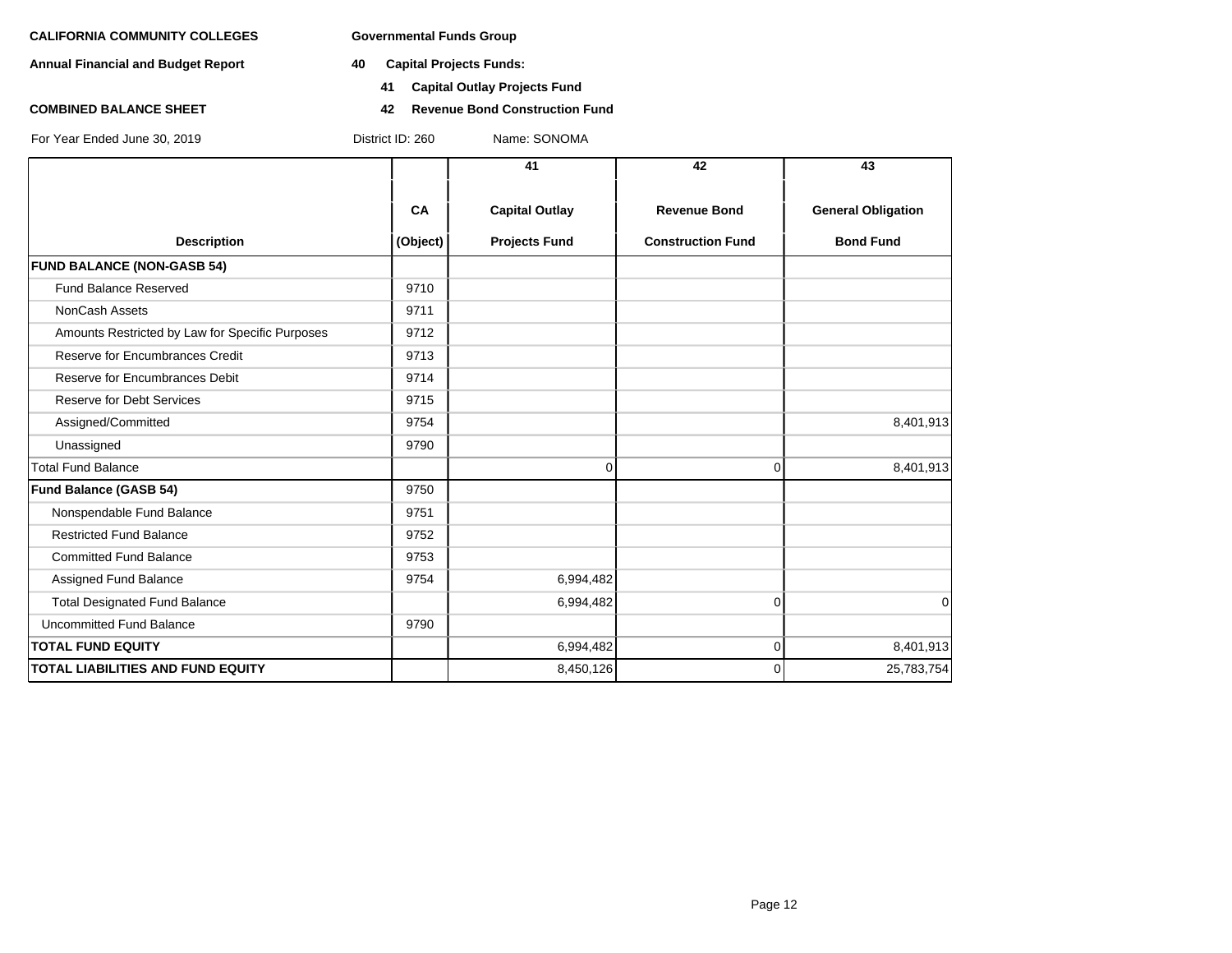**Annual Financial and Budget Report 50 Enterprise Funds:**

**51 Bookstore Fund 53 Farm Operations Fund**

**COMBINED BALANCE SHEET 52 Cafeteria Fund 59 Other Enterprise Fund**

|                                            |          | 51               | 52          | 53<br>Farm        | 59<br>Other       |
|--------------------------------------------|----------|------------------|-------------|-------------------|-------------------|
|                                            | CA       | <b>Bookstore</b> | Cafeteria   | <b>Operations</b> | <b>Enterprise</b> |
| <b>Description</b>                         | (Object) | <b>Fund</b>      | <b>Fund</b> | <b>Fund</b>       | <b>Fund</b>       |
| <b>ASSETS</b>                              |          |                  |             |                   |                   |
| Cash, Investments, and Receivables         | 9100     |                  |             |                   |                   |
| Cash:                                      |          |                  |             |                   |                   |
| Awaiting Deposit and in Banks              | 9111     |                  |             |                   |                   |
| In County Treasury                         | 9112     |                  |             |                   |                   |
| Cash With Fiscal Agents                    | 9113     |                  |             |                   |                   |
| <b>Revolving Cash Accounts</b>             | 9114     |                  |             |                   |                   |
| Investments (at cost)                      | 9120     |                  |             |                   |                   |
| <b>Accounts Receivable</b>                 | 9130     |                  |             |                   |                   |
| Due from Other Funds                       | 9140     |                  |             |                   |                   |
| Inventories, Stores, and Prepaid Items     | 9200     |                  |             |                   |                   |
| <b>Inventories and Stores</b>              | 9210     |                  |             |                   |                   |
| Prepaid Items                              | 9220     |                  |             |                   |                   |
| <b>Fixed Assets</b>                        | 9300     |                  |             |                   |                   |
| <b>Sites</b>                               | 9310     |                  |             |                   |                   |
| Site Improvements                          | 9320     |                  |             |                   |                   |
| Accumulated Depreciation Site Improvements | 9321     |                  |             |                   |                   |
| <b>Buildings</b>                           | 9330     |                  |             |                   |                   |
| <b>Accumulated Depreciation Buildings</b>  | 9331     |                  |             |                   |                   |
| <b>Library Books</b>                       | 9340     |                  |             |                   |                   |
| Equipment                                  | 9350     |                  |             |                   |                   |
| <b>Accumulated Depreciation Equipment</b>  | 9351     |                  |             |                   |                   |
| Work in Progress                           | 9360     |                  |             |                   |                   |
| <b>Total Fixed Assets</b>                  |          | 0                | 0           | $\Omega$          | 0                 |
| <b>TOTAL ASSETS</b>                        |          | $\overline{0}$   | 0           | 0                 | 0                 |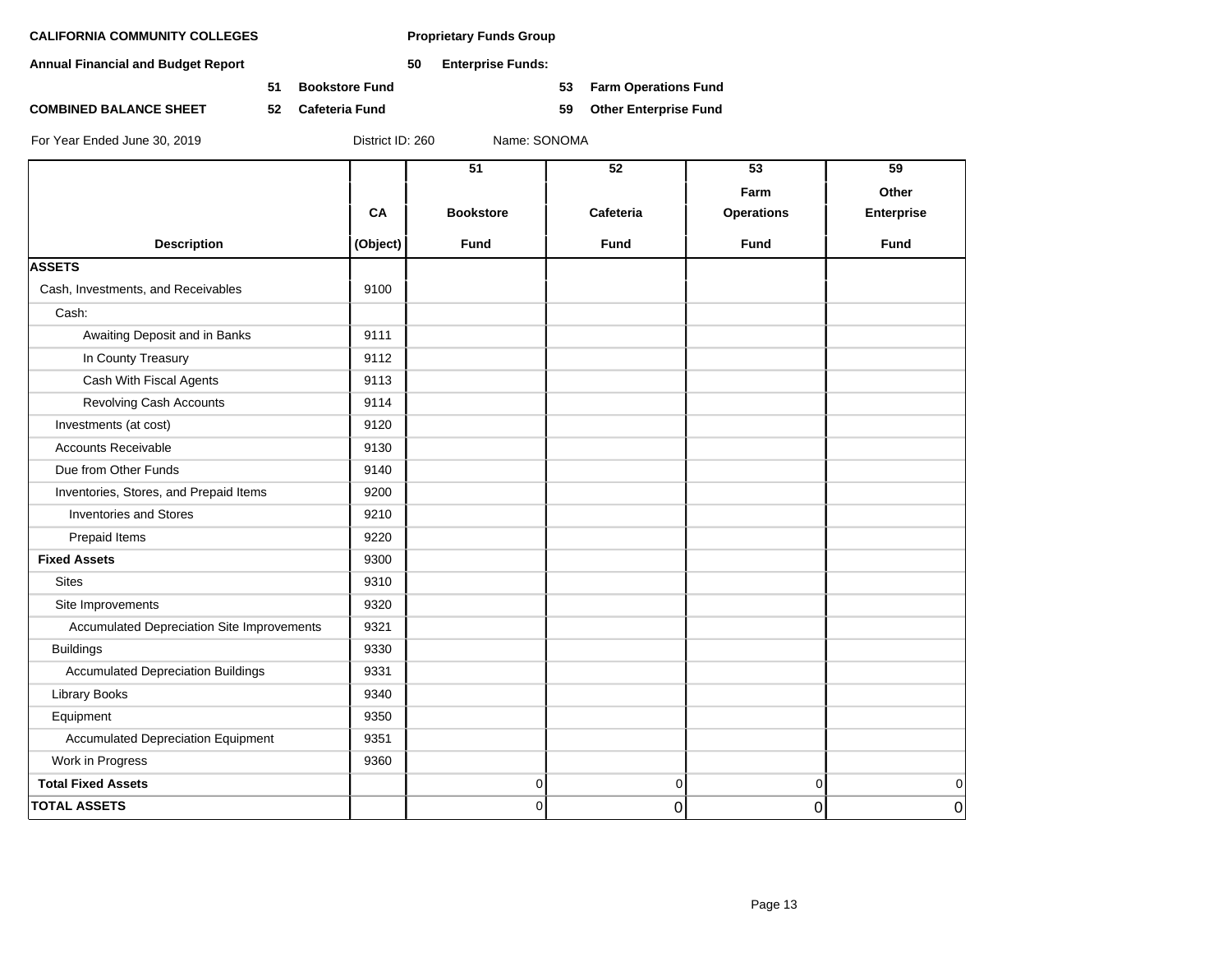**Annual Financial and Budget Report 50 Enterprise Funds:**

**51 Bookstore Fund 53 Farm Operations Fund**

**COMBINED BALANCE SHEET 52 Cafeteria Fund 59 Other Enterprise Fund**

|                                                       |          | 51               | 52          | 53                | 59                |
|-------------------------------------------------------|----------|------------------|-------------|-------------------|-------------------|
|                                                       |          |                  |             | Farm              | Other             |
|                                                       | CA       | <b>Bookstore</b> | Cafeteria   | <b>Operations</b> | <b>Enterprise</b> |
| <b>Description</b>                                    | (Object) | <b>Fund</b>      | <b>Fund</b> | <b>Fund</b>       | <b>Fund</b>       |
| <b>LIABILITIES</b>                                    |          |                  |             |                   |                   |
| <b>Current Liabilities and Deferred Revenue</b>       | 9500     |                  |             |                   |                   |
| <b>Accounts Payable</b>                               | 9510     |                  |             |                   |                   |
| Accrued Salaries and Wages Payable                    | 9520     |                  |             |                   |                   |
| Compensated Absences Payable Current                  | 9530     |                  |             |                   |                   |
| Due to Other Funds                                    | 9540     |                  |             |                   |                   |
| <b>Temporary Loans</b>                                | 9550     |                  |             |                   |                   |
| Current Portion of Long-Term Debt                     | 9560     |                  |             |                   |                   |
| <b>Deferred Revenues</b>                              | 9570     |                  |             |                   |                   |
| <b>Total Current Liabilities and Deferred Revenue</b> |          | $\Omega$         | $\Omega$    | $\Omega$          | 0                 |
| Long-Term Liabilities                                 | 9600     |                  |             |                   |                   |
| <b>Bonds Payable</b>                                  | 9610     |                  |             |                   |                   |
| Revenue Bonds Payable                                 | 9620     |                  |             |                   |                   |
| Certificates of Participation                         | 9630     |                  |             |                   |                   |
| Lease Purchase of Capital Lease                       | 9640     |                  |             |                   |                   |
| Compensated Absences Long Term                        | 9650     |                  |             |                   |                   |
| Post-Employment Benefits Long Term                    | 9660     |                  |             |                   |                   |
| Other Long-Term Liabilities                           | 9670     |                  |             |                   |                   |
| <b>Total Long-Term Liabilities</b>                    |          | $\mathbf 0$      | $\Omega$    | $\overline{0}$    | $\mathbf 0$       |
| <b>TOTAL LIABILITIES</b>                              | 968      | 0                | 0           | 0                 | $\mathbf 0$       |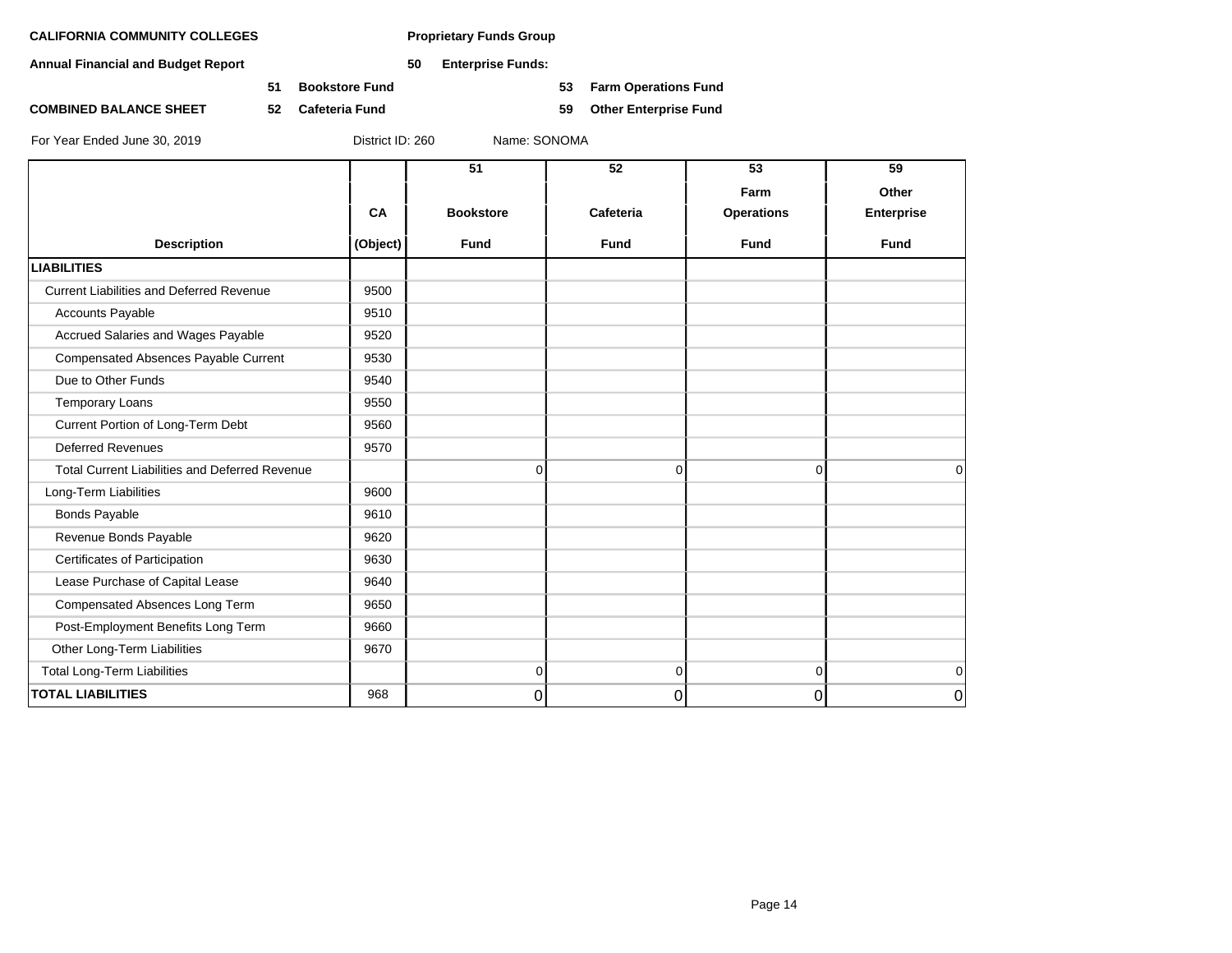**Annual Financial and Budget Report 50 Enterprise Funds:**

**51 Bookstore Fund 53 Farm Operations Fund**

**COMBINED BALANCE SHEET 52 Cafeteria Fund 59 Other Enterprise Fund**

|                                                 |          | 51               | 52          | 53                        | 59                         |
|-------------------------------------------------|----------|------------------|-------------|---------------------------|----------------------------|
|                                                 | CA       | <b>Bookstore</b> | Cafeteria   | Farm<br><b>Operations</b> | Other<br><b>Enterprise</b> |
| <b>Description</b>                              | (Object) | <b>Fund</b>      | <b>Fund</b> | Fund                      | <b>Fund</b>                |
| <b>FUND EQUITY</b>                              |          |                  |             |                           |                            |
| <b>Fund Balance Reserved</b>                    | 9710     |                  |             |                           |                            |
| NonCash Assets                                  | 9711     |                  |             |                           |                            |
| Amounts Restricted by Law for Specific Purposes | 9712     |                  |             |                           |                            |
| Reserve for Encumbrances Credit                 | 9713     |                  |             |                           |                            |
| Reserve for Encumbrances Debit                  | 9714     |                  |             |                           |                            |
| <b>Reserve for Debt Services</b>                | 9715     |                  |             |                           |                            |
| Assigned/Committed                              | 9754     |                  |             |                           |                            |
| Unassigned                                      | 9790     |                  |             |                           |                            |
| <b>Total Reserved Fund Balance</b>              |          | $\Omega$         | $\mathbf 0$ | $\mathbf 0$               | $\Omega$                   |
| Fund Balance (GASB 54)                          | 9750     |                  |             |                           |                            |
| Nonspendable Fund Balance                       | 9751     |                  |             |                           |                            |
| <b>Restricted Fund Balance</b>                  | 9752     |                  |             |                           |                            |
| <b>Committed Fund Balance</b>                   | 9753     |                  |             |                           |                            |
| Assigned Fund Balance                           | 9754     |                  |             |                           |                            |
| <b>Total Designated Fund Balance</b>            |          | 0                | 0           | $\mathbf 0$               | $\Omega$                   |
| Uncommitted(Unrestricted) Fund Balance          | 9790     |                  |             |                           |                            |
| <b>Other Equity</b>                             | 9800     |                  |             |                           |                            |
| <b>Contributed Capital</b>                      | 9810     |                  |             |                           |                            |
| <b>Retained Earnings</b>                        | 9850     |                  |             |                           |                            |
| Investment in General Fixed Assets              | 9890     |                  |             |                           |                            |
| <b>TOTAL FUND EQUITY</b>                        |          | 0                | $\mathbf 0$ | $\mathbf 0$               | $\mathbf 0$                |
| <b>TOTAL LIABILITIES AND FUND EQUITY</b>        |          | 0                | $\Omega$    | $\Omega$                  | $\Omega$                   |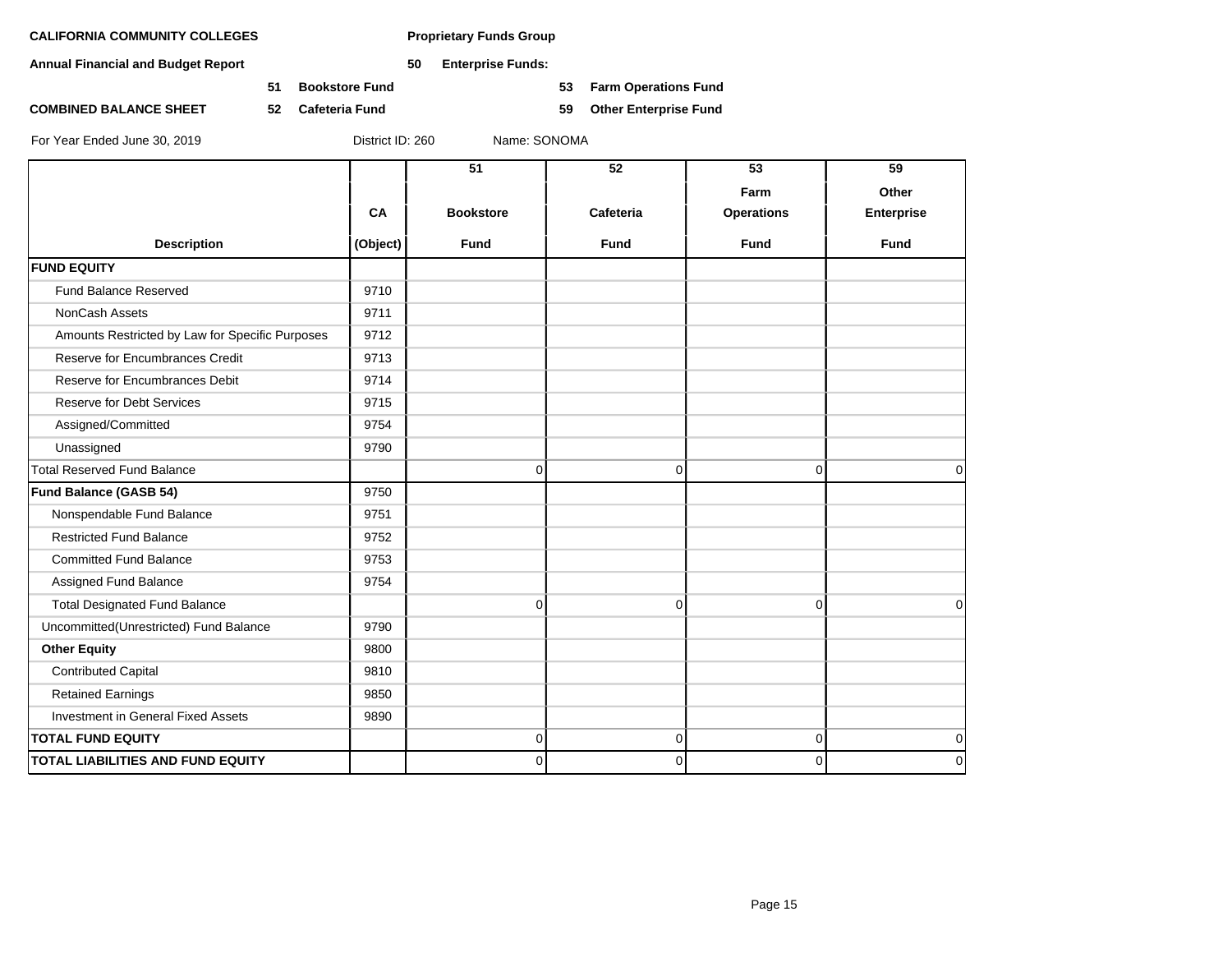- **Annual Financial and Budget Report 60 Internal Service Funds:**
	- **61 Self-Insurance Fund**
- **COMBINED BALANCE SHEET 69 Other Internal Service Fund**

|                                                   |          | 61                         | 69                            |
|---------------------------------------------------|----------|----------------------------|-------------------------------|
|                                                   | CA       |                            | <b>Other Internal Service</b> |
| <b>Description</b>                                | (Object) | <b>Self-Insurance Fund</b> | Fund                          |
| <b>ASSETS</b>                                     |          |                            |                               |
| Cash, Investments, and Receivables                | 9100     |                            |                               |
| Cash:                                             |          |                            |                               |
| Awaiting Deposit and in Banks                     | 9111     | 248                        |                               |
| In County Treasury                                | 9112     | 164,401                    | 1,606,997                     |
| Cash With Fiscal Agents                           | 9113     | 891,569                    |                               |
| Revolving Cash Accounts                           | 9114     |                            |                               |
| Investments (at cost)                             | 9120     |                            |                               |
| <b>Accounts Receivable</b>                        | 9130     |                            |                               |
| Due from Other Funds                              | 9140     | 1,418,166                  |                               |
| <b>Student Loans Receivable</b>                   | 9150     |                            |                               |
| Inventories, Stores, and Prepaid Items            | 9200     |                            |                               |
| <b>Inventories and Stores</b>                     | 9210     |                            |                               |
| Prepaid Items                                     | 9220     |                            |                               |
| <b>Fixed Assets</b>                               | 9300     |                            |                               |
| <b>Sites</b>                                      | 9310     |                            |                               |
| Site Improvements                                 | 9320     |                            |                               |
| <b>Accumulated Depreciation Site Improvements</b> | 9321     |                            |                               |
| <b>Buildings</b>                                  | 9330     |                            |                               |
| <b>Accumulated Depreciation Buildings</b>         | 9331     |                            |                               |
| <b>Library Books</b>                              | 9340     |                            |                               |
| Equipment                                         | 9350     |                            |                               |
| <b>Accumulated Depreciation Equipment</b>         | 9351     |                            |                               |
| Work in Progress                                  | 9360     |                            |                               |
| <b>Total Fixed Assets</b>                         |          | $\mathbf 0$                | 0                             |
| <b>TOTAL ASSETS</b>                               |          | 2,474,384                  | 1,606,997                     |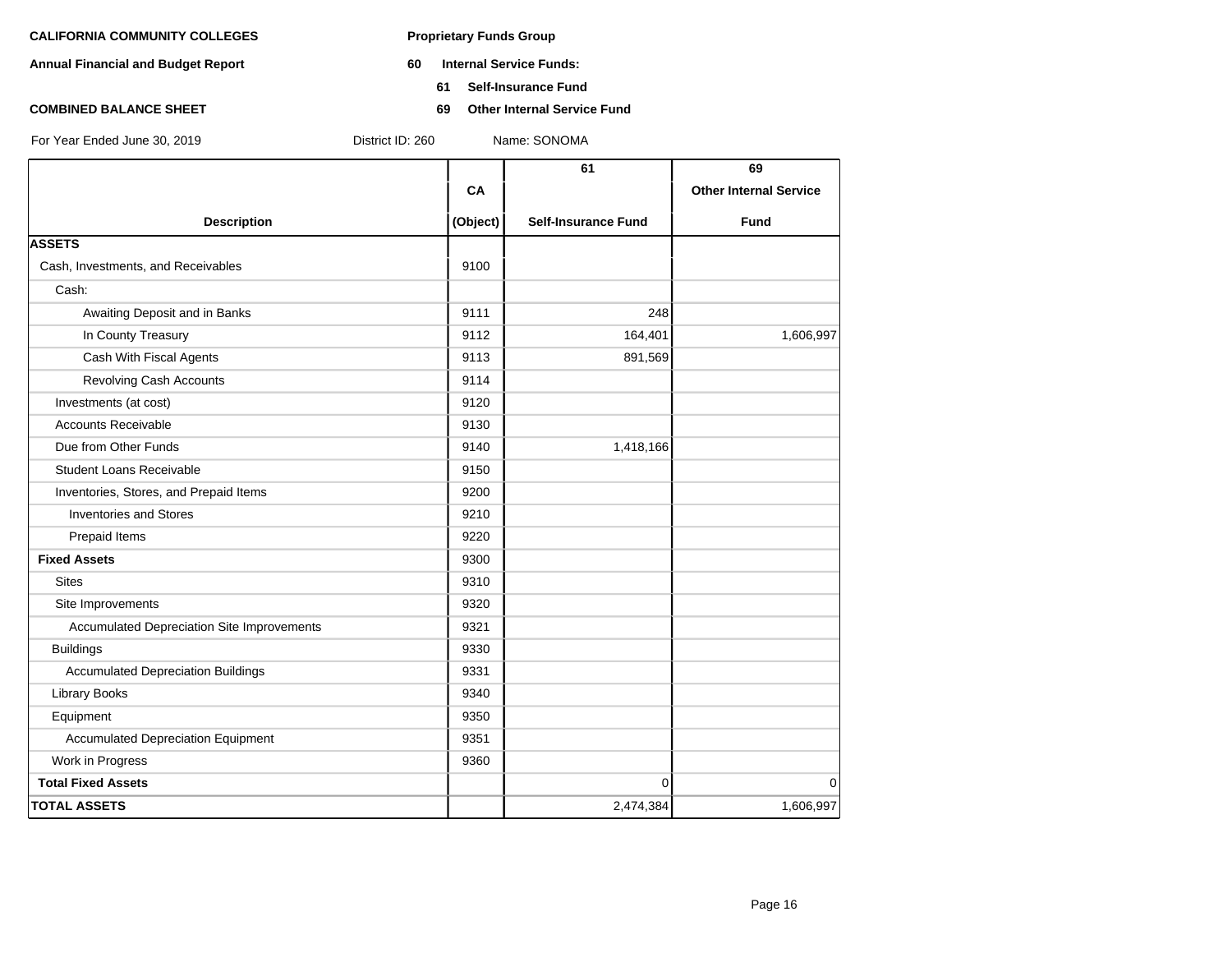- **Annual Financial and Budget Report 60 Internal Service Funds:**
	- **61 Self-Insurance Fund**
- **COMBINED BALANCE SHEET 69 Other Internal Service Fund**

| For Year Ended June 30, 2019 | District ID: 260 | Name: SONOMA |
|------------------------------|------------------|--------------|
|                              |                  |              |

|                                                       |          | 61                         | 69                            |
|-------------------------------------------------------|----------|----------------------------|-------------------------------|
|                                                       | CA       |                            | <b>Other Internal Service</b> |
| <b>Description</b>                                    | (Object) | <b>Self-Insurance Fund</b> | <b>Fund</b>                   |
| <b>LIABILITIES</b>                                    |          |                            |                               |
| <b>Current Liabilities and Deferred Revenue</b>       | 9500     |                            |                               |
| <b>Accounts Payable</b>                               | 9510     | 945,753                    |                               |
| Accrued Salaries and Wages Payable                    | 9520     | 3,235                      |                               |
| Compensated Absences Payable Current                  | 9530     |                            |                               |
| Due to Other Funds                                    | 9540     | 1,365,000                  |                               |
| <b>Temporary Loans</b>                                | 9550     |                            |                               |
| Current Portion of Long-Term Debt                     | 9560     |                            |                               |
| <b>Deferred Revenues</b>                              | 9570     |                            |                               |
| <b>Total Current Liabilities and Deferred Revenue</b> |          | 2,313,988                  | $\Omega$                      |
| Long-Term Liabilities                                 | 9600     |                            |                               |
| <b>Bonds Payable</b>                                  | 9610     |                            |                               |
| Revenue Bonds Payable                                 | 9620     |                            |                               |
| Certificates of Participation                         | 9630     |                            |                               |
| Lease Purchase of Capital Lease                       | 9640     |                            |                               |
| Compensated Absences Long Term                        | 9650     |                            |                               |
| Post-Employment Benefits Long Term                    | 9660     |                            |                               |
| Other Long-Term Liabilities                           | 9670     |                            |                               |
| <b>Total Long-Term Liabilities</b>                    |          | $\Omega$                   | $\mathbf 0$                   |
| <b>TOTAL LIABILITIES</b>                              | 968      | 2,313,988                  | $\Omega$                      |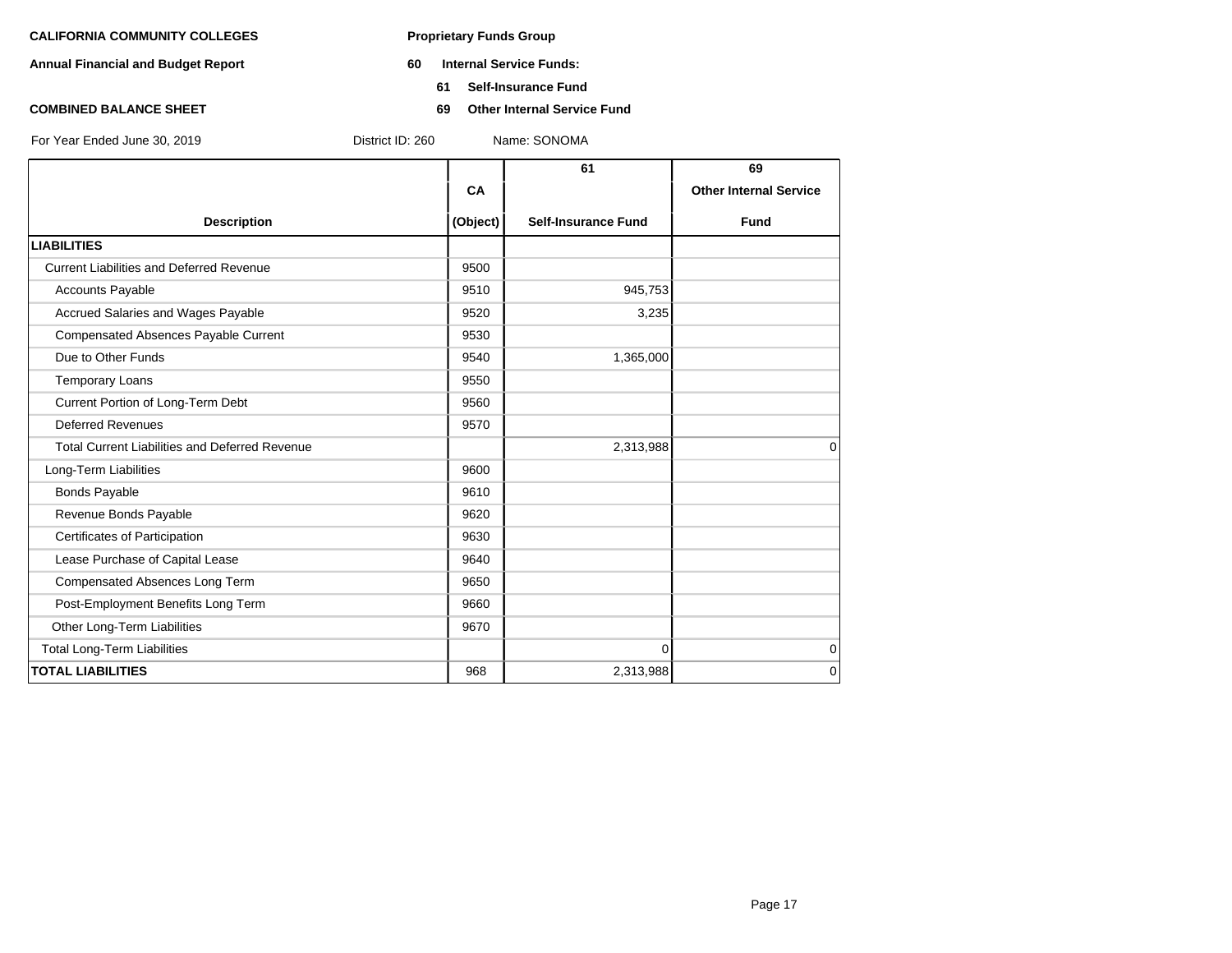- **Annual Financial and Budget Report 60 Internal Service Funds:**
	- **61 Self-Insurance Fund**
- **COMBINED BALANCE SHEET 69 Other Internal Service Fund**

|                                                 |          | 61                         | 69                            |
|-------------------------------------------------|----------|----------------------------|-------------------------------|
|                                                 | CA       |                            | <b>Other Internal Service</b> |
| <b>Description</b>                              | (Object) | <b>Self-Insurance Fund</b> | <b>Fund</b>                   |
| <b>FUND EQUITY</b>                              |          |                            |                               |
| <b>Fund Balance Reserved</b>                    | 9710     |                            |                               |
| NonCash Assets                                  | 9711     |                            |                               |
| Amounts Restricted by Law for Specific Purposes | 9712     |                            |                               |
| Reserve for Encumbrances Credit                 | 9713     |                            |                               |
| Reserve for Encumbrances Debit                  | 9714     |                            |                               |
| <b>Reserve for Debt Services</b>                | 9715     |                            |                               |
| Assigned/Committed                              | 9754     |                            |                               |
| Unassigned                                      | 9790     |                            |                               |
| <b>Total Reserved Fund Balance</b>              |          | $\Omega$                   | $\Omega$                      |
| Fund Balance (GASB 54)                          | 9750     |                            |                               |
| Nonspendable Fund Balance                       | 9751     |                            |                               |
| <b>Restricted Fund Balance</b>                  | 9752     |                            |                               |
| <b>Committed Fund Balance</b>                   | 9753     |                            |                               |
| Assigned Fund Balance                           | 9754     |                            |                               |
| <b>Total Designated Fund Balance</b>            |          | $\mathbf 0$                | $\Omega$                      |
| Uncommitted(Unrestricted) Fund Balance          | 9790     |                            |                               |
| <b>Other Equity</b>                             | 9800     |                            |                               |
| <b>Contributed Capital</b>                      | 9810     |                            |                               |
| <b>Retained Earnings</b>                        | 9850     | 160,396                    | 1,606,997                     |
| <b>Investment in General Fixed Assets</b>       | 9890     |                            |                               |
| <b>TOTAL FUND EQUITY</b>                        |          | 160,396                    | 1,606,997                     |
| <b>TOTAL LIABILITIES AND FUND EQUITY</b>        |          | 2,474,384                  | 1,606,997                     |
|                                                 |          |                            |                               |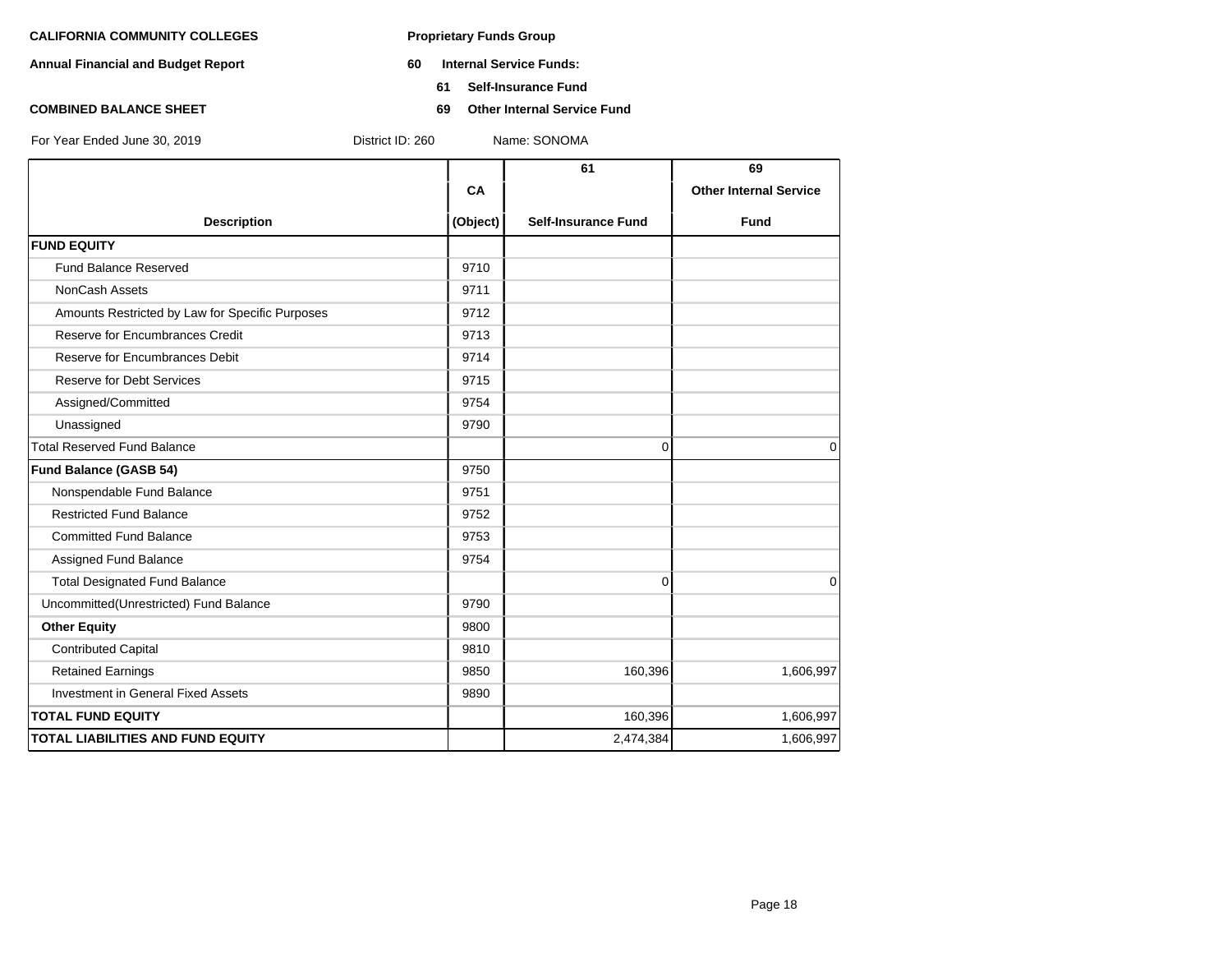# **CALIFORNIA COMMUNITY COLLEGES Fiduciary Funds Group**

**Annual Financial and Budget Report 70 Trust Funds**

### **COMBINED BALANCE SHEET**

|                                            |          | 71                | $\overline{72}$       | $\overline{73}$     | 74                   | 75                | 76                | $\overline{77}$   | $\overline{79}$   |
|--------------------------------------------|----------|-------------------|-----------------------|---------------------|----------------------|-------------------|-------------------|-------------------|-------------------|
|                                            |          | Associated        | <b>Student</b>        | <b>Student Body</b> | <b>Student</b>       | Scholarship       |                   | <b>Deferred</b>   |                   |
|                                            | CA       | <b>Students</b>   | Representation        | <b>Center Fee</b>   | <b>Financial Aid</b> | and Loan          | Investment        | Compensation      | Other             |
| <b>Description</b>                         | (Object) | <b>Trust Fund</b> | <b>Fee Trust Fund</b> | <b>Trust Fund</b>   | <b>Trust Fund</b>    | <b>Trust Fund</b> | <b>Trust Fund</b> | <b>Trust Fund</b> | <b>Trust Fund</b> |
| <b>ASSETS</b>                              |          |                   |                       |                     |                      |                   |                   |                   |                   |
| Cash, Investments, and Receivables         | 9100     |                   |                       |                     |                      |                   |                   |                   |                   |
| Cash:                                      |          |                   |                       |                     |                      |                   |                   |                   |                   |
| Awaiting Deposit and in Banks              | 9111     | 368,165           | 2,582                 | 8,012               | 551,212              | 43,087            |                   |                   |                   |
| In County Treasury                         | 9112     |                   | 194,742               | 269,514             |                      |                   |                   |                   | 4,254             |
| Cash With Fiscal Agents                    | 9113     |                   |                       |                     |                      |                   |                   |                   |                   |
| <b>Revolving Cash Accounts</b>             | 9114     |                   |                       |                     |                      |                   |                   |                   |                   |
| Investments (at cost)                      | 9120     |                   |                       |                     |                      |                   |                   |                   |                   |
| <b>Accounts Receivable</b>                 | 9130     | 4,427             | 27                    | 20                  | 50,572               |                   |                   |                   | 36,429            |
| Due from Other Funds                       | 9140     |                   | 14                    | 3,455               |                      |                   |                   |                   |                   |
| <b>Student Loans Receivable</b>            | 9150     |                   |                       |                     |                      |                   |                   |                   |                   |
| Inventories, Stores, and Prepaid Items     | 9200     |                   |                       |                     |                      |                   |                   |                   |                   |
| <b>Inventories and Stores</b>              | 9210     |                   |                       |                     |                      |                   |                   |                   |                   |
| Prepaid Items                              | 9220     |                   |                       |                     |                      |                   |                   |                   |                   |
| <b>Fixed Assets</b>                        | 9300     |                   |                       |                     |                      |                   |                   |                   |                   |
| <b>Sites</b>                               | 9310     |                   |                       |                     |                      |                   |                   |                   |                   |
| Site Improvements                          | 9320     |                   |                       |                     |                      |                   |                   |                   |                   |
| Accumulated Depreciation Site Improvements | 9321     |                   |                       |                     |                      |                   |                   |                   |                   |
| <b>Buildings</b>                           | 9330     |                   |                       |                     |                      |                   |                   |                   |                   |
| <b>Accumulated Depreciation Buildings</b>  | 9331     |                   |                       |                     |                      |                   |                   |                   |                   |
| <b>Library Books</b>                       | 9340     |                   |                       |                     |                      |                   |                   |                   |                   |
| Equipment                                  | 9350     |                   |                       |                     |                      |                   |                   |                   |                   |
| <b>Accumulated Depreciation Equipment</b>  | 9351     |                   |                       |                     |                      |                   |                   |                   |                   |
| Work in Progress                           | 9360     |                   |                       |                     |                      |                   |                   |                   |                   |
| <b>Total Fixed Assets</b>                  |          | $\Omega$          | $\overline{0}$        | $\Omega$            | $\overline{0}$       | $\Omega$          | $\mathbf 0$       | $\overline{0}$    | $\Omega$          |
| <b>TOTAL ASSETS</b>                        |          | 372,592           | 197,365               | 281,001             | 601,784              | 43,087            | $\mathbf 0$       | 0                 | 40,683            |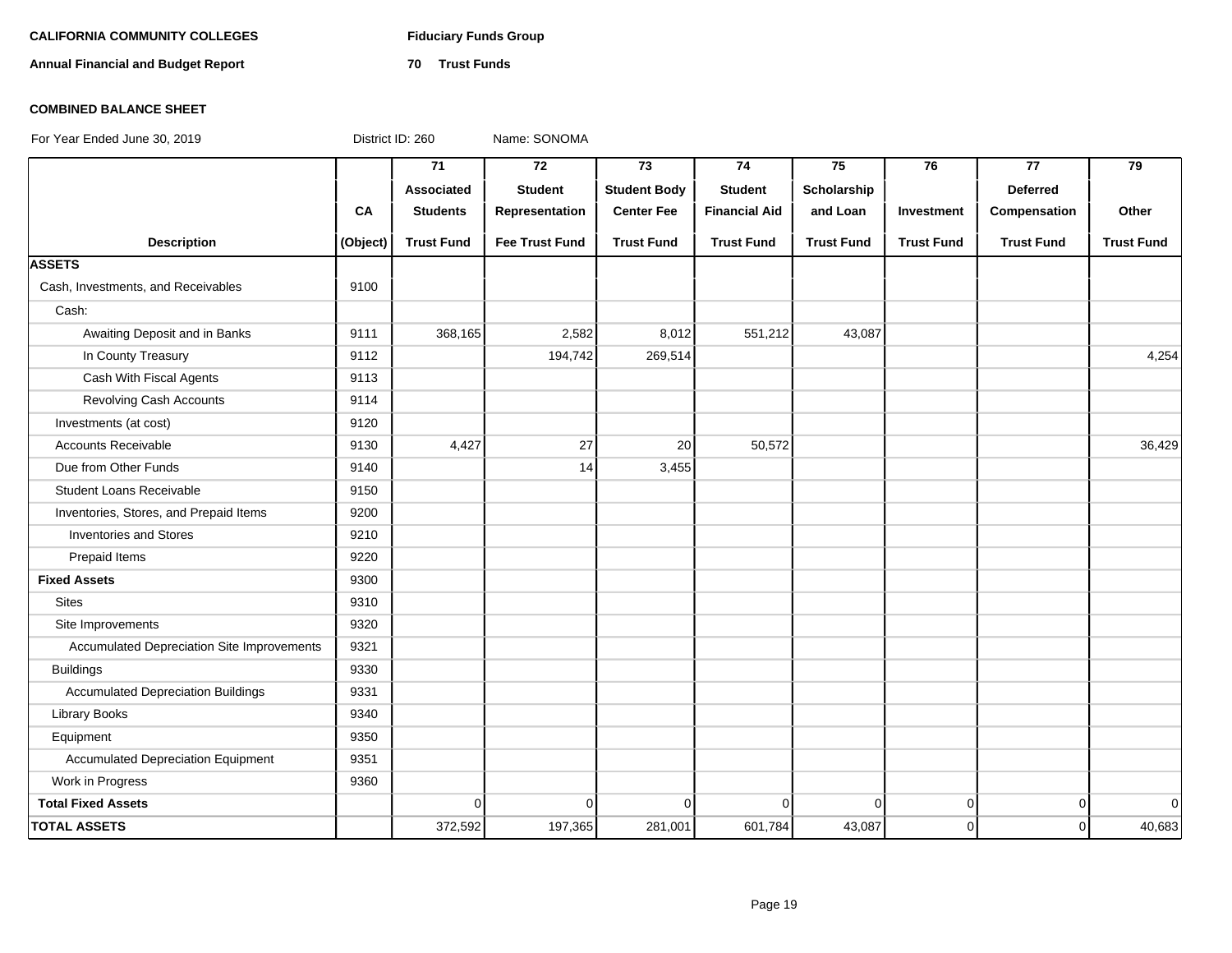# **CALIFORNIA COMMUNITY COLLEGES Fiduciary Funds Group**

**Annual Financial and Budget Report 70 Trust Funds**

### **COMBINED BALANCE SHEET**

|                                                       |           | 71                | 72                    | 73                  | 74                   | 75                | 76                | 77                | 79                |
|-------------------------------------------------------|-----------|-------------------|-----------------------|---------------------|----------------------|-------------------|-------------------|-------------------|-------------------|
|                                                       |           | Associated        | <b>Student</b>        | <b>Student Body</b> | <b>Student</b>       | Scholarship       |                   | <b>Deferred</b>   |                   |
|                                                       | <b>CA</b> | <b>Students</b>   | Representation        | <b>Center Fee</b>   | <b>Financial Aid</b> | and Loan          | Investment        | Compensation      | Other             |
| <b>Description</b>                                    | (Object)  | <b>Trust Fund</b> | <b>Fee Trust Fund</b> | <b>Trust Fund</b>   | <b>Trust Fund</b>    | <b>Trust Fund</b> | <b>Trust Fund</b> | <b>Trust Fund</b> | <b>Trust Fund</b> |
| <b>LIABILITIES</b>                                    |           |                   |                       |                     |                      |                   |                   |                   |                   |
| <b>Current Liabilities and Deferred Revenue</b>       | 9500      |                   |                       |                     |                      |                   |                   |                   |                   |
| <b>Accounts Payable</b>                               | 9510      | 6,764             | 23                    | 55                  | 305,023              |                   |                   |                   | 356               |
| Accrued Salaries and Wages Payable                    | 9520      |                   |                       |                     |                      |                   |                   |                   | 248               |
| Compensated Absences Payable Current                  | 9530      |                   |                       |                     |                      |                   |                   |                   |                   |
| Due to Other Funds                                    | 9540      |                   | 3,306                 |                     |                      |                   |                   |                   | 40,079            |
| <b>Temporary Loans</b>                                | 9550      |                   |                       |                     |                      |                   |                   |                   |                   |
| Current Portion of Long-Term Debt                     | 9560      |                   |                       |                     |                      |                   |                   |                   |                   |
| <b>Deferred Revenues</b>                              | 9570      | 14,925            | 2,587                 | 15,672              | 296,761              | 43,087            |                   |                   |                   |
| <b>Total Current Liabilities and Deferred Revenue</b> |           | 21,689            | 5,916                 | 15,727              | 601,784              | 43,087            | 0                 | $\overline{0}$    | 40,683            |
| Long-Term Liabilities                                 | 9600      |                   |                       |                     |                      |                   |                   |                   |                   |
| <b>Bonds Payable</b>                                  | 9610      |                   |                       |                     |                      |                   |                   |                   |                   |
| Revenue Bonds Payable                                 | 9620      |                   |                       |                     |                      |                   |                   |                   |                   |
| Certificates of Participation                         | 9630      |                   |                       |                     |                      |                   |                   |                   |                   |
| Lease Purchase of Capital Lease                       | 9640      |                   |                       |                     |                      |                   |                   |                   |                   |
| Compensated Absences Long Term                        | 9650      |                   |                       |                     |                      |                   |                   |                   |                   |
| Post-Employment Benefits Long Term                    | 9660      |                   |                       |                     |                      |                   |                   |                   |                   |
| Other Long-Term Liabilities                           | 9670      |                   |                       |                     |                      |                   |                   |                   |                   |
| <b>Total Long-Term Liabilities</b>                    |           | $\Omega$          | 0                     | 0                   | $\Omega$             | $\Omega$          | $\mathbf 0$       | $\overline{0}$    | $\overline{0}$    |
| <b>TOTAL LIABILITIES</b>                              | 968       | 21,689            | 5,916                 | 15,727              | 601,784              | 43,087            | $\Omega$          | $\Omega$          | 40,683            |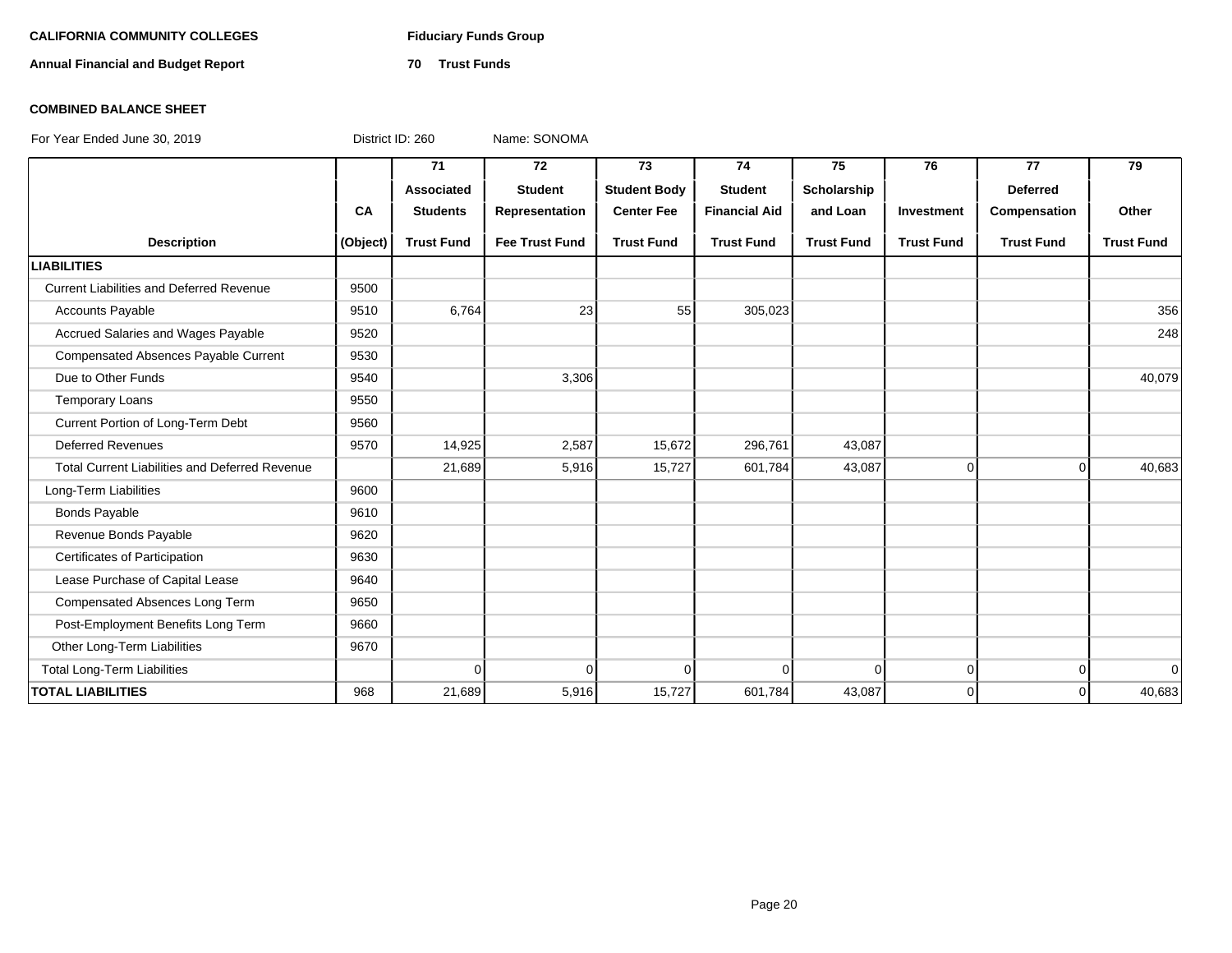# **CALIFORNIA COMMUNITY COLLEGES Fiduciary Funds Group**

**Annual Financial and Budget Report 70 Trust Funds**

### **COMBINED BALANCE SHEET**

|                                                 |          | 71                | 72                    | 73                  | 74                   | 75                | 76                | 77                | 79                |
|-------------------------------------------------|----------|-------------------|-----------------------|---------------------|----------------------|-------------------|-------------------|-------------------|-------------------|
|                                                 |          | <b>Associated</b> | <b>Student</b>        | <b>Student Body</b> | <b>Student</b>       | Scholarship       |                   | <b>Deferred</b>   |                   |
|                                                 | CA       | <b>Students</b>   | Representation        | <b>Center Fee</b>   | <b>Financial Aid</b> | and Loan          | Investment        | Compensation      | Other             |
| <b>Description</b>                              | (Object) | <b>Trust Fund</b> | <b>Fee Trust Fund</b> | <b>Trust Fund</b>   | <b>Trust Fund</b>    | <b>Trust Fund</b> | <b>Trust Fund</b> | <b>Trust Fund</b> | <b>Trust Fund</b> |
| <b>FUND EQUITY</b>                              |          |                   |                       |                     |                      |                   |                   |                   |                   |
| Fund Balance Reserved                           | 9710     |                   |                       |                     |                      |                   |                   |                   |                   |
| NonCash Assets                                  | 9711     |                   |                       |                     |                      |                   |                   |                   |                   |
| Amounts Restricted by Law for Specific Purposes | 9712     |                   |                       |                     |                      |                   |                   |                   |                   |
| Reserve for Encumbrances Credit                 | 9713     |                   |                       |                     |                      |                   |                   |                   |                   |
| Reserve for Encumbrances Debit                  | 9714     |                   |                       |                     |                      |                   |                   |                   |                   |
| <b>Reserve for Debt Services</b>                | 9715     |                   |                       |                     |                      |                   |                   |                   |                   |
| Assigned/Committed                              | 9754     |                   |                       | 265,274             |                      |                   |                   |                   |                   |
| Unassigned                                      | 9790     |                   |                       |                     |                      |                   |                   |                   |                   |
| <b>Total Reserved Fund Balance</b>              |          | $\Omega$          | $\Omega$              | 265,274             | $\mathbf 0$          | $\Omega$          | $\overline{0}$    | $\Omega$          | $\Omega$          |
| Fund Balance (GASB 54)                          | 9750     |                   |                       |                     |                      |                   |                   |                   |                   |
| Nonspendable Fund Balance                       | 9751     |                   |                       |                     |                      |                   |                   |                   |                   |
| <b>Restricted Fund Balance</b>                  | 9752     |                   |                       |                     |                      |                   |                   |                   |                   |
| <b>Committed Fund Balance</b>                   | 9753     | 350,903           | 191,449               |                     |                      |                   |                   |                   |                   |
| Assigned Fund Balance                           | 9754     |                   |                       |                     |                      |                   |                   |                   |                   |
| <b>Total Designated Fund Balance</b>            |          | 350,903           | 191,449               | $\mathbf 0$         | $\Omega$             | $\overline{0}$    | $\overline{0}$    | $\Omega$          | $\Omega$          |
| Uncommitted(Unrestricted) Fund Balance          | 9790     |                   |                       |                     |                      |                   |                   |                   |                   |
| <b>Other Equity</b>                             | 9800     |                   |                       |                     |                      |                   |                   |                   |                   |
| <b>Contributed Capital</b>                      | 9810     |                   |                       |                     |                      |                   |                   |                   |                   |
| <b>Retained Earnings</b>                        | 9850     |                   |                       |                     |                      |                   |                   |                   |                   |
| Investment in General Fixed Assets              | 9890     |                   |                       |                     |                      |                   |                   |                   |                   |
| <b>TOTAL FUND EQUITY</b>                        |          | 350,903           | 191,449               | 265,274             | $\Omega$             | $\Omega$          | $\overline{0}$    | $\overline{0}$    | $\Omega$          |
| <b>TOTAL LIABILITIES AND FUND EQUITY</b>        |          | 372,592           | 197,365               | 281,001             | 601,784              | 43,087            | $\Omega$          | $\Omega$          | 40,683            |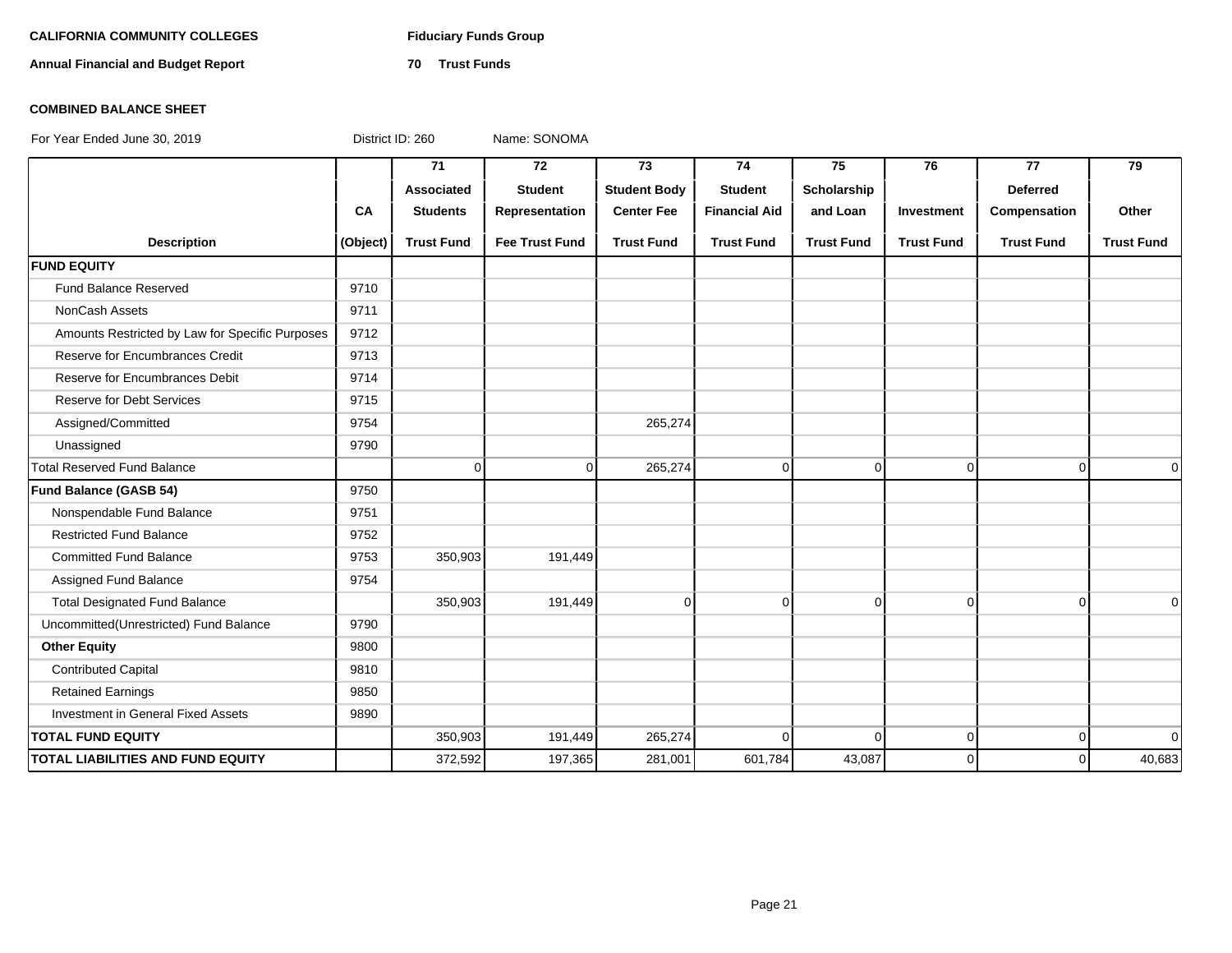# **Annual Financial and Budget Report**

### **SUPPLEMENTAL DATA**

For Actual Year: 2018-2019 District ID: 260 Name: SONOMA

|                                                                   |        | Fund S11            | Fund S12          | Fund S10 Total      |
|-------------------------------------------------------------------|--------|---------------------|-------------------|---------------------|
|                                                                   | Object | <b>Unrestricted</b> | <b>Restricted</b> | <b>General Fund</b> |
| <b>Description</b>                                                | Code   | Actual              | <b>Actual</b>     | <b>Actual</b>       |
| <b>Federal Revenues</b>                                           | 8100   |                     |                   |                     |
| <b>Forest Revenues</b>                                            | 8110   |                     |                   | 0                   |
| <b>Higher Education Act</b>                                       | 8120   |                     |                   | $\mathbf 0$         |
| Workforce Investment Act                                          | 8130   |                     |                   | $\Omega$            |
| Temporary Assistance for Needy Families (TANF)                    | 8140   |                     | 80,585            | 80,585              |
| Student Financial Aid                                             | 8150   | 47,143              |                   | 47,143              |
| <b>Veterans Education</b>                                         | 8160   | 5,505               |                   | 5,505               |
| Vocational and Technical Education Act (VATEA)                    | 8170   |                     | 577,665           | 577,665             |
| <b>Other Federal Revenues</b>                                     | 8190   | 11,358              | 2,328,451         | 2,339,809           |
| <b>Total Federal Revnues</b>                                      | 8100   | 64,006              | 2,986,701         | 3,050,707           |
| <b>State Revenues</b>                                             | 8600   |                     |                   |                     |
| <b>General Apportionments</b>                                     | 8610   |                     |                   | $\Omega$            |
| Apprenticeship Apportionment                                      | 8611   | 300,575             |                   | 300,575             |
| <b>State General Apportionment</b>                                | 8612   | 22,479,052          |                   | 22,479,052          |
| Other General Apportionment                                       | 8613   | 1,379,836           |                   | 1,379,836           |
| <b>General Categorical Programs</b>                               | 8620   |                     |                   |                     |
| Child Development                                                 | 8621   |                     | 29,461            | 29,461              |
| <b>Extended Opportunity Programs and Services (EOPS)</b>          | 8622   |                     | 1,645,283         | 1,645,283           |
| Disabled Students Programs and Services(DSPS)                     | 8623   |                     | 2,885,317         | 2,885,317           |
| Temporary Assistance for Needy Families (TANF)                    | 8624   |                     |                   | $\Omega$            |
| California Work Opportunity and Responsibility to Kids (CalWORKs) | 8625   |                     |                   | 0                   |
| Telecommunications and Technology Infrasturcture Program (TTIP)   | 8626   |                     |                   | $\Omega$            |
| Other General Categorical Programs                                | 8627   |                     | 9,786,545         | 9,786,545           |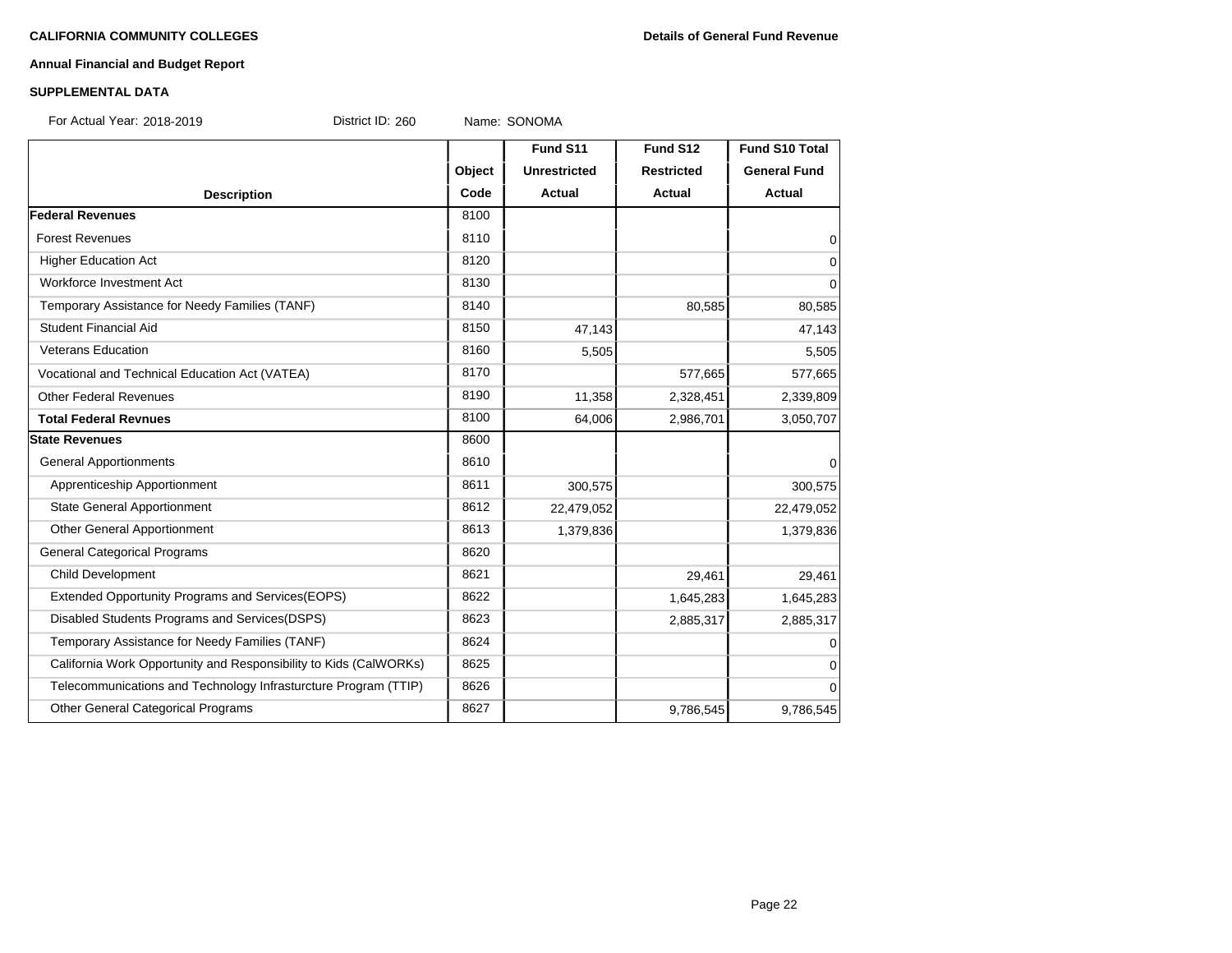# **Annual Financial and Budget Report**

### **SUPPLEMENTAL DATA**

| For Actual Year: 2018-2019 | District ID: 260 | Name: SONOMA |
|----------------------------|------------------|--------------|
|                            |                  |              |

|                                          |        | Fund S11            | Fund S12          | <b>Fund S10 Total</b> |
|------------------------------------------|--------|---------------------|-------------------|-----------------------|
|                                          | Object | <b>Unrestricted</b> | <b>Restricted</b> | <b>General Fund</b>   |
| <b>Description</b>                       | Code   | Actual              | <b>Actual</b>     | Actual                |
| <b>EPA Proceeds</b>                      | 8630   | 18,633,975          |                   | 18,633,975            |
| Reimburseable Categorical Programs       | 8650   |                     |                   |                       |
| Instructional Inprovement Grant          | 8651   |                     |                   | $\mathbf 0$           |
| Other Reimburseable Categorical Programs | 8652   |                     | 3,042,629         | 3,042,629             |
| <b>State Tax Subventions</b>             | 8670   |                     |                   |                       |
| Homeowners' Property Tax Refief          | 8671   | 363,897             |                   | 363,897               |
| <b>Timber Yield Tax</b>                  | 8672   | 21,513              |                   | 21,513                |
| <b>Other State Tax Subventions</b>       | 8673   |                     |                   | $\mathbf 0$           |
| <b>State Non-Tax Revenues</b>            | 8680   |                     |                   |                       |
| <b>State Lottery Proceeds</b>            | 8681   | 3,320,475           | 1,102,672         | 4,423,147             |
| <b>State Mandated Costs</b>              | 8685   | 568,148             |                   | 568,148               |
| <b>Other State Non-Tax Revnues</b>       | 8686   | 3,156,321           |                   | 3,156,321             |
| <b>Other State Revenues</b>              | 8690   | 359                 | 8,029,001         | 8,029,360             |
| <b>Total State Revenues</b>              | 8600   | 50,224,151          | 26,520,908        | 76,745,059            |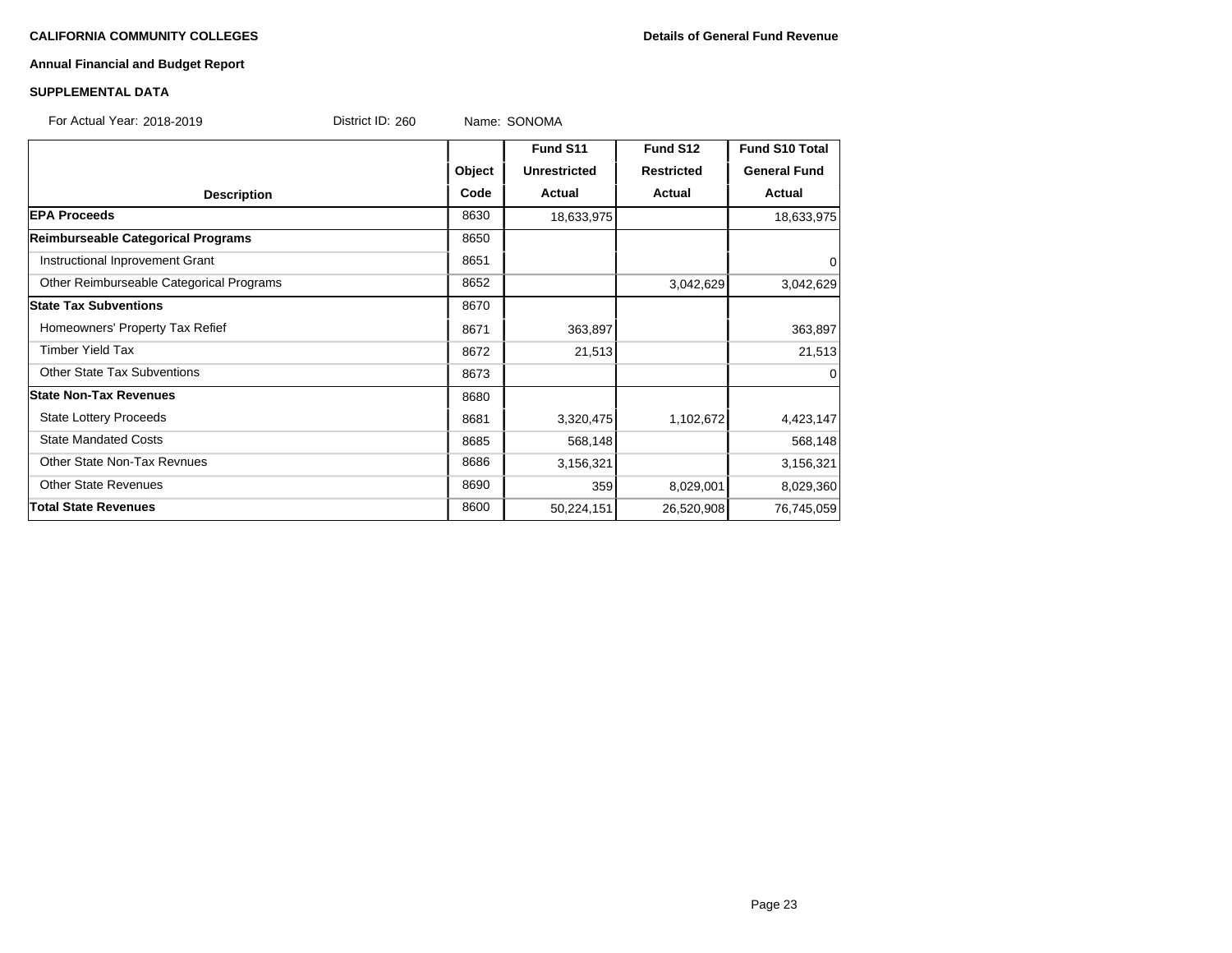# **Annual Financial and Budget Report**

#### **SUPPLEMENTAL DATA**

| For Actual Year: 2018-2019<br>District ID: 260      |        | Name: SONOMA        |                   |                       |
|-----------------------------------------------------|--------|---------------------|-------------------|-----------------------|
|                                                     |        | Fund S11            | Fund S12          | <b>Fund S10 Total</b> |
|                                                     | Object | <b>Unrestricted</b> | <b>Restricted</b> | <b>General Fund</b>   |
| <b>Description</b>                                  | Code   | Actual              | <b>Actual</b>     | Actual                |
| ocal Revenues                                       | 8800   |                     |                   |                       |
| <b>Property Taxes</b>                               | 8810   |                     |                   |                       |
| Tax Allocation, Secured Roll                        | 8811   | 51,518,815          |                   | 51,518,815            |
| Tax Allocation, Supplemental Roll                   | 8812   | 1,255,246           |                   | 1,255,246             |
| Tax Allocation, Unsecured Roll                      | 8813   | 1,632,678           |                   | 1,632,678             |
| <b>Prior Years Taxes</b>                            | 8816   | 26,550              |                   | 26,550                |
| Education Revenues Augmentation Fund (ERAF)         | 8817   | 4,211,856           |                   | 4,211,856             |
| Redevelopment Agency Funds - Pass Through           | 8818   |                     |                   | $\Omega$              |
| Redevelopment Agency Funds - Residual               | 8819   | 1,555,516           |                   | 1,555,516             |
| Redevelopment Agency Funds - Asset Liquidation      | 8819.1 |                     |                   | $\mathbf 0$           |
| Contributions, Gifts, Grants, and Endowments        | 8820   |                     |                   | $\mathbf 0$           |
| <b>Contract Services</b>                            | 8830   |                     |                   |                       |
| <b>Contract Instructional Services</b>              | 8831   | 215,635             |                   | 215,635               |
| <b>Other Contranct Services</b>                     | 8832   |                     |                   | $\Omega$              |
| Sales and Commissions                               | 8840   | 186,372             |                   | 186,372               |
| <b>Rentals and Leases</b>                           | 8850   | 111,728             |                   | 111,728               |
| Interest and Investment Income                      | 8860   | 321,716             |                   | 321,716               |
| <b>Student Fees and Charges</b>                     | 8870   |                     |                   |                       |
| <b>Community Services Classes</b>                   | 8872   | 623,700             |                   | 623,700               |
| Dormitory                                           | 8873   |                     |                   | $\Omega$              |
| Enrollment                                          | 8874   | 8,284,430           |                   | 8,284,430             |
| Contra Revenue Account                              | 8874.1 |                     |                   | 0                     |
| Field Trips and Use of Nondistrict Facilities       | 8875   |                     |                   | $\mathbf 0$           |
| <b>Health Services</b>                              | 8876   |                     | 999,840           | 999,840               |
| Instructional Materials Fees and Sales of Materials | 8877   | 904,360             |                   | 904,360               |
| Insurance                                           | 8878   |                     |                   | $\Omega$              |
| <b>Student Records</b>                              | 8879   | 96,254              |                   | 96,254                |
| <b>Nonresident Tuition</b>                          | 8880   | 1,830,377           | 72,233            | 1,902,610             |
| Parking Services and Public Transportation          | 8881   |                     | 1,896             | 1,896                 |
| Other Student Fees and Charges                      | 8885   | 92,297              |                   | 92,297                |
| <b>Other Local Revenues</b>                         | 8890   | 2,340,923           | 738,525           | 3,079,448             |
| <b>Total Local Revenues</b>                         | 8800   | 75,208,453          | 1,812,494         | 77,020,947            |
| <b>Total Revenues</b>                               |        | 125,496,610         | 31,320,103        | 156,816,713           |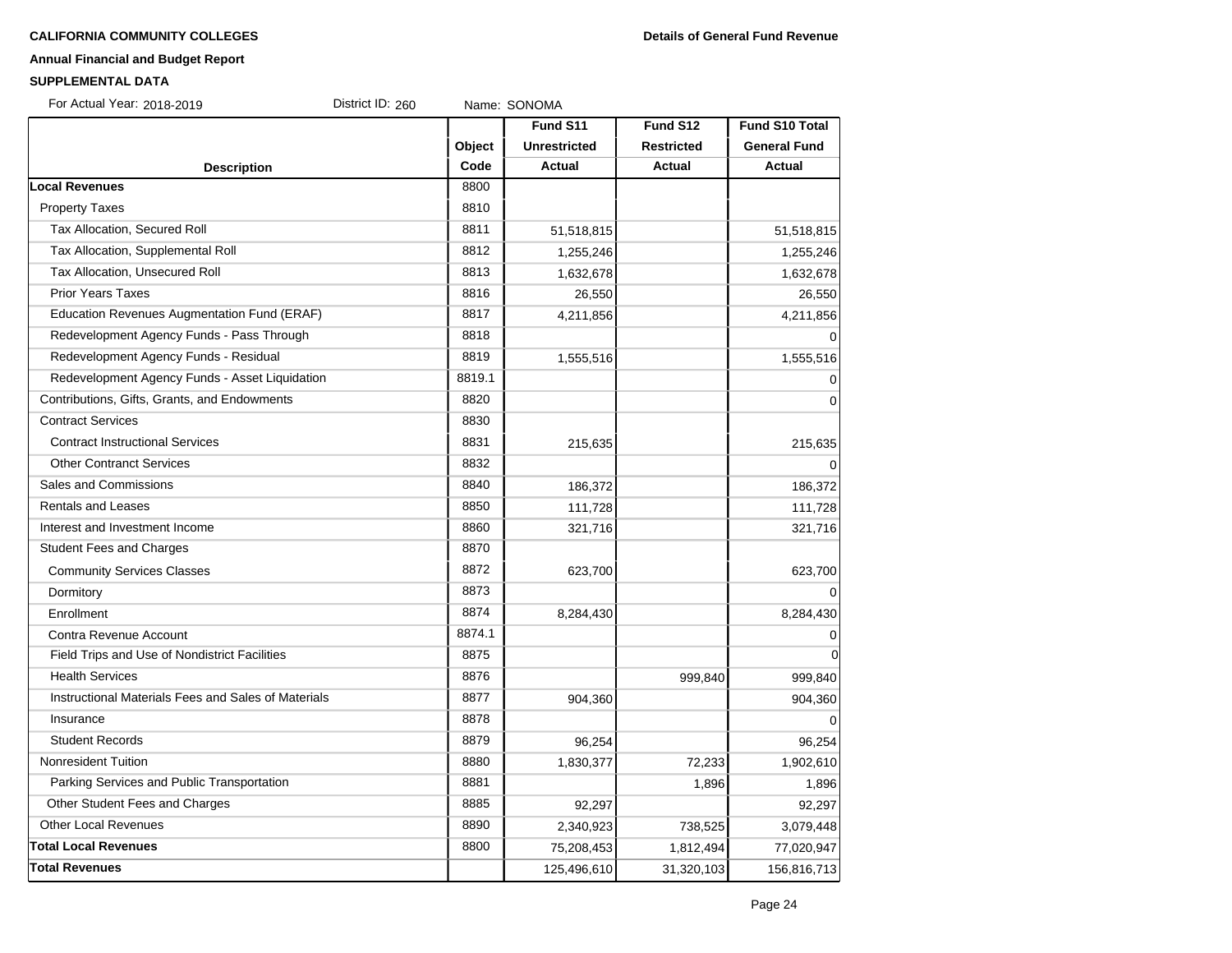# **Annual Financial and Budget Report**

# **SUPPLEMENTAL DATA**

| For Actual Year: 2018-2019                        | District ID: 260 |        | Name: SONOMA        |                   |                       |
|---------------------------------------------------|------------------|--------|---------------------|-------------------|-----------------------|
|                                                   |                  |        | Fund S11            | Fund S12          | <b>Fund S10 Total</b> |
|                                                   |                  | Object | <b>Unrestricted</b> | <b>Restricted</b> | <b>General Fund</b>   |
| <b>Description</b>                                |                  | Code   | Actual              | Actual            | Actual                |
| <b>Other Financing Sources</b>                    |                  | 8900   |                     |                   |                       |
| Proceeds of General Fixed Assets                  |                  | 8910   |                     |                   | 0                     |
| Proceeds of Long-Term Debt                        |                  | 8940   |                     |                   | 0                     |
| Incoming Transfers -- (8970/8981/8982/8983)       |                  | 898#   | 4,428,949           | 390,476           | 4,819,425             |
| <b>Total Other Financing Sources</b>              |                  | 8900   | 4.428.949           | 390,476           | 4,819,425             |
| <b>Total Revenues and Other Financing Sources</b> |                  |        | 129,925,559         | 31,710,579        | 161,636,138           |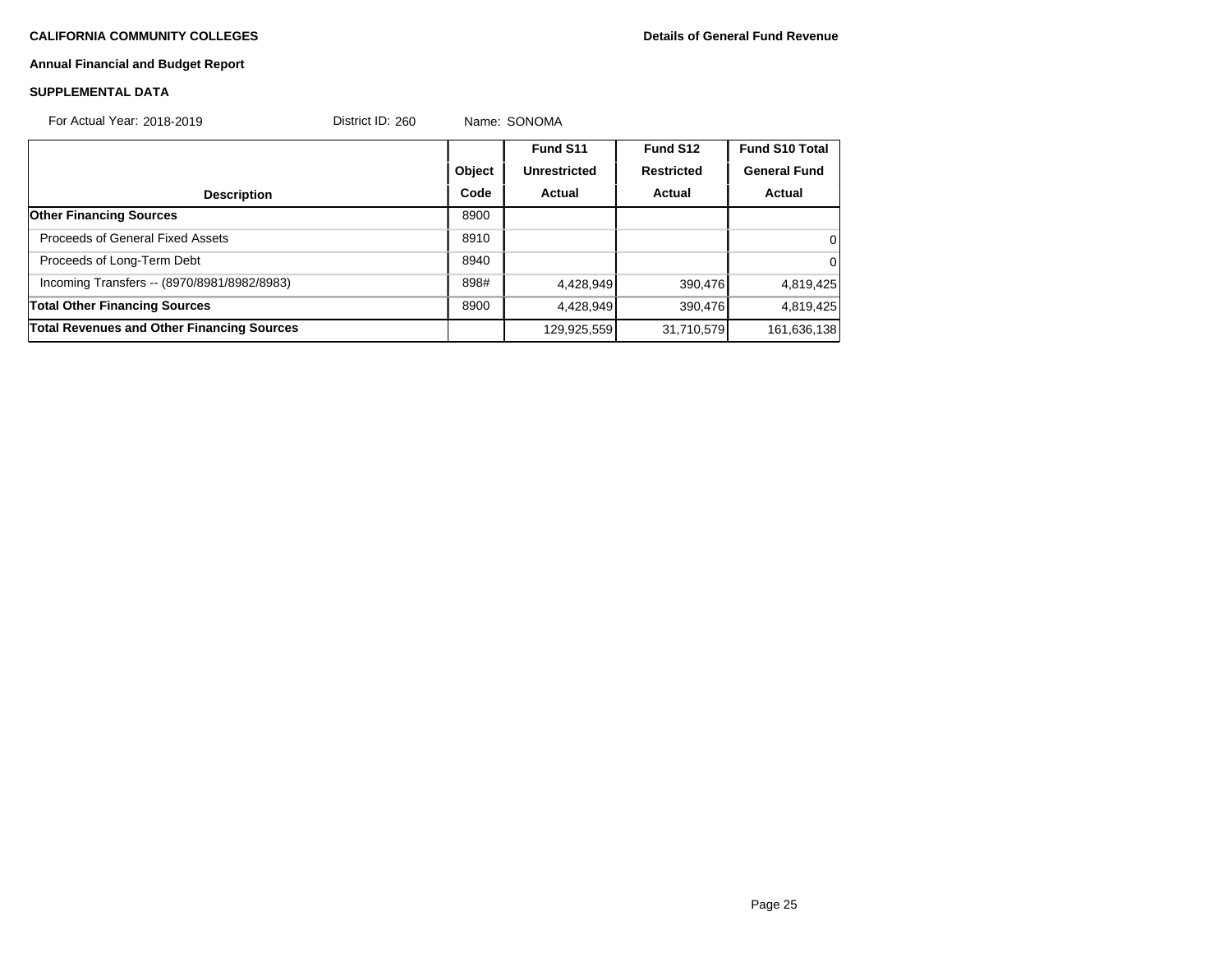**Expend by Instructional Activity**

# **Annual Financial and Budget Report**

# **S10 General Fund - Combined** (Total Unrestricted and Restricted)

# **SUPPLEMENTAL DATA**

For Actual Year: 2018-2019 Budget Year: 2019-2020 District ID: 260 Name: SONOMA

|                                                                                                                   |                 | <b>Salaries and Benefits</b> |                      | Operating       | Capital   | Other     | <b>Total</b>   |
|-------------------------------------------------------------------------------------------------------------------|-----------------|------------------------------|----------------------|-----------------|-----------|-----------|----------------|
|                                                                                                                   | <b>Activity</b> |                              | <b>Non</b>           | <b>Expenses</b> | Outlay    | Outgo     |                |
| <b>Activity Classification</b>                                                                                    | Code            | Instructional                | <b>Instructional</b> | $(4000 - 5000)$ | (6000)    | (7000)    |                |
| Agriculture and Natual Resources                                                                                  | 0100            | 1,411,337                    | 594,269              | 246,627         | 266,097   |           | 2,518,330      |
| Architecture and Environmental Design                                                                             | 0200            |                              |                      |                 |           |           | $\overline{0}$ |
| Environmental Sciences and Technologies                                                                           | 0300            |                              |                      |                 |           |           | $\overline{0}$ |
| <b>Biological Sciences</b>                                                                                        | 0400            | 2,798,047                    | 157,090              | 85,546          | 35,789    |           | 3,076,472      |
| Business and Management                                                                                           | 0500            | 2,058,124                    | 341,355              | 120,902         | 1,630     |           | 2,522,011      |
| Communications                                                                                                    | 0600            | 2,296,979                    | 227,200              | 41,728          |           |           | 2,565,907      |
| Computer and Information Science                                                                                  | 0700            | 2,299,347                    | 302,315              | 50,318          | 75,556    |           | 2,727,536      |
| Education                                                                                                         | 0800            | 443,128                      | 166,409              | 211,303         |           |           | 820,840        |
| Engineering and Related Industrial Technology                                                                     | 0900            | 1,942,467                    | 449,834              | 387,461         | 761,853   |           | 3,541,615      |
| Fine and Applied Arts                                                                                             | 1000            | 3,924,018                    | 760,864              | 225,031         | 65,893    |           | 4,975,806      |
| Foreign language                                                                                                  | 1100            | 1,782,373                    | 36,966               | 5,517           |           |           | 1,824,856      |
| Health                                                                                                            | 1200            | 7,728,005                    | 1,778,635            | 207,733         | 688,719   |           | 10,403,092     |
| <b>Consumer Education And Home Economics</b>                                                                      | 1300            | 2,679,265                    | 614,611              | 405,309         | 31,213    |           | 3,730,398      |
| Law                                                                                                               | 1400            |                              |                      |                 |           |           | $\overline{0}$ |
| Humanities(Letters)                                                                                               | 1500            | 6,873,576                    | 957,807              | 109,426         | 25,450    |           | 7,966,259      |
| Library Science                                                                                                   | 1600            | 156,516                      | 12,654               |                 | 193,663   |           | 362,833        |
| Mathematics                                                                                                       | 1700            | 4,944,954                    | 544,635              | 83,200          | 1,739     |           | 5,574,528      |
| Military Studies                                                                                                  | 1800            |                              |                      |                 |           |           | $\overline{0}$ |
| <b>Physical Sciences</b>                                                                                          | 1900            | 3,587,679                    | 129,179              | 78,126          | 20,860    |           | 3,815,844      |
| Psychology                                                                                                        | 2000            | 3,021,657                    | 271,249              | 11,564          | 20,800    |           | 3,325,270      |
| Public Affairs and Services                                                                                       | 2100            | 2,417,509                    | 2,366,871            | 393,514         | 367,049   |           | 5,544,943      |
| Social Sciences                                                                                                   | 2200            | 2,277,351                    | 108,521              | 5,728           |           |           | 2,391,600      |
| Commercial Services                                                                                               | 3000            |                              |                      |                 |           |           | $\overline{0}$ |
| Interdisciplinary Studies                                                                                         | 4900            | 8,870,262                    | 4,411,683            | 3,206,254       | 225,134   |           | 16,713,333     |
| Instruc Staff-Retirees' Bnfts & Retire Incents                                                                    | 5900            | 1,133,596                    |                      |                 |           |           | 1,133,596      |
| <b>Sub-Total Instructional Activites</b>                                                                          |                 | 62,646,190                   | 14,232,147           | 5,875,287       | 2,781,445 |           | 85,535,069     |
| Total Expenditures for GF Activities*                                                                             |                 | 63,690,281                   | 69,566,963           | 19,098,166      | 3,491,501 | 5,690,629 | 161,537,540    |
| *Total Expenditures for GF Activities above is the grand total of Instructional and Non-Instructional activities. |                 |                              |                      |                 |           |           |                |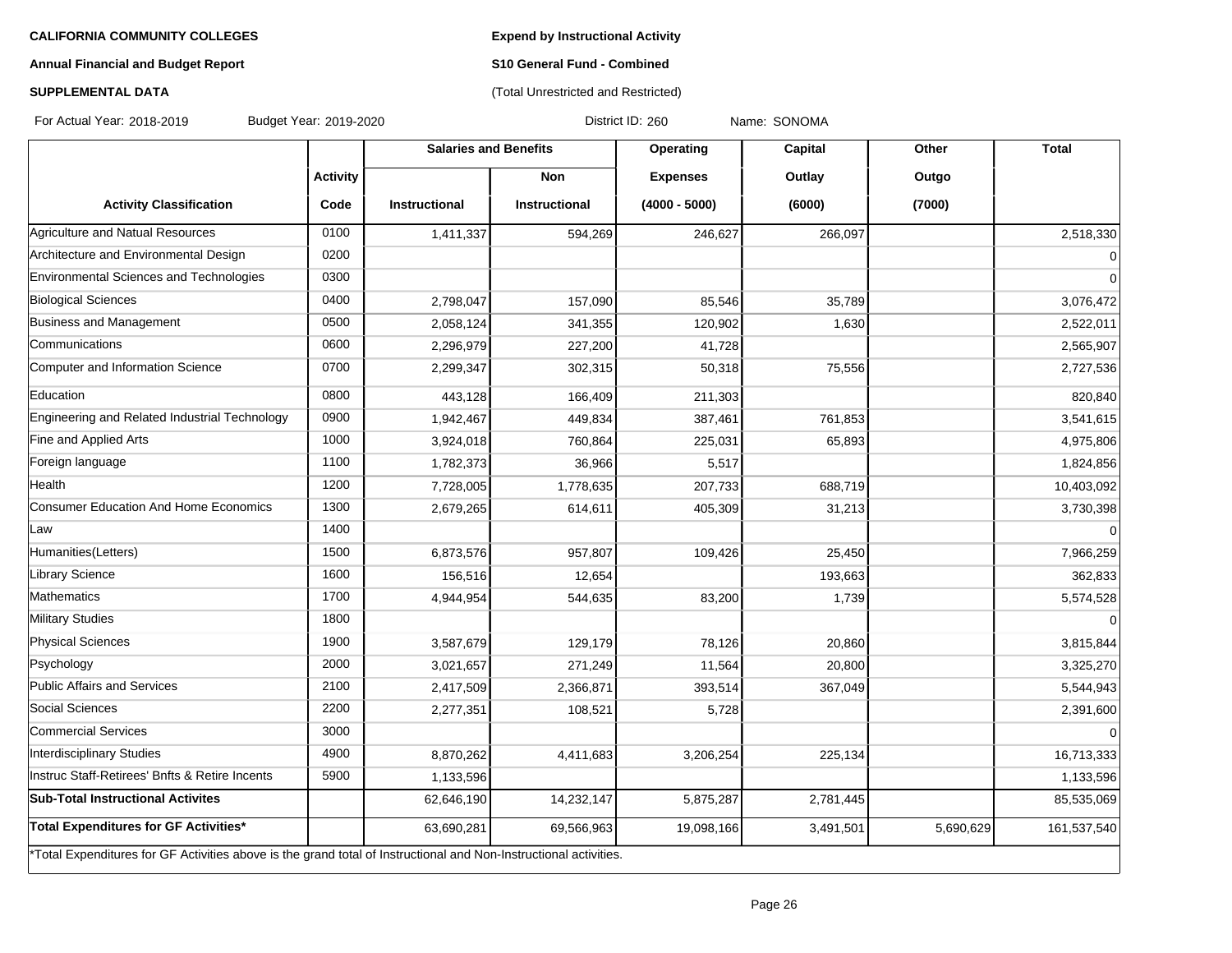# **Annual Financial and Budget Report S10 General Fund - Combined**

# **SUPPLEMENTAL DATA CONSUMPTER ACCOUNT ACCOUNT ACCOUNT ACCOUNT ACCOUNT ACCOUNT ACCOUNT ACCOUNT ACCOUNT ACCOUNT ACCOUNT ACCOUNT ACCOUNT ACCOUNT ACCOUNT ACCOUNT ACCOUNT ACCOUNT ACCOUNT ACCOUNT ACCOUNT ACCOUNT ACCOUNT ACCOUN**

For Actual Year: 2018-2019 Budget Year: 2019-2020 District ID: 260 Name: SONOMA

|                                                 |                 | <b>Salaries and Benefits</b> |                      | <b>Operating</b> | <b>Capital</b> | Other          | <b>Total</b>   |
|-------------------------------------------------|-----------------|------------------------------|----------------------|------------------|----------------|----------------|----------------|
|                                                 | <b>Activity</b> |                              | <b>Non</b>           | <b>Expenses</b>  | Outlay         | Outgo          |                |
| <b>Activity Classification</b>                  | Code            | <b>Instructional</b>         | <b>Instructional</b> | $(4000 - 5000)$  | (6000)         | (7000)         |                |
| Instructional Administration and Governance     | 6000            |                              |                      |                  |                |                |                |
| Academic Administration                         | 6010            |                              | 5,134,781            | 171,677          | 76,953         |                | 5,383,411      |
| Course and Curriculum Development               | 6020            |                              | 573,077              | 5,887            | 1,196          |                | 580,160        |
| Academic / Faculty Senate                       | 6030            |                              | 209,672              | 17,767           |                |                | 227,439        |
| Other Instructional Administration & Governance | 6090            |                              | 794,251              | 408,216          | 112,732        |                | 1,315,199      |
| Total Instructional Admin. & Governance         |                 | 0                            | 6,711,781            | 603,547          | 190,881        | $\overline{0}$ | 7,506,209      |
| Instructional Support Services                  | 6100            |                              |                      |                  |                |                |                |
| Learning Center                                 | 6110            | 982,059                      | 108,315              | 24,228           |                |                | 1,114,602      |
| Library                                         | 6120            |                              | 2,940,449            | 93,404           | 173,290        |                | 3,207,143      |
| Media                                           | 6130            |                              | 1,701,236            | 48,104           | 31,167         |                | 1,780,507      |
| Museums and Gallaries                           | 6140            |                              | 202,431              | 4,770            |                |                | 207,201        |
| Academic Information Systems and Technology     | 6150            |                              |                      |                  |                |                | $\overline{0}$ |
| Other Instructional Support Services            | 6190            |                              |                      |                  |                |                | $\mathbf 0$    |
| <b>Total Instructional Support Services</b>     |                 | 982,059                      | 4,952,431            | 170,506          | 204,457        | $\Omega$       | 6,309,453      |
| Admissions and Records                          | 6200            |                              | 2,751,058            | 236,913          | 184            |                | 2,988,155      |
| Student Counseling and Guidance                 | 6300            |                              |                      |                  |                |                |                |
| Counseling and Guidance                         | 6310            |                              | 3,694,366            | 42,595           | 23,718         |                | 3,760,679      |
| Matriculation and Student Assessment            | 6320            |                              | 1,969,883            | 179,438          | 11,952         |                | 2,161,273      |
| Transfer Programs                               | 6330            |                              | 551,657              | 22,796           |                |                | 574,453        |
| Career Guidance                                 | 6340            |                              | 271,212              | 10,585           |                |                | 281,797        |
| Other Student Counseling and Guidance           | 6390            |                              | 778,163              | 59,683           |                |                | 837,846        |
| <b>Total Student Couseling and Guidance</b>     |                 | $\Omega$                     | 7,265,281            | 315,097          | 35,670         | $\overline{0}$ | 7,616,048      |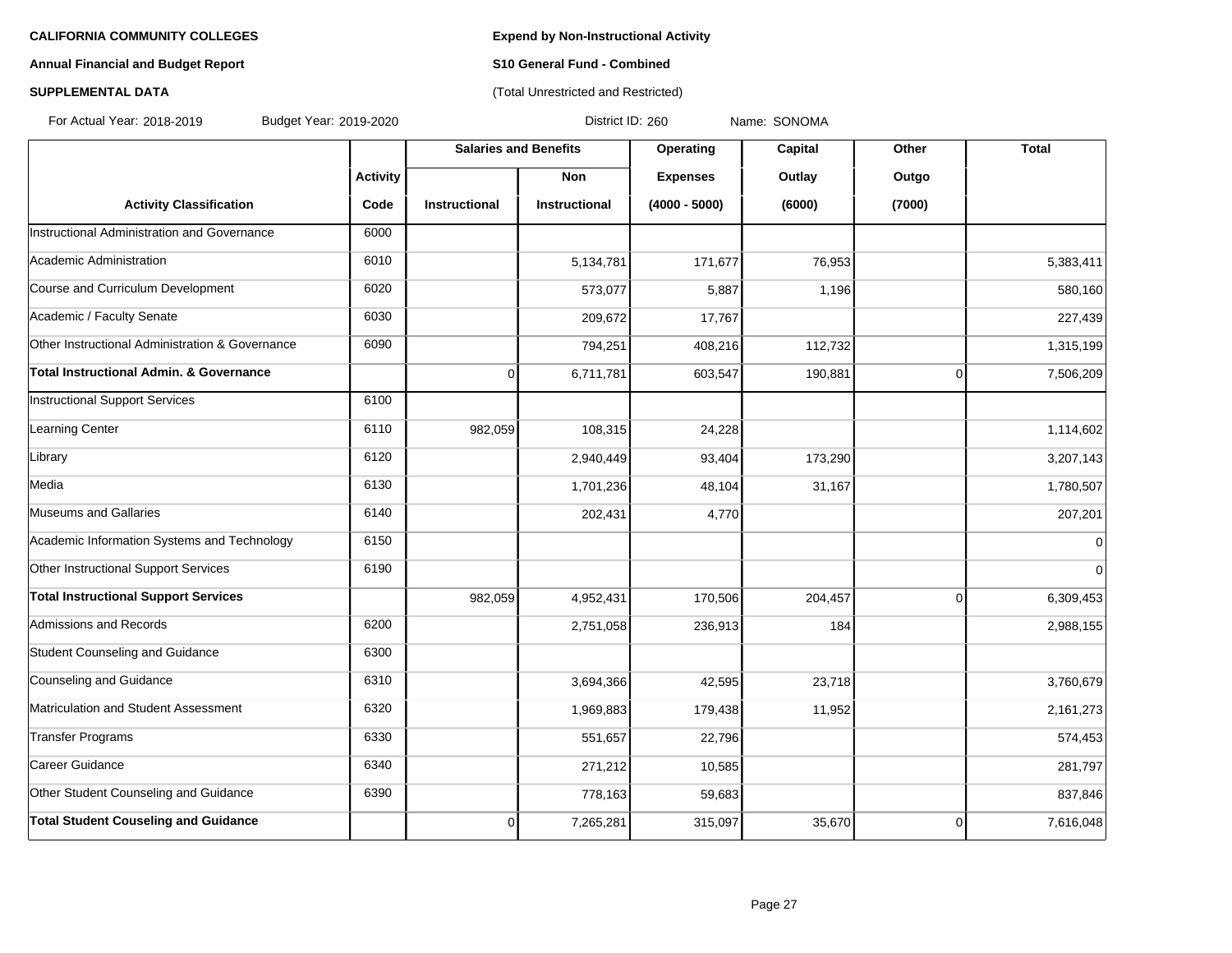## **Annual Financial and Budget Report S10 General Fund - Combined**

# **SUPPLEMENTAL DATA CONSUMPTER ACCOUNT ACCOUNT ACCOUNT ACCOUNT ACCOUNT ACCOUNT ACCOUNT ACCOUNT ACCOUNT ACCOUNT ACCOUNT ACCOUNT ACCOUNT ACCOUNT ACCOUNT ACCOUNT ACCOUNT ACCOUNT ACCOUNT ACCOUNT ACCOUNT ACCOUNT ACCOUNT ACCOUN**

For Actual Year: 2018-2019 Budget Year: 2019-2020 District ID: 260 Name: SONOMA

|                                                   |                 | <b>Salaries and Benefits</b> |                      | Operating       | Capital | Other    | <b>Total</b> |
|---------------------------------------------------|-----------------|------------------------------|----------------------|-----------------|---------|----------|--------------|
|                                                   | <b>Activity</b> |                              | <b>Non</b>           | <b>Expenses</b> | Outlay  | Outgo    |              |
| <b>Activity Classification</b>                    | Code            | <b>Instructional</b>         | <b>Instructional</b> | $(4000 - 5000)$ | (6000)  | (7000)   |              |
| <b>Other Student Services</b>                     | 6400            |                              |                      |                 |         |          |              |
| Cal Work Opportunity and Responsibility to Kids * | 6410            |                              |                      |                 |         |          | 0            |
| Disabled Student Programs and Services (DSPS)     | 6420            |                              | 3,758,110            | 60,862          | 399     |          | 3,819,371    |
| Extended Opportunity Programs and Services (EOPS) | 6430            |                              | 1,043,624            | 165,129         | 60,371  | 516,178  | 1,785,302    |
| <b>Health Services</b>                            | 6440            |                              | 1,341,123            | 111,178         |         |          | 1,452,301    |
| Student Personnel Administration                  | 6450            |                              | 387,023              | 38,213          |         |          | 425,236      |
| Financial Aid Administration                      | 6460            |                              | 1,918,264            | 596,030         | 184     |          | 2,514,478    |
| <b>Job Placement Services</b>                     | 6470            |                              | 93,370               | 119             |         |          | 93,489       |
| Veterans Services                                 | 6480            |                              | 162,542              | 3,012           | 2,526   |          | 168,080      |
| Miscellaneous Student Services                    | 6490            |                              | 912,581              | 496,857         | 8,455   | 34,147   | 1,452,040    |
| Total Other Student Services                      |                 | $\overline{0}$               | 9,616,637            | 1,471,400       | 71,935  | 550,325  | 11,710,297   |
| Operation and maintenance of Plant                | 6500            |                              |                      |                 |         |          |              |
| <b>Building Maintenance and Repairs</b>           | 6510            |                              | 2,295,933            | 730,792         | 43,534  |          | 3,070,259    |
| <b>Custodial Services</b>                         | 6530            |                              | 3,403,175            | 59,615          | 33,717  |          | 3,496,507    |
| Grounds Maintenance and Repairs                   | 6550            |                              | 734,826              | 116,990         | 13,378  |          | 865,194      |
| <b>Utilities</b>                                  | 6570            |                              |                      | 2,619,998       |         |          | 2,619,998    |
| Other Operations and Maintenance of Plant         | 6590            |                              | 86,753               | 1,239,629       |         |          | 1,326,382    |
| <b>Total Operation and Maintenance of Plant</b>   | 6500            | $\overline{0}$               | 6,520,687            | 4,767,024       | 90,629  | $\Omega$ | 11,378,340   |
| Planning, Policymaking and Coordinations          | 6600            |                              | 1,682,946            | 1,355,146       | 12,970  |          | 3,051,062    |

\* California Work Opportunity and Responsibility to Kids (CalWORKs).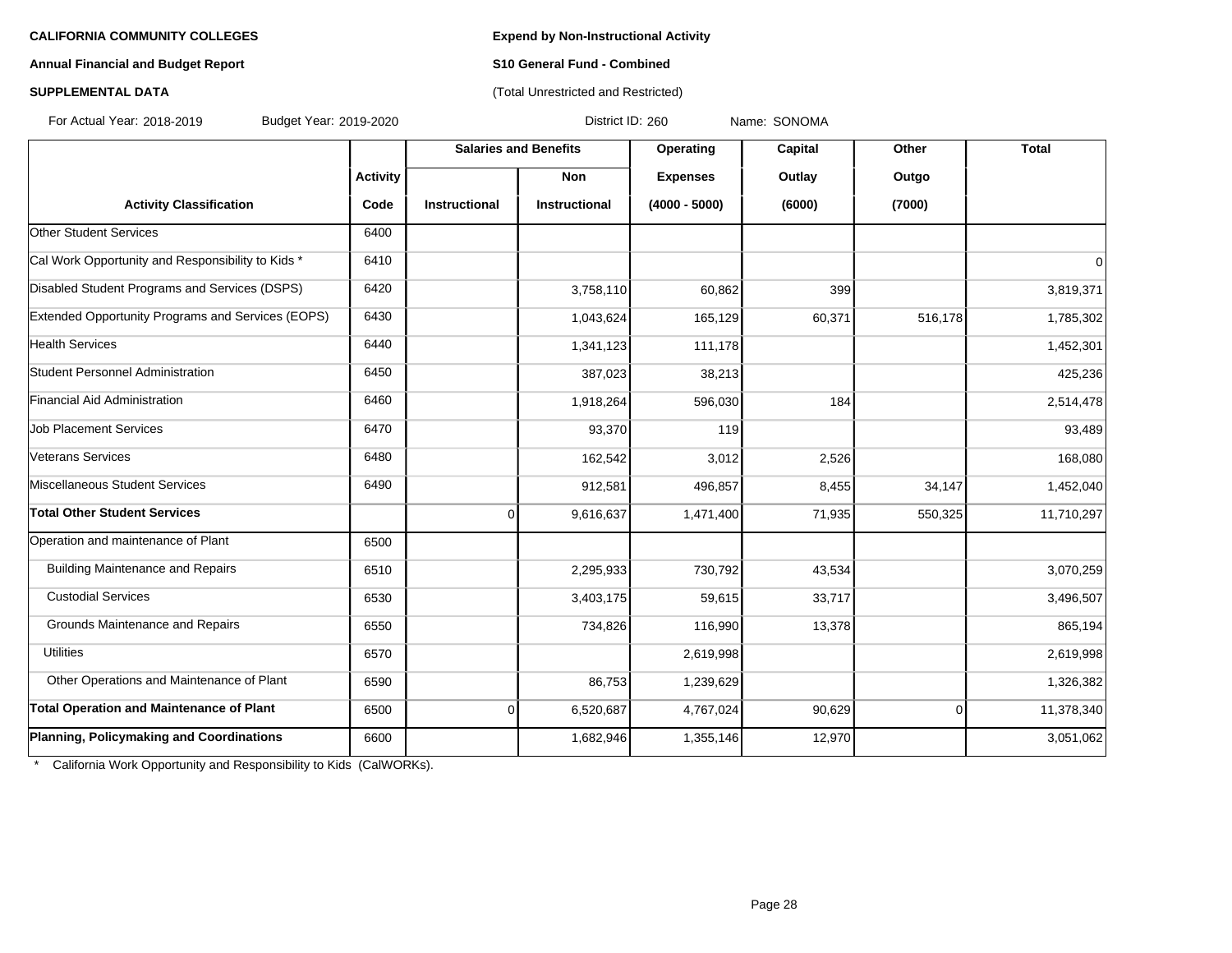### **Annual Financial and Budget Report S10 General Fund - Combined**

# **SUPPLEMENTAL DATA CONSERVATION CONSERVATION** (Total Unrestricted and Restricted)

For Actual Year: 2018-2019 Budget Year: 2019-2020 District ID: 260 Name: SONOMA

|                                                     |                 | <b>Salaries and Benefits</b> |                      | Capital<br>Operating | Other    | <b>Total</b> |             |
|-----------------------------------------------------|-----------------|------------------------------|----------------------|----------------------|----------|--------------|-------------|
|                                                     | <b>Activity</b> |                              | Non                  | <b>Expenses</b>      | Outlay   | Outgo        |             |
| <b>Activity Classification</b>                      | Code            | <b>Instructional</b>         | <b>Instructional</b> | $(4000 - 5000)$      | (6000)   | (7000)       |             |
| General Institutional Support Services              | 6700            |                              |                      |                      |          |              |             |
| <b>Community Relations</b>                          | 6710            |                              | 555,197              | 139,159              |          |              | 694,356     |
| <b>Fiscal Operations</b>                            | 6720            |                              | 1,904,014            | 848,831              | 10,476   |              | 2,763,321   |
| Human Resourses Management                          | 6730            |                              | 2,350,014            | 118,215              | 4,515    |              | 2,472,744   |
| Noninstruct Staff Retirees' Benefits & Retirement * | 6740            |                              |                      |                      |          |              | $\mathbf 0$ |
| Staff Development                                   | 6750            |                              | 338,965              | 99,291               |          |              | 438,256     |
| <b>Staff Diversity</b>                              | 6760            |                              | 19,686               | 57,296               |          |              | 76,982      |
| <b>Logistical Services</b>                          | 6770            |                              | 2,995,492            | 1,345,414            | 10,943   |              | 4,351,849   |
| Management Information Systems                      | 6780            |                              | 3,641,931            | 664,600              | 3,495    |              | 4,310,026   |
| Other General Institutional Support Services        | 6790            |                              | 1,065,476            | 32,907               |          |              | 1,098,383   |
| <b>Total General Institutional Support Services</b> | 6700            | $\overline{0}$               | 12,870,775           | 3,305,713            | 29,429   | $\mathbf 0$  | 16,205,917  |
| Community Services & Economic Development           | 6800            |                              |                      |                      |          |              |             |
| <b>Community Recreation</b>                         | 6810            |                              | 644                  | 27,440               |          |              | 28,084      |
| <b>Community Service Classes</b>                    | 6820            |                              | 589,994              | 255,427              |          |              | 845,421     |
| <b>Community Use of Facilities</b>                  | 6830            |                              | 39,693               | 25,773               |          |              | 65,466      |
| Economic Development                                | 6840            |                              |                      |                      |          |              | $\Omega$    |
| Other Community Services & Economic Development     | 6890            |                              |                      |                      |          |              | $\Omega$    |
| <b>Total Community Services</b>                     | 6800            | $\overline{0}$               | 630,331              | 308,640              | $\Omega$ | $\mathbf 0$  | 938,971     |

\* Noninstructional Staff Retirees' Benefits & Retirement Incentives.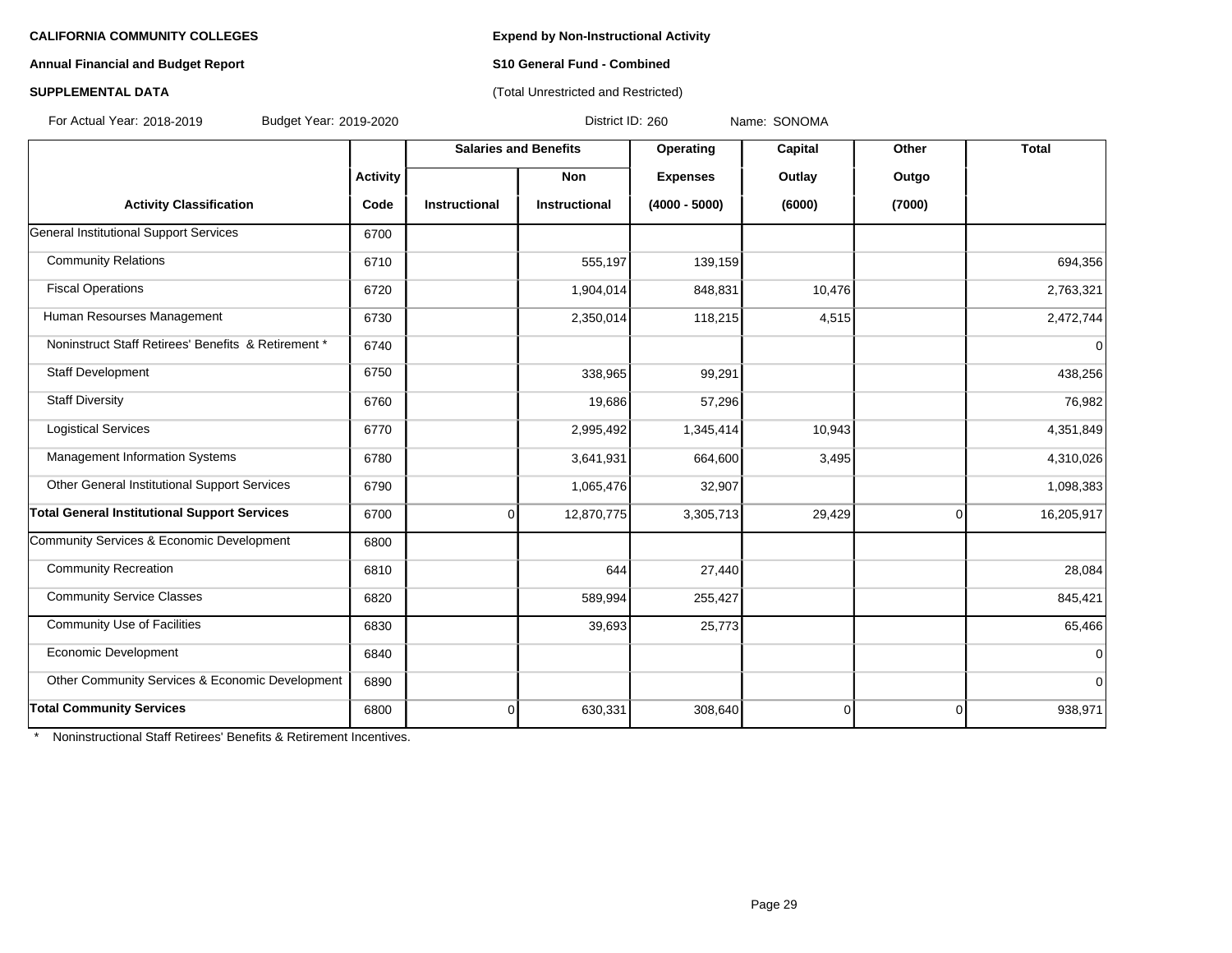# **Annual Financial and Budget Report S10 General Fund - Combined**

### **SUPPLEMENTAL DATA CONSUMPTER ACCOUNT ACCOUNT ACCOUNT ACCOUNT ACCOUNT ACCOUNT ACCOUNT ACCOUNT ACCOUNT ACCOUNT ACCOUNT ACCOUNT ACCOUNT ACCOUNT ACCOUNT ACCOUNT ACCOUNT ACCOUNT ACCOUNT ACCOUNT ACCOUNT ACCOUNT ACCOUNT ACCOUN**

For Actual Year: 2018-2019 Budget Year: 2019-2020 District ID: 260 Name: SONOMA

|                                      |                 | <b>Salaries and Benefits</b> |                      | Operating       | Capital | Other    | <b>Total</b> |
|--------------------------------------|-----------------|------------------------------|----------------------|-----------------|---------|----------|--------------|
|                                      | <b>Activity</b> |                              | Non                  | <b>Expenses</b> | Outlay  | Outgo    |              |
| <b>Activity Classification</b>       | Code            | Instructional                | <b>Instructional</b> | $(4000 - 5000)$ | (6000)  | (7000)   |              |
| <b>Ancillary Services</b>            | 6900            |                              |                      |                 |         |          |              |
| Bookstore                            | 6910            |                              |                      |                 |         |          | 0            |
| <b>Child Development Centers</b>     | 6920            |                              | 31,085               | 10,137          | 468     |          | 41,690       |
| Farm Operations                      | 6930            |                              |                      |                 | 990     |          | 990          |
| <b>Food Services</b>                 | 6940            |                              |                      |                 | 6,574   |          | 6,574        |
| Parking                              | 6950            |                              |                      |                 |         |          | 0            |
| Student and Co-Curricular Activities | 6960            |                              | 1,930,057            | 562,015         | 49,272  |          | 2,541,344    |
| <b>Student Housing</b>               | 6970            |                              | 364,042              | 115,629         | 14,900  |          | 494,571      |
| <b>Other Ancillary Services</b>      | 6990            |                              |                      |                 |         |          | 0            |
| <b>Total Ancillary Services</b>      | 6900            | 0                            | 2,325,184            | 687,781         | 72,204  | $\Omega$ | 3,085,169    |
| <b>Auxiliary Operations</b>          | 7000            |                              |                      |                 |         |          |              |
| <b>Contract Education</b>            | 7010            | 62,032                       | 7,705                | 1,111           | 1,697   |          | 72,545       |
| <b>Other Auxiliary Operations</b>    | 7090            |                              |                      |                 |         |          |              |
| <b>Total Auxiliary Operations</b>    | 7000            | 62,032                       | 7,705                | 1,112           | 1,697   | $\Omega$ | 72,546       |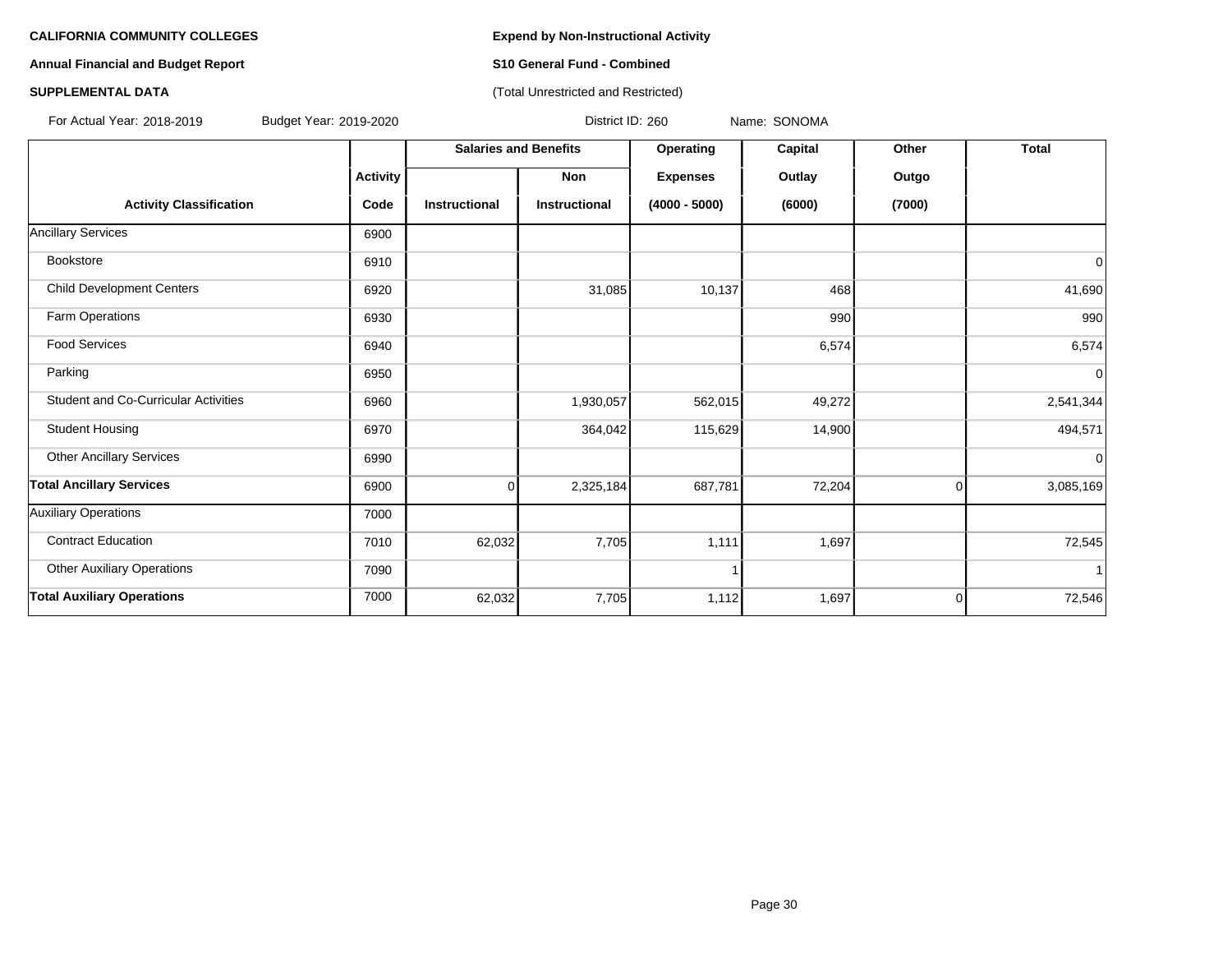# **Annual Financial and Budget Report S10 General Fund - Combined**

### **SUPPLEMENTAL DATA CONSUMPTER ACCOUNT ACCOUNT ACCOUNT ACCOUNT ACCOUNT ACCOUNT ACCOUNT ACCOUNT ACCOUNT ACCOUNT ACCOUNT ACCOUNT ACCOUNT ACCOUNT ACCOUNT ACCOUNT ACCOUNT ACCOUNT ACCOUNT ACCOUNT ACCOUNT ACCOUNT ACCOUNT ACCOUN**

For Actual Year: 2018-2019 Budget Year: 2019-2020 District ID: 260 Name: SONOMA

|                                                   |                 | <b>Salaries and Benefits</b> |                      | Operating       | <b>Capital</b> | Other     | <b>Total</b> |
|---------------------------------------------------|-----------------|------------------------------|----------------------|-----------------|----------------|-----------|--------------|
|                                                   | <b>Activity</b> |                              | <b>Non</b>           | <b>Expenses</b> | Outlay         | Outgo     |              |
| <b>Activity Classification</b>                    | Code            | <b>Instructional</b>         | <b>Instructional</b> | $(4000 - 5000)$ | (6000)         | (7000)    |              |
| <b>Physical Property and Related Acquisitions</b> | 7100            |                              |                      |                 |                |           | 0            |
| Long-Term Debt and Other Financing                | 7200            |                              |                      |                 |                |           |              |
| Long_Term Debt                                    | 7210            |                              |                      |                 |                |           | 0            |
| Tax revenue Anticipation Notes                    | 7220            |                              |                      |                 |                |           | 0            |
| Other Financing                                   | 7290            |                              |                      |                 |                |           | 0            |
| <b>Total Long-Term Debt and Other Financing</b>   | 7200            | 0                            | 0                    |                 | 0              | $\Omega$  | 0            |
| Transfers, Student Aid and Other Outgo            | 7300            |                              |                      |                 |                |           |              |
| Transfers                                         | 7310            |                              |                      |                 |                |           | 0            |
| <b>Student Aid</b>                                | 7320            |                              |                      |                 |                |           | $\mathbf 0$  |
| Other Outgo                                       | 7390            |                              |                      |                 |                | 5,140,304 | 5,140,304    |
| Total Transfers, Student Aid and Other Outgo      | 7300            | $\Omega$                     | $\Omega$             | U               | $\Omega$       | 5,140,304 | 5,140,304    |
|                                                   |                 |                              |                      |                 |                |           |              |
| <b>Sub-Total Non-Instructional Activites</b>      |                 | 1,044,091                    | 55,334,816           | 13,222,879      | 710,056        | 5,690,629 | 76,002,471   |
|                                                   |                 |                              |                      |                 |                |           |              |
| Total Expenditures General Fund: activities *     |                 | 63,690,281                   | 69,566,963           | 19,098,166      | 3,491,501      | 5,690,629 | 161,537,540  |

\* Total Expenditures for the General Fund: Instructional Activities and Non-Instructional Activities.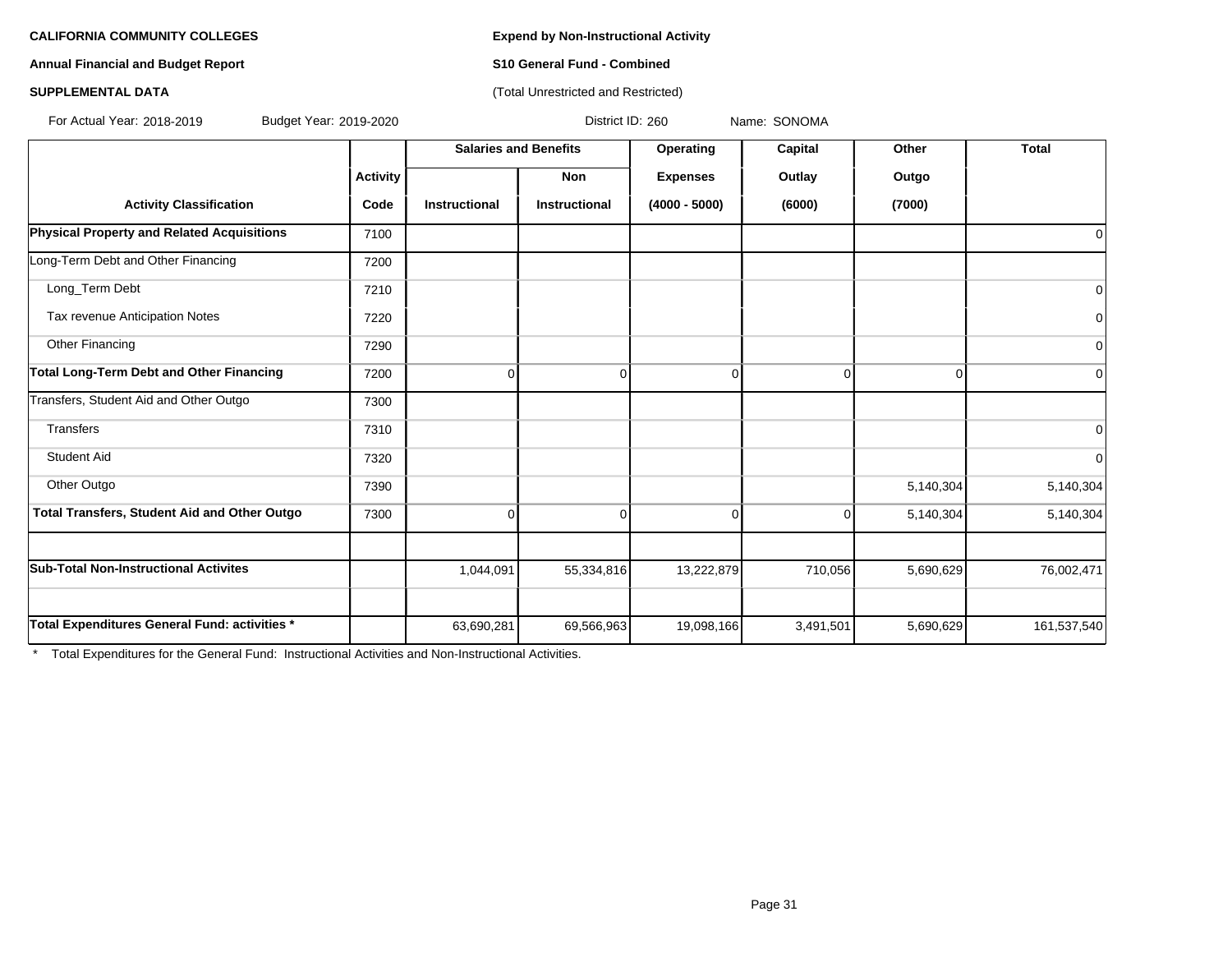### **Gann Appropriations Limit GANN Report**

# DISTRICT NAME: SONOMA

| 11. |     | 2019-2020 Appropriations Limit:                                                                           |           |             |               |
|-----|-----|-----------------------------------------------------------------------------------------------------------|-----------|-------------|---------------|
|     | А.  | 2018-2019 Appropriations Limit:                                                                           |           |             | \$185,177,675 |
|     | Iв. | 2019-2020 Price Factor:                                                                                   | 1.0385    |             |               |
|     | IC. | Population factor:                                                                                        |           |             |               |
|     |     | 1. 2017-2018 Second Period Actual FTES                                                                    | 19,450.45 |             |               |
|     |     | 2. 2018-2019 Second Period Actual FTES                                                                    | 17,744.68 |             |               |
|     |     | 3. 2018-2019 Population change factor (C2/C1)                                                             | 0.9123    |             |               |
|     | ID. | 2018-2019 Limit adjusted by inflation and population factors (A * B * C.3)                                |           |             | \$175,441,690 |
|     | E.  | Adjustments to increase limit:                                                                            |           |             |               |
|     |     | 1. Transfers in of financial responsibility                                                               |           | \$0         |               |
|     |     | 2. Temporary voter approved increases                                                                     |           | $\Omega$    |               |
|     |     | 3. Total adjustments - increase                                                                           |           |             | $\mathbf 0$   |
|     |     | Sub-Total $(D + E.3)$                                                                                     |           |             | \$175,441,690 |
|     | IF. | Adjustments to decrease limit:                                                                            |           |             |               |
|     |     | 1. Transfers out of financial responsibility                                                              |           | \$0         |               |
|     |     | 2. Lapses of voter approved increases                                                                     |           | $\mathbf 0$ |               |
|     |     | 3. Total adjustments - decrease                                                                           |           |             | $\Omega$      |
|     | IG. | 2019-2020 Appropriations Limit ( $D + E.3 - F.3$ )                                                        |           |             | \$175,441,690 |
| II. |     | 2019-2020 Appropriations Subject to Limit:                                                                |           |             |               |
|     | A.  | State Aid (General Apportionment, Apprenticeship Allowance, Basic Skills, and Partnership for Excellence) |           |             | 51,110,081    |
|     | IB. | State Subventions (Home Owners Property Tax Relief, Timber Yield tax, etc.)                               |           |             | 410,000       |
|     | IC. | Local Property taxes                                                                                      |           |             | 53,600,000    |
|     | ID. | <b>Estimated excess Debt Service taxes</b>                                                                |           |             | $\mathbf 0$   |
|     | ΙE. | Estimated Parcel taxes, Square Foot taxes, etc.                                                           |           |             | $\Omega$      |
|     | lF. | Interest on proceeds of taxes                                                                             |           |             | 25,000        |
|     | lG. | Local appropriations from taxes for unreimbursed State, court, and federal mandates                       |           |             | $\Omega$      |
|     | IH. | 2019-2020 Appropriations Subject to Limit                                                                 |           |             | \$105,145,081 |
|     |     |                                                                                                           |           |             |               |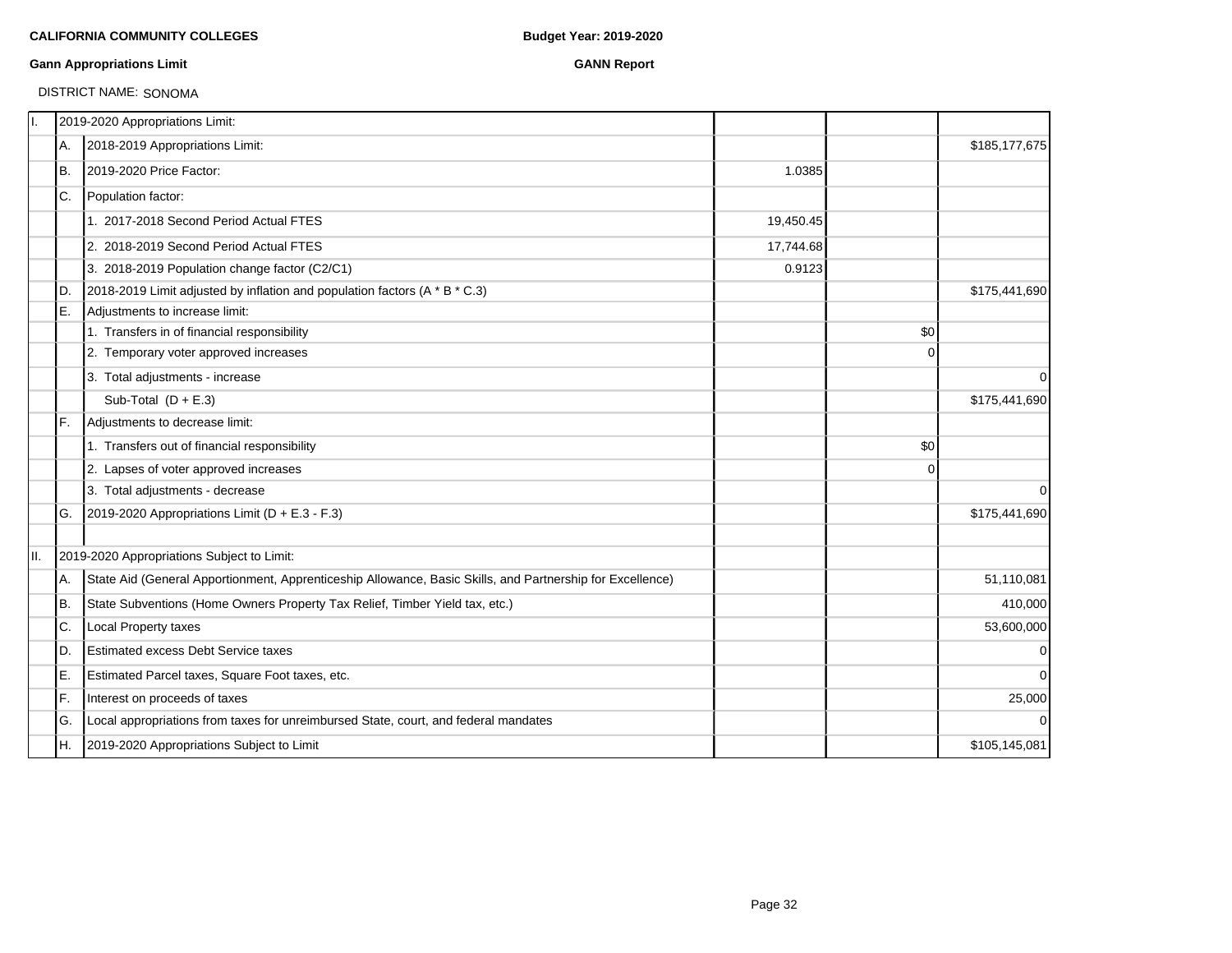**Governmental Funds Group**

Annual Financial and Budget Report

**10 General Fund**

#### **260** SONOMA

| For Actual Year: 2018-2019                                | Budget Year: 2019-2020 |                             | <b>General Fund</b> |                           |               |                 |               |
|-----------------------------------------------------------|------------------------|-----------------------------|---------------------|---------------------------|---------------|-----------------|---------------|
|                                                           | Object                 | <b>Fund: 11</b>             |                     | <b>Fund: 12</b>           |               | <b>Fund: 10</b> |               |
|                                                           | Code                   | <b>UNRESTRICTED SUBFUND</b> |                     | <b>RESTRICTED SUBFUND</b> |               | <b>TOTAL</b>    |               |
| <b>Description</b>                                        |                        | Actual                      | <b>Budget</b>       | Actual                    | <b>Budget</b> | Actual          | <b>Budget</b> |
| <b>REVENUES:</b>                                          |                        |                             |                     |                           |               |                 |               |
| <b>Federal Revenues</b>                                   | 8100                   | 64,006                      | 37,000              | 2,986,701                 | 2,889,626     | 3,050,707       | 2,926,626     |
| <b>State Revenues</b>                                     | 8600                   | 50,224,151                  | 62,584,287          | 26,520,908                | 34,111,565    | 76,745,059      | 96,695,852    |
| <b>Local Revenues</b>                                     | 8800                   | 75,208,453                  | 70,063,719          | 1,812,494                 | 3,639,189     | 77,020,947      | 73,702,908    |
| <b>Total Revenues</b>                                     |                        | 125,496,610                 | 132,685,006         | 31,320,103                | 40,640,380    | 156,816,713     | 173,325,386   |
| <b>EXPENDITURES:</b>                                      |                        |                             |                     |                           |               |                 |               |
| <b>Academic Salaries</b>                                  | 1000                   | 56,023,772                  | 56,431,494          | 4,563,545                 | 4,911,432     | 60,587,317      | 61,342,926    |
| <b>Classified Salaries</b>                                | 2000                   | 28,172,238                  | 24,514,196          | 8,203,783                 | 8,273,787     | 36,376,021      | 32,787,983    |
| <b>Employee Benefits</b>                                  | 3000                   | 31,704,787                  | 35,835,003          | 4,589,119                 | 4,971,059     | 36,293,906      | 40,806,062    |
| <b>Supplies and Materials</b>                             | 4000                   | 2,395,921                   | 1,726,263           | 719,111                   | 697,202       | 3,115,032       | 2,423,465     |
| Other Operating Expenses and Services                     | 5000                   | 10,294,554                  | 11,337,417          | 5,688,580                 | 3,822,461     | 15,983,134      | 15,159,878    |
| Capital Outlay                                            | 6000                   | 216,076                     | 178,935             | 3,275,425                 | 7,300,748     | 3,491,501       | 7,479,683     |
| <b>Total Expenditures</b>                                 |                        | 128,807,348                 | 130,023,308         | 27,039,563                | 29,976,689    | 155,846,911     | 159,999,997   |
| <b>Excess /(Deficiency) of Revenues over Expenditures</b> |                        | (3,310,738)                 | 2,661,698           | 4,280,540                 | 10,663,691    | 969,802         | 13,325,389    |
| <b>Other Financing Sources</b>                            | 8900                   | 4,428,949                   | 214,979             | 390,476                   | 110,633       | 4,819,425       | 325,612       |
| Other Outgo                                               | 7000                   | 1,017,503                   | 2,887,144           | 4,673,126                 | 10,774,324    | 5,690,629       | 13,661,468    |
| Net Increase/(Decrease) in Fund Balance                   |                        | 100,708                     | (10, 467)           | (2, 110)                  | ∩             | 98,598          | (10, 467)     |
| <b>BEGINNING FUND BALANCE:</b>                            |                        |                             |                     |                           |               |                 |               |
| Net Beginning Balance, July 1                             | 9010                   | 6,971,242                   | 7,069,840           | $\Omega$                  | 0             | 6,971,242       | 7,069,840     |
| <b>Prior Years Adustments</b>                             | 9020                   | (2, 110)                    |                     | 2,110                     |               | $\overline{0}$  |               |
| <b>Adjusted Beginning Balance</b>                         | 9030                   | 6,969,132                   |                     | 2,110                     |               | 6,971,242       |               |
| <b>Ending Fund Balance, June 30</b>                       |                        | 7,069,840                   | 7,059,373           |                           | 0             | 7,069,840       | 7,059,373     |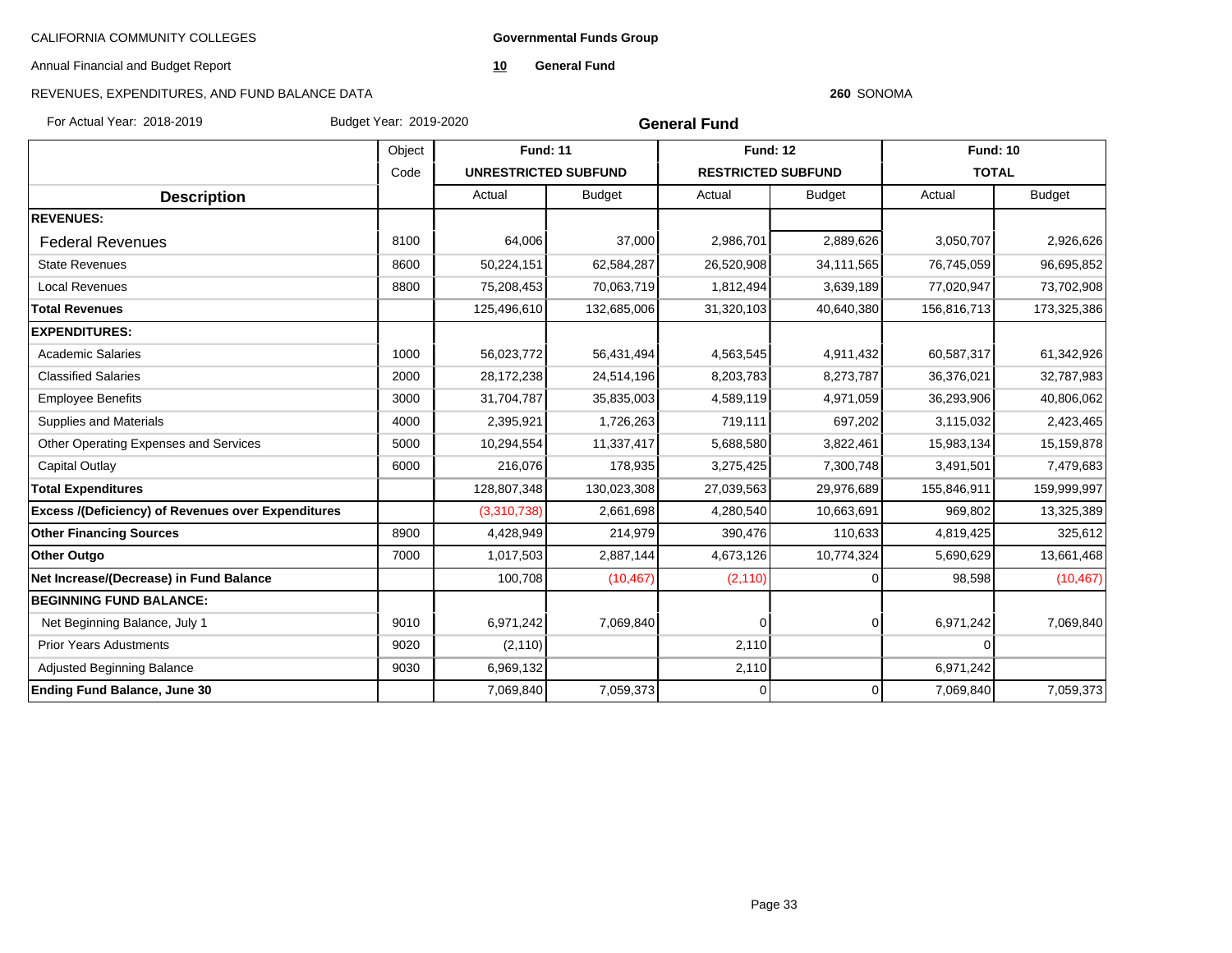**Governmental Funds Group**

# **Annual Financial and Budget Report**

20 Debt service Funds

#### **260** SONOMA

# **REVENUES, EXPENDITURES, AND FUND BALANCE DATA**

For Actual Year: 2018-2019 Budget Year: 2019-2020 **DEBT SERVICE FUNDS**

|                                             | Object Code |                          | <b>Fund: 21</b> |                            | <b>Fund: 22</b>              |                         | <b>Fund: 29</b> |  |
|---------------------------------------------|-------------|--------------------------|-----------------|----------------------------|------------------------------|-------------------------|-----------------|--|
|                                             |             | <b>BOND INTEREST AND</b> |                 |                            | <b>REVENUE BOND INTEREST</b> |                         |                 |  |
|                                             |             | <b>REDEMPTION FUND</b>   |                 | <b>AND REDEMPTION FUND</b> |                              | OTHER DEBT SERVICE FUND |                 |  |
| <b>Description</b>                          |             | <b>Actual</b>            | <b>Budget</b>   | <b>Actual</b>              | <b>Budget</b>                | Actual                  | <b>Budget</b>   |  |
| <b>REVENUES:</b>                            |             |                          |                 |                            |                              |                         |                 |  |
| <b>Federal Revenues</b>                     | 8100        |                          |                 |                            |                              |                         |                 |  |
| <b>State Revenues</b>                       | 8600        |                          |                 |                            |                              |                         |                 |  |
| <b>Local Revenues</b>                       | 8800        |                          |                 |                            |                              |                         |                 |  |
| <b>Total Revenues</b>                       |             | 0                        | $\Omega$        | $\mathbf 0$                | $\Omega$                     | $\Omega$                | 0               |  |
| <b>Other Financing Sources</b>              | 8900        |                          |                 |                            |                              |                         |                 |  |
| Interfund Transfers In                      | 8981        |                          |                 |                            |                              |                         |                 |  |
| Other Incoming Transfers                    | 8983        |                          |                 |                            |                              |                         |                 |  |
| <b>Total Other Financing Sources</b>        |             | $\Omega$                 | $\Omega$        | $\mathbf 0$                | $\Omega$                     | $\Omega$                | $\Omega$        |  |
| Other Outgo                                 | 7000        |                          |                 |                            |                              |                         |                 |  |
| Debt Retirement (Long Term Debt)            | 7100        |                          |                 |                            |                              |                         |                 |  |
| <b>Debt Reduction</b>                       | 7110        |                          |                 |                            |                              |                         |                 |  |
| Debt Interest and Other Service Charges     | 7120        |                          |                 |                            |                              |                         |                 |  |
| <b>Transfers Outgoing</b>                   | 7300 & 7400 |                          |                 |                            |                              |                         |                 |  |
| Reserve for Contingencies                   | 7900        |                          |                 |                            |                              |                         |                 |  |
| <b>Total Other Outgo</b>                    | 7000        | $\Omega$                 | $\mathbf 0$     | $\mathbf 0$                | $\Omega$                     | $\overline{0}$          | 0               |  |
| Net Other Financing Sources / (Other Outgo) | 8900 & 7000 | $\Omega$                 | $\mathbf{0}$    | $\mathbf 0$                | $\overline{0}$               | $\overline{0}$          |                 |  |
| Net Increase/Decrease in Fund Balance       |             |                          | U               | $\mathbf 0$                | ∩                            | $\Omega$                |                 |  |
| <b>BEGINNING FUND BALANCE:</b>              |             |                          |                 |                            |                              |                         |                 |  |
| Net Beginning Balance, July 1               | 9010        | $\Omega$                 | $\Omega$        | $\mathbf 0$                | $\Omega$                     |                         | $\Omega$        |  |
| <b>Prior Years Adustments</b>               | 9020        |                          |                 |                            |                              |                         |                 |  |
| Adjusted Beginning Balance                  | 9030        | $\Omega$                 |                 | $\mathbf 0$                |                              | 0                       |                 |  |
| <b>Ending Fund Balance, June 30</b>         |             | 0                        | $\Omega$        | $\mathbf 0$                | 0                            | $\Omega$                | $\mathbf 0$     |  |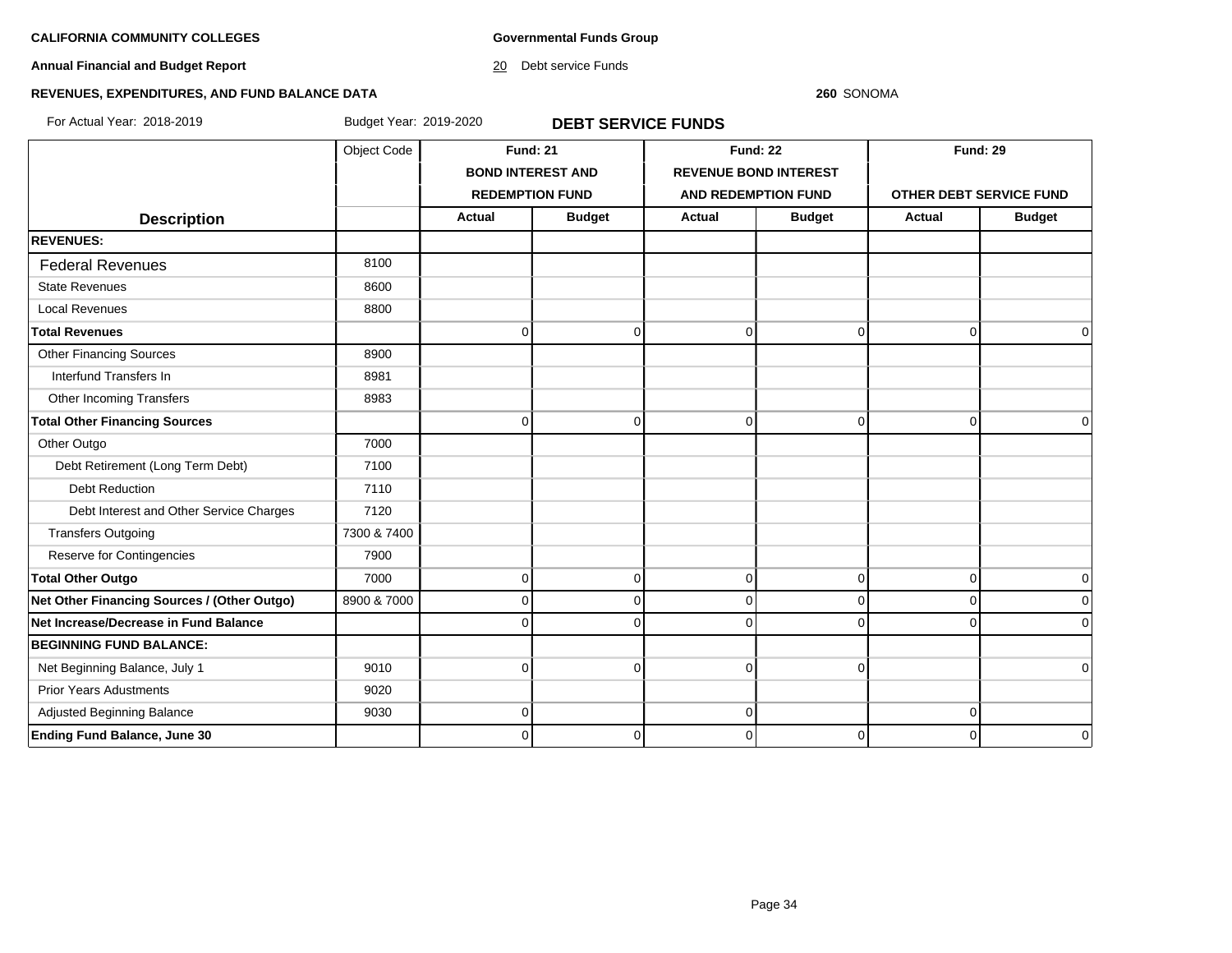**Annual Financial and Budget Report**

**Governmental Funds Group**

**30 Special Revenue Funds -- Part 1**

#### **260** SONOMA

| For Actual Year: 2018-2019                                | Budget Year: 2019-2020 |                       | <b>Special Revenue Funds</b> |               |                       |            |                               |
|-----------------------------------------------------------|------------------------|-----------------------|------------------------------|---------------|-----------------------|------------|-------------------------------|
|                                                           | Object                 | <b>FUND: 31</b>       |                              |               | <b>FUND 32</b>        | FUND 33    |                               |
|                                                           | Code                   | <b>BOOKSTORE FUND</b> |                              |               | <b>CAFETERIA FUND</b> |            | <b>CHILD DEVELOPMENT FUND</b> |
| <b>Description</b>                                        |                        | <b>Actual</b>         | <b>Budget</b>                | <b>Actual</b> | <b>Budget</b>         | Actual     | <b>Budget</b>                 |
| <b>REVENUES:</b>                                          |                        |                       |                              |               |                       |            |                               |
| <b>Federal Revenues</b>                                   | 8100                   |                       |                              |               |                       | 54,384     | 55,000                        |
| <b>State Revenues</b>                                     | 8600                   |                       |                              |               |                       | 838,338    | 838,338                       |
| <b>Local Revenues</b>                                     | 8800                   |                       |                              |               |                       | 46,400     | 60,000                        |
| <b>Total Income</b>                                       |                        | $\overline{0}$        | $\overline{0}$               | $\Omega$      | O                     | 939,122    | 953,338                       |
| <b>Expenditures</b>                                       |                        |                       |                              |               |                       |            |                               |
| <b>Academic Salaries</b>                                  | 1000                   |                       |                              |               |                       | 85,685     | 101,272                       |
| <b>Classified Salaries</b>                                | 2000                   |                       |                              |               |                       | 751,564    | 786,812                       |
| <b>Employee Benefits</b>                                  | 3000                   |                       |                              |               |                       | 422,496    | 454,291                       |
| Supplies and Materials                                    | 4000                   |                       |                              |               |                       | 46,673     | 36,063                        |
| Other Operating Expenses and Services                     | 5000                   |                       |                              |               |                       | 4,182      | 5,855                         |
| <b>Capital Outlay</b>                                     | 6000                   |                       |                              |               |                       |            | 1,350                         |
| <b>Total Expenditures</b>                                 |                        | $\overline{0}$        | $\overline{0}$               | $\Omega$      | $\Omega$              | 1,310,600  | 1,385,643                     |
| <b>Excess /(Deficiency) of Revenues over Expenditures</b> |                        | $\overline{0}$        | $\Omega$                     | $\mathbf 0$   | $\Omega$              | (371, 478) | (432, 305)                    |
| <b>Other Financing Sources</b>                            | 8900                   |                       |                              |               |                       | 371,478    | 440,039                       |
| Other Outgo                                               | 7000                   |                       |                              |               |                       |            | 7,734                         |
| Net Increase/(Decrease) in Fund Balance                   |                        | $\Omega$              | $\Omega$                     | $\cap$        | $\Omega$              |            | $\overline{0}$                |
| <b>Begining Fund Balance:</b>                             |                        |                       |                              |               |                       |            |                               |
| Net Beginning Balance, July 1                             | 9010                   |                       | 0                            |               | n                     | U          | $\Omega$                      |
| <b>Prior Years Adustments</b>                             | 9020                   |                       |                              |               |                       |            |                               |
| Adjusted Beginning Balance                                | 9030                   | $\overline{0}$        |                              | $\mathbf 0$   |                       | $\Omega$   |                               |
| <b>Ending Fund Balance, June 30</b>                       |                        | $\Omega$              | $\mathbf 0$                  | $\mathbf 0$   | $\mathbf 0$           | O          | $\overline{0}$                |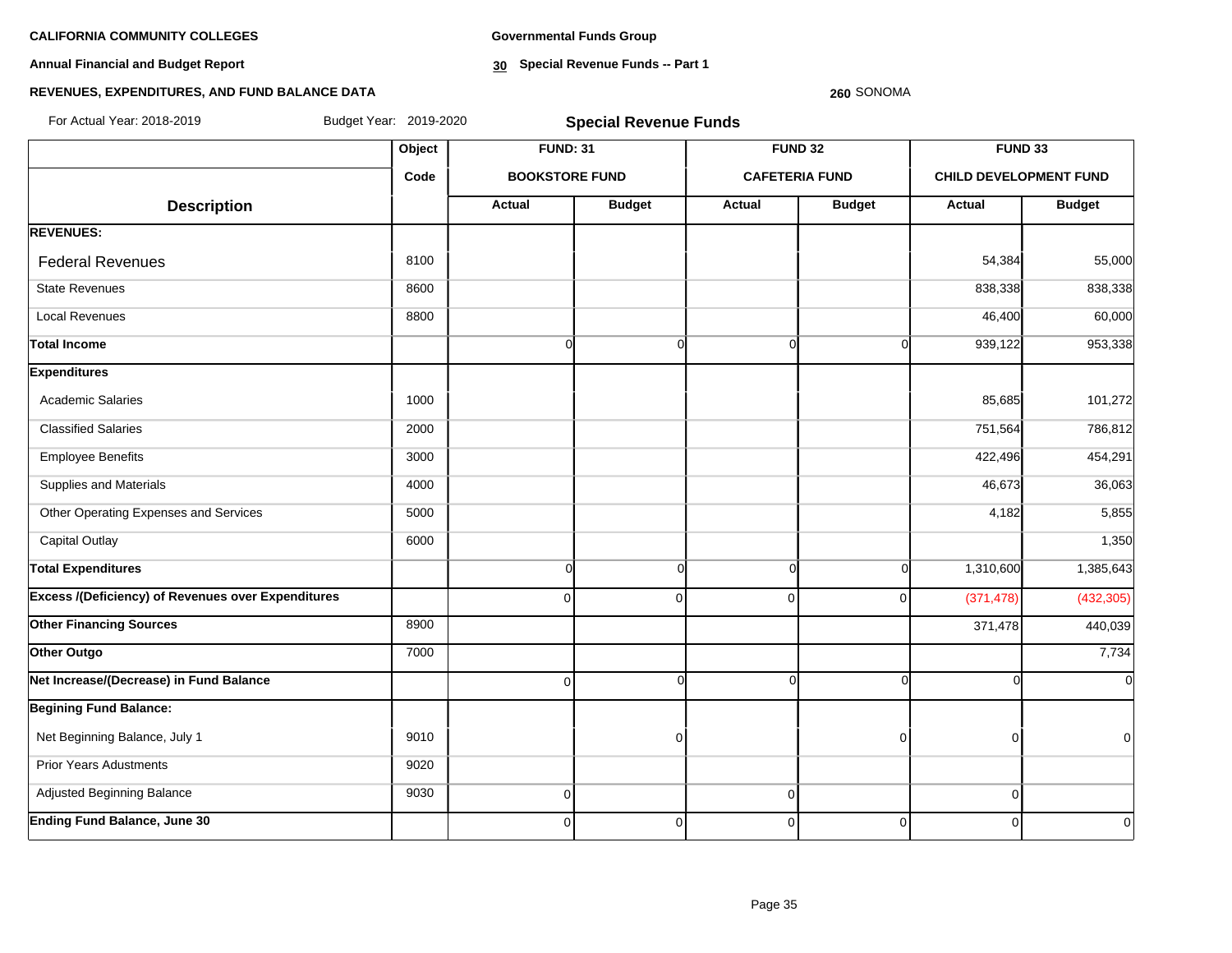**Annual Financial and Budget Report**

**Governmental Funds Group**

**30 Special Revenue Funds -- Part 2**

#### **REVENUES, EXPENDITURES, AND FUND BALANCE DATA**

#### **260** SONOMA

**Object FUND: 34 FUND 35 FUND 39 Code FARM OPERATION FUND REVENUE BOND PROJECT FUND OTHER SPECIAL REVENUE FUND**  $\begin{array}{|c|c|c|c|c|c|}\n \hline\n \text{Description} & & \text{Actual} & \text{Actual} & \text{Budget} & \text{Actual} & \text{Budget} & \text{Actual} & \text{Budget} \end{array}$ **REVENUES:** Federal Revenues 8100 State Revenues 8600 Local Revenues 8800 1,689,809 1,534,910 105,805 117,000 1,795,598 2,163,000 **Total Income** 1,689,809 1,534,910 105,805 117,000 1,795,598 2,163,000 **Expenditures** Academic Salaries 11,445 4,392 Classified Salaries 2000 2000 398,385 443,549 2000 398,385 443,549 1,171,150 1,395,961 Employee Benefits 3000 183,113 194,622 378,807 636,888 Supplies and Materials **4000** 100,464 117,494 1,934 5,500 21,519 23,835 Other Operating Expenses and Services **5000** 754,614 825,447 37,470 69,500 305,693 271,896 Capital Outlay 6000 109,039 198,281 13,446 40,000 14,420 **Total Expenditures** 1,557,060 1,783,785 52,850 115,000 1,877,169 2,343,000 **Excess /(Deficiency) of Revenues over Expenditures** 132,749 (248,875) 52,955 2,000 (81,571) (180,000) **Other Financing Sources** 8900 150,000 150,000 150,000 150,000 150,000 180,000 180,000 180,000 **Other Outgo** 7000 **10,000 10,000 10,000 10,000 10,000 10,000 10,000 10,000 Net Increase/(Decrease) in Fund Balance** 1 1 282,749 (108,875) 52,955 2,000 98,429 98,429 **Begining Fund Balance:** Net Beginning Balance, July 1 9010 | 9010 | 708,809 991,558 45.403 98.358 98.358 53.946 152,375 Prior Years Adustments **19020** Adjusted Beginning Balance 60 1 1 2 3030 708,809 708,809 45,403 45,403 53,946 **Ending Fund Balance, June 30** 991 991,558 982,683 98,358 98,358 98,358 100,358 152,375 152,375 For Actual Year: 2018-2019 Budget Year: 2019-2020 **Special Revenue Funds**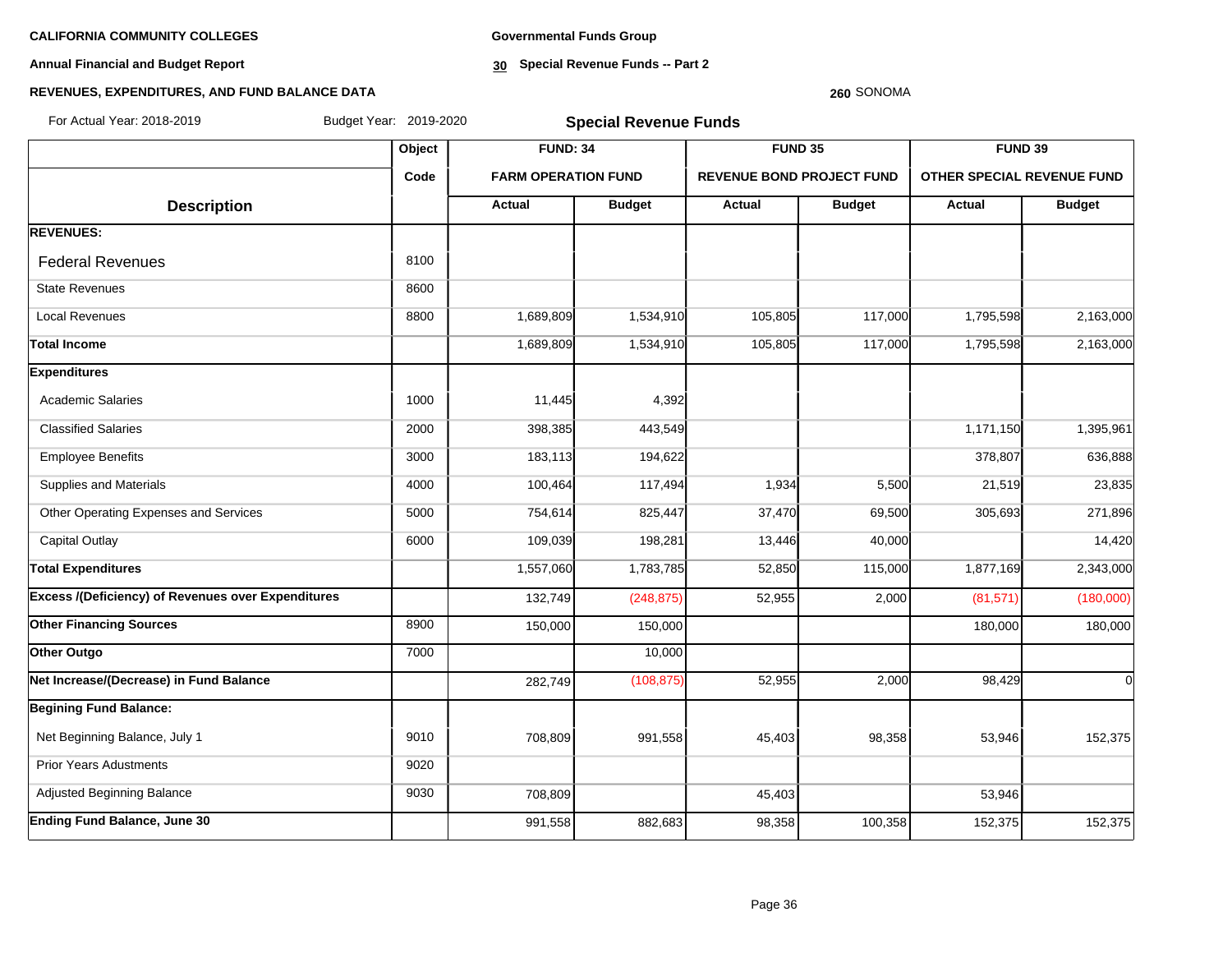**Annual Financial and Budget Report**

**Governmental Funds Group**

**40 Capital Projects Funds**

#### **REVENUES, EXPENDITURES, AND FUND BALANCE DATA**

# **Object FUND: 41 FUND 42 FUND 43 Code CAPITAL QUTLAY PROJECTS FUND REVENUE BOND CONSTRUCTION FUND GENERAL OBLIGATION BOND FUND**  $\begin{array}{|c|c|c|c|c|c|}\n\hline\n\textbf{A} & \textbf{A} & \textbf{B} & \textbf{B} & \textbf{B} & \textbf{B} & \textbf{B} & \textbf{B} & \textbf{B} & \textbf{B} & \textbf{B} & \textbf{B} & \textbf{B} & \textbf{B} & \textbf{B} & \textbf{B} & \textbf{B} & \textbf{B} & \textbf{B} & \textbf{B} & \textbf{B} & \textbf{B} & \textbf{B} & \textbf{B} & \textbf{B} & \textbf{B} & \textbf{B} & \textbf{B} & \$ **REVENUES:** Federal Revenues 8100 State Revenues 8600 1,188,559 1,188,559 Local Revenues 8800 1,328,606 137,000 1,195,883 4,500,000 Total Income 2,779,134| 1,325,559| 0 1,195,883| 4,500,000 **Expenditures** Academic Salaries 10000 Classified Salaries 2000 762,388 796,520 Employee Benefits 3000 292,195 350,673 Supplies and Materials **19,020 14,366** 14,366 Other Operating Expenses and Services **5000** 5000 230,649 222,359 222,359 2,012,667 2,012,667 4,444,042 Capital Outlay 6000 1,603,521 8,097,682 63,020,637 175,298,878 **Total Expenditures** 1,834,170 8,320,041 0 0 66,106,907 180,904,479 **Excess /(Deficiency) of Revenues over Expenditures and the set of the set of the set of the set of the set of the set of the set of the set of the set of the set of the set of the set of the set of the set of the set of Other Financing Sources** 8900 180,000,000 **Other Outgo** 7.000 1, 2000 1, 2000 1, 2000 1, 2000 1, 2000 1, 2000 1, 2000 1, 2000 1, 2000 1, 2000 1, 2000 1, 2000 1, 2000 1, 2000 1, 2000 1, 2000 1, 2000 1, 2000 1, 2000 1, 2000 1, 2000 1, 2000 1, 2000 1, 2000 1, 2000 1, **Net Increase/(Decrease) in Fund Balance** 944,964 (6,994,482) 0 0 (64,911,024) (8,401,913) **Begining Fund Balance:** Net Beginning Balance, July 1 9010 | 9010 | 6,049,518 6,994,482 | 0 0 0 73,312,937 | 8,401,913 Prior Years Adustments **19020** Adjusted Beginning Balance **1988 12:312,937** 19030 6,049,518 10 73,312,937 0 73,312,937 **Ending Fund Balance, June 30** 6.401,913 **6.994,482** 0 0 0 0 0 0 0 0 0 0 0 0 8,401,913 For Actual Year: 2018-2019 Budget Year: 2019-2020 **Capital Projects Funds**

**260** SONOMA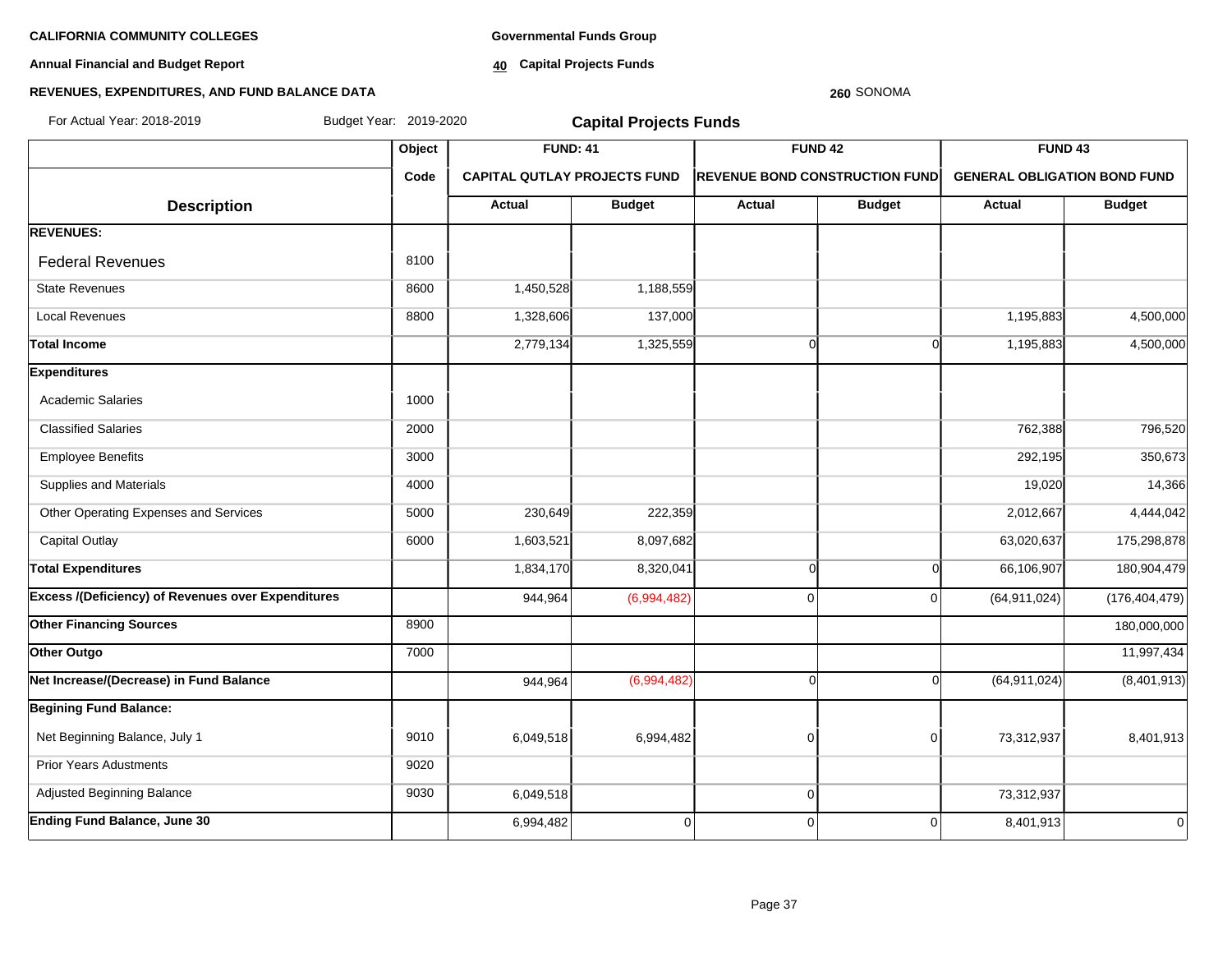**Proprietary Funds Group**

**Annual Financial and Budget Report**

**50 Enterprise Funds Group -- Part 1**

### **REVENUES, EXPENDITURES, AND FUND BALANCE DATA**

**260** SONOMA

**Object FUND: 51 FUND 52 FUND 53 Code BOOKSTORE FUND CAFETERIA FUND FARM OPERATIONS**  $\begin{array}{|c|c|c|c|c|c|}\n \hline\n \text{Description} & & \text{Actual} & \text{Actual} & \text{Budget} & \text{Actual} & \text{Budget} & \text{Actual} & \text{Budget} \end{array}$ **REVENUES:** Local Revenues and all the state of the state of the state of the state of the state of the state of the state of the state of the state of the state of the state of the state of the state of the state of the state of the Other Financing Sources 8900 **Total Income** 0 0 0 0 0 0 **Cost of Sales** 5890 **Gross Profit or Loss** 0 0 0 0 0 0 **Expenditures** Academic Salaries 1000 Classified Salaries 2000 Employee Benefits 3000 Supplies and Materials 4000 Other Operating Expenses and Services **1000** 5000 Capital Outlay 6000 **Total Expenditures** 0 0 0 0 0 0 **Net Profit or Loss** 0 0 0 0 0 0 **Other Outgo** 7000 **Net Increase/(Decrease) in Fund Balance** 0 0 0 0 0 0 **Begining Fund Balance:** Net Beginning Balance, July 1 9010 0 0 0 0 Prior Years Adustments **9020**  Adjusted Beginning Balance 9030 0 0 0 **Ending Fund Balance, June 30** 0 0 0 0 0 0 For Actual Year: 2018-2019 Budget Year: 2019-2020 **Enterprise Funds**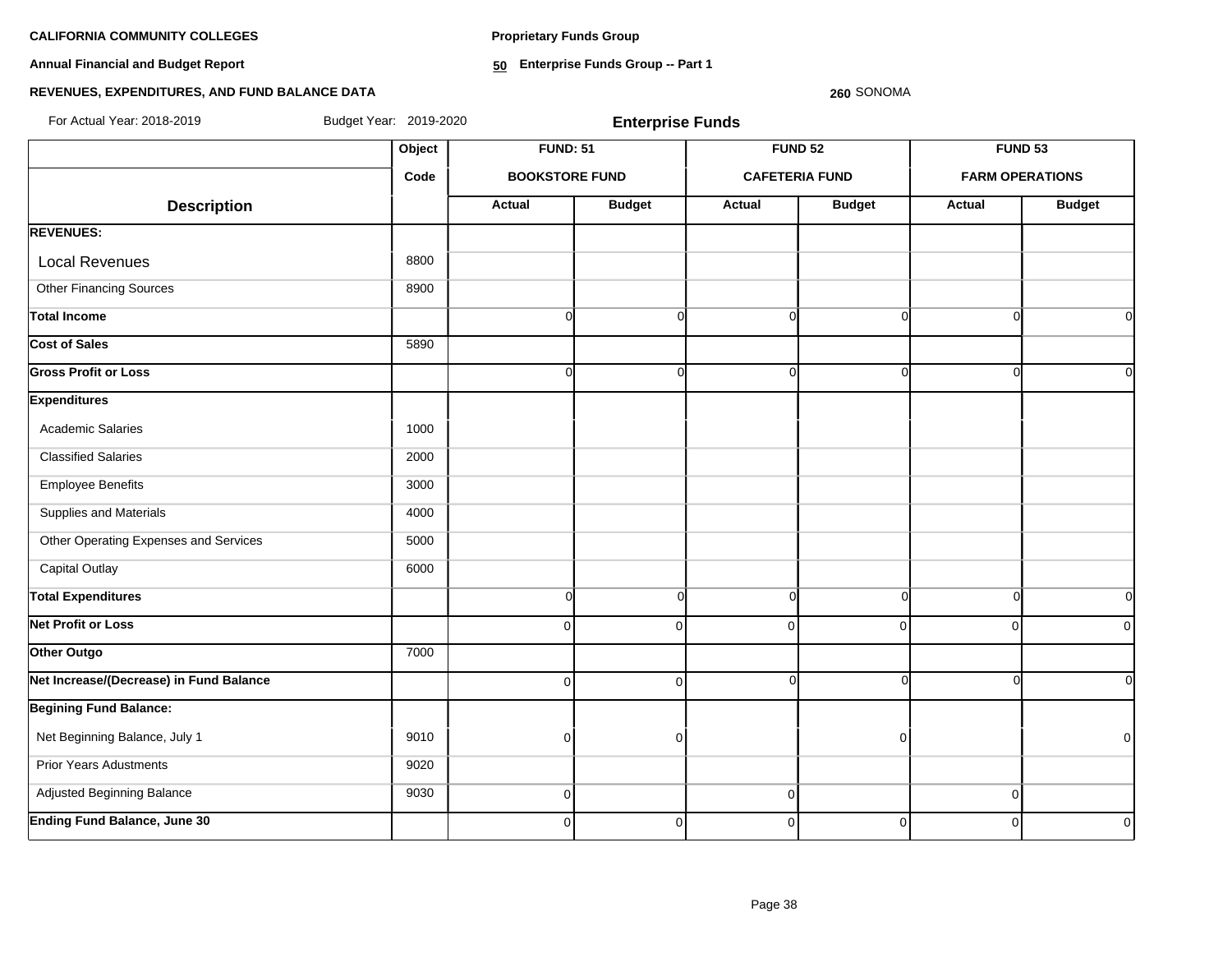**Proprietary Funds Group**

**Annual Financial and Budget Report**

**50 Enterprise Funds Group -- Part 2**

# **REVENUES, EXPENDITURES, AND FUND BALANCE DATA**

**260** SONOMA

| For Actual Year: 2018-2019              | Budget Year: 2019-2020 |                       | <b>Enterprise Funds</b> |  |  |
|-----------------------------------------|------------------------|-----------------------|-------------------------|--|--|
|                                         | Object                 | <b>FUND: 59</b>       |                         |  |  |
|                                         | Code                   | OTHER ENTERPRISE FUND |                         |  |  |
| <b>Description</b>                      |                        | <b>Actual</b>         | <b>Budget</b>           |  |  |
| <b>REVENUES:</b>                        |                        |                       |                         |  |  |
| <b>Local Revenues</b>                   | 8800                   |                       |                         |  |  |
| Other Financing Sources                 | 8900                   |                       |                         |  |  |
| <b>Total Income</b>                     |                        | $\overline{0}$        | $\overline{0}$          |  |  |
| <b>Cost of Sales</b>                    | 5890                   |                       |                         |  |  |
| <b>Gross Profit or Loss</b>             |                        | $\Omega$              | $\Omega$                |  |  |
| <b>Expenditures</b>                     |                        |                       |                         |  |  |
| Academic Salaries                       | 1000                   |                       |                         |  |  |
| <b>Classified Salaries</b>              | 2000                   |                       |                         |  |  |
| <b>Employee Benefits</b>                | 3000                   |                       |                         |  |  |
| Supplies and Materials                  | 4000                   |                       |                         |  |  |
| Other Operating Expenses and Services   | 5000                   |                       |                         |  |  |
| <b>Capital Outlay</b>                   | 6000                   |                       |                         |  |  |
| <b>Total Expenditures</b>               |                        | $\Omega$              | $\overline{0}$          |  |  |
| <b>Net Profit or Loss</b>               |                        | $\Omega$              | $\Omega$                |  |  |
| Other Outgo                             | 7000                   |                       |                         |  |  |
| Net Increase/(Decrease) in Fund Balance |                        | $\Omega$              | $\Omega$                |  |  |
| <b>Begining Fund Balance:</b>           |                        |                       |                         |  |  |
| Net Beginning Balance, July 1           | 9010                   |                       | $\Omega$                |  |  |
| <b>Prior Years Adustments</b>           | 9020                   |                       |                         |  |  |
| Adjusted Beginning Balance              | 9030                   | $\overline{0}$        |                         |  |  |
| <b>Ending Fund Balance, June 30</b>     |                        | $\overline{0}$        | $\overline{0}$          |  |  |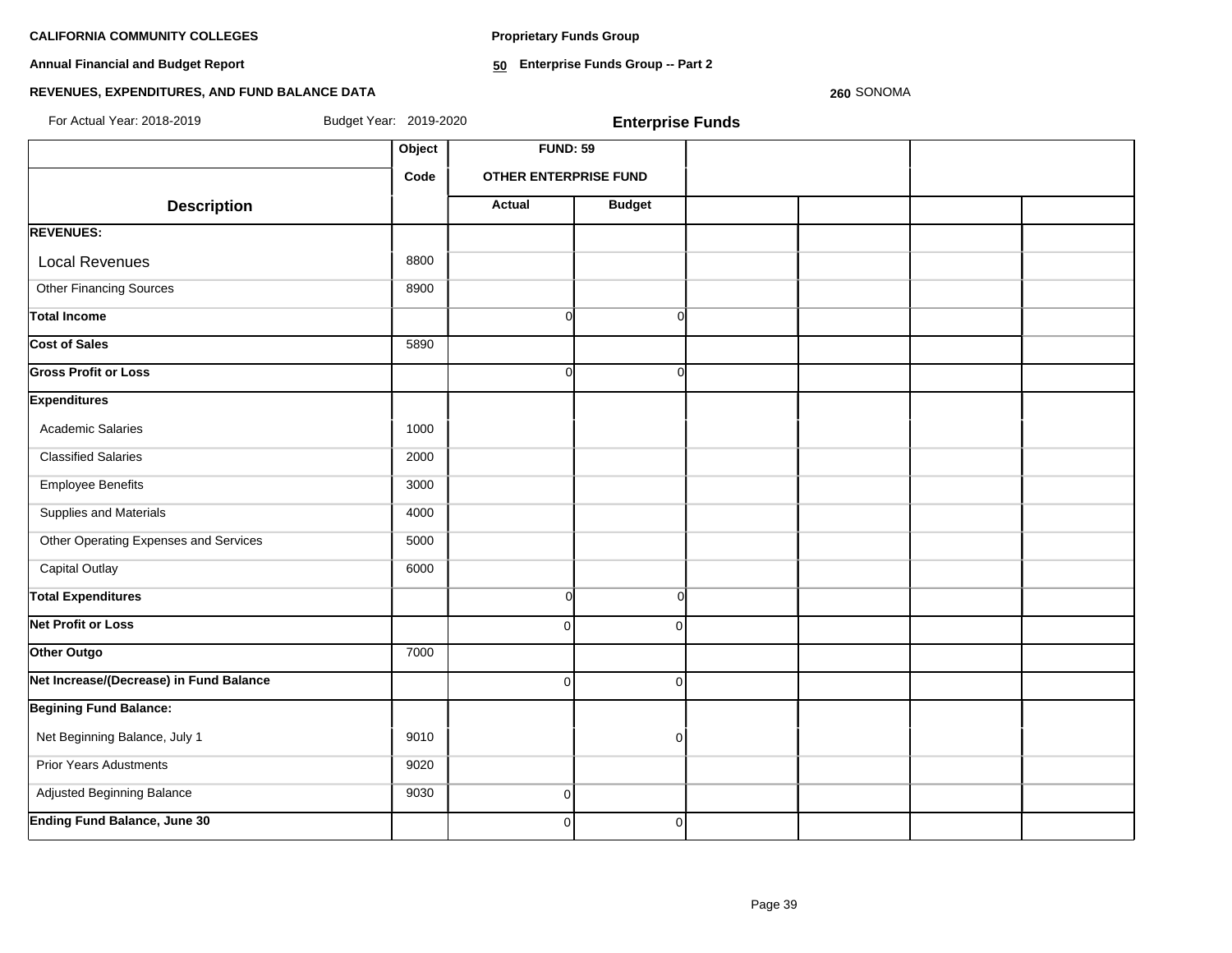**Annual Financial and Budget Report**

**Proprietary Funds Group**

**60 Enterprise Funds Group** 

# **REVENUES, EXPENDITURES, AND FUND BALANCE DATA**

#### **260** SONOMA

| For Actual Year: 2018-2019              | Budget Year: 2019-2020 |                            | <b>Internal Service Funds</b> |                                     |               |  |
|-----------------------------------------|------------------------|----------------------------|-------------------------------|-------------------------------------|---------------|--|
|                                         | Object                 | <b>FUND: 61</b>            |                               | <b>FUND 69</b>                      |               |  |
|                                         | Code                   | <b>SELF-INSURANCE FUND</b> |                               | <b>OTHER INTERNAL SERVICES FUND</b> |               |  |
| <b>Description</b>                      |                        | Actual                     | <b>Budget</b>                 | <b>Actual</b>                       | <b>Budget</b> |  |
| <b>REVENUES:</b>                        |                        |                            |                               |                                     |               |  |
| <b>Local Revenues</b>                   | 8800                   | 1,882,597                  | 1,740,000                     | 52,433                              | 28,000        |  |
| <b>Other Financing Sources</b>          | 8900                   |                            |                               |                                     | 1,800,000     |  |
| <b>Total Income</b>                     |                        | 1,882,597                  | 1,740,000                     | 52,433                              | 1,828,000     |  |
| <b>Expenditures</b>                     |                        |                            |                               |                                     |               |  |
| <b>Academic Salaries</b>                | 1000                   | 20,005                     | 20,000                        |                                     |               |  |
| <b>Classified Salaries</b>              | 2000                   | 14,962                     | 25,000                        |                                     |               |  |
| <b>Employee Benefits</b>                | 3000                   | 1,841                      | 4,363                         | 1,525,827                           | 1,800,000     |  |
| Supplies and Materials                  | 4000                   | 5,775                      | 5,500                         |                                     |               |  |
| Other Operating Expenses and Services   | 5000                   | 2,121,691                  | 1,770,205                     |                                     |               |  |
| <b>Capital Outlay</b>                   | 6000                   | 8,099                      | 10,000                        |                                     |               |  |
| <b>Total Expenditures</b>               |                        | 2,172,373                  | 1,835,068                     | 1,525,827                           | 1,800,000     |  |
| <b>Net Profit or Loss</b>               |                        | (289, 776)                 | (95,068)                      | (1,473,394)                         | 28,000        |  |
| Other Outgo                             | 7000                   | 131,001                    |                               |                                     |               |  |
| Net Increase/(Decrease) in Fund Balance |                        | (420, 777)                 | (95,068)                      | (1,473,394)                         | 28,000        |  |
| <b>Begining Fund Balance:</b>           |                        |                            |                               |                                     |               |  |
| Net Beginning Balance, July 1           | 9010                   | 581,173                    | 160,396                       | 3,080,391                           | 1,606,997     |  |
| <b>Prior Years Adustments</b>           | 9020                   |                            |                               |                                     |               |  |
| Adjusted Beginning Balance              | 9030                   | 581,173                    |                               | 3,080,391                           |               |  |
| Ending Fund Balance, June 30            |                        | 160,396                    | 65,328                        | 1,606,997                           | 1,634,997     |  |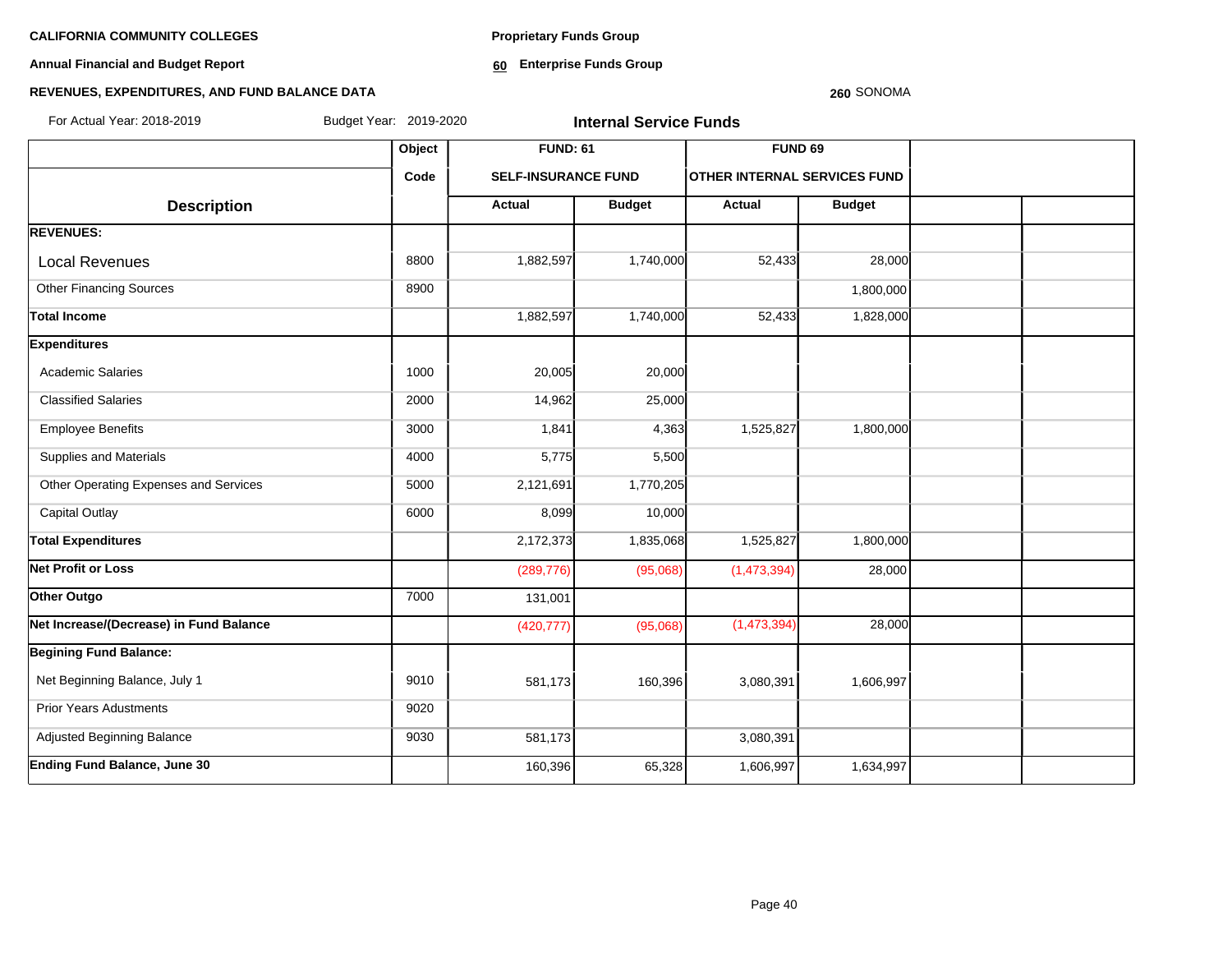**Annual Financial and Budget Report**

**Fiduciary Funds Group**

**70 Fiduciary Funds Group -- Part 1**

#### **260** SONOMA

| For Actual Year: 2018-2019                                |        | Budget Year: 2019-2020<br><b>Fiduciary Funds Group</b> |               |                                                |               |                                   |               |  |  |
|-----------------------------------------------------------|--------|--------------------------------------------------------|---------------|------------------------------------------------|---------------|-----------------------------------|---------------|--|--|
|                                                           | Object | <b>FUND: 71</b>                                        |               | <b>FUND 72</b>                                 |               | <b>FUND 73</b>                    |               |  |  |
|                                                           | Code   | <b>ASSOCIATED STUDENTS TRUST FUND</b>                  |               | <b>REPRESENTATION FEE TRUST</b><br><b>FUND</b> |               | <b>BODY CENTER FEE TRUST FUND</b> |               |  |  |
| <b>Description</b>                                        |        | <b>Actual</b>                                          | <b>Budget</b> | Actual                                         | <b>Budget</b> | Actual                            | <b>Budget</b> |  |  |
| <b>REVENUES:</b>                                          |        |                                                        |               |                                                |               |                                   |               |  |  |
| <b>Federal Revenues</b>                                   | 8100   |                                                        |               |                                                |               |                                   |               |  |  |
| <b>State Revenues</b>                                     | 8600   |                                                        |               |                                                |               |                                   |               |  |  |
| <b>Local Revenues</b>                                     | 8800   | 437,997                                                | 442,000       | 48,613                                         | 41,000        | 177,180                           | 155,000       |  |  |
| <b>Total Income</b>                                       |        | 437,997                                                | 442,000       | 48,613                                         | 41,000        | 177,180                           | 155,000       |  |  |
| <b>Expenditures</b>                                       |        |                                                        |               |                                                |               |                                   |               |  |  |
| <b>Academic Salaries</b>                                  | 1000   |                                                        |               |                                                |               |                                   |               |  |  |
| <b>Classified Salaries</b>                                | 2000   | 27,602                                                 | 27,000        | 30,560                                         | 29,734        | 106,635                           | 97,655        |  |  |
| <b>Employee Benefits</b>                                  | 3000   | 4,675                                                  | 5,000         | 11,707                                         | 13,047        | 37,229                            | 39,330        |  |  |
| Supplies and Materials                                    | 4000   | 8,551                                                  | 10,000        |                                                |               | 2,853                             |               |  |  |
| Other Operating Expenses and Services                     | 5000   | 409,840                                                | 400,000       | 4,939                                          | 7,500         | 16,383                            | 22,800        |  |  |
| <b>Capital Outlay</b>                                     | 6000   |                                                        |               | 3,305                                          |               |                                   |               |  |  |
| <b>Total Expenditures</b>                                 |        | 450,668                                                | 442,000       | 50,511                                         | 50,281        | 163,100                           | 159,785       |  |  |
| <b>Excess /(Deficiency) of Revenues over Expenditures</b> |        | (12, 671)                                              | $\Omega$      | (1,898)                                        | (9, 281)      | 14,080                            | (4,785)       |  |  |
| <b>Other Financing Sources</b>                            | 8900   |                                                        |               |                                                |               |                                   |               |  |  |
| Other Outgo                                               | 7000   |                                                        |               |                                                | 2,800         |                                   |               |  |  |
| Net Increase/(Decrease) in Fund Balance                   |        | (12, 671)                                              | $\Omega$      | (1,898)                                        | (12,081)      | 14,080                            | (4,785)       |  |  |
| <b>Begining Fund Balance:</b>                             |        |                                                        |               |                                                |               |                                   |               |  |  |
| Net Beginning Balance, July 1                             | 9010   | 363,574                                                | 350,903       | 193,347                                        | 191,449       | 251,194                           | 265,274       |  |  |
| <b>Prior Years Adustments</b>                             | 9020   |                                                        |               |                                                |               |                                   |               |  |  |
| Adjusted Beginning Balance                                | 9030   | 363,574                                                |               | 193,347                                        |               | 251,194                           |               |  |  |
| <b>Ending Fund Balance, June 30</b>                       |        | 350,903                                                | 350,903       | 191,449                                        | 179,368       | 265,274                           | 260,489       |  |  |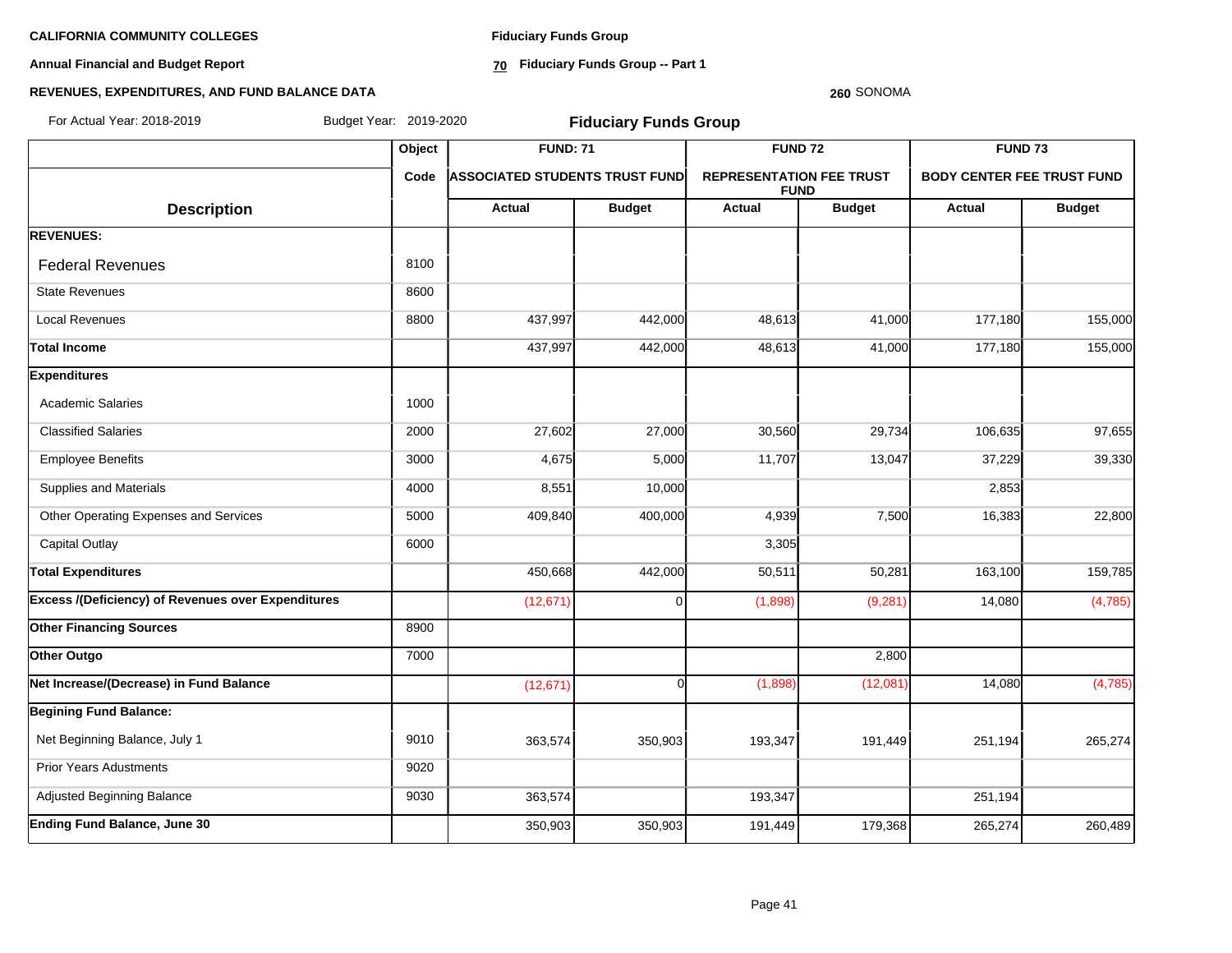**Annual Financial and Budget Report**

**Fiduciary Funds Group**

**70 Fiduciary Funds Group -- Part 2**

#### **260** SONOMA

| For Actual Year: 2018-2019                                | Budget Year: 2019-2020 |                                 | <b>Fiduciary Funds Group</b> |                                     |                |                |                              |
|-----------------------------------------------------------|------------------------|---------------------------------|------------------------------|-------------------------------------|----------------|----------------|------------------------------|
|                                                           | Object                 | <b>FUND: 74</b>                 |                              | FUND <sub>75</sub>                  |                |                | <b>FUND 76</b>               |
|                                                           | Code                   | <b>FINANCIAL AID TRUST FUND</b> |                              | <b>SCHOLARSHIP &amp; LOAN TRUST</b> | <b>FUND</b>    |                | <b>INVESTMENT TRUST FUND</b> |
| <b>Description</b>                                        |                        | Actual                          | <b>Budget</b>                | <b>Actual</b>                       | <b>Budget</b>  | <b>Actual</b>  | <b>Budget</b>                |
| <b>REVENUES:</b>                                          |                        |                                 |                              |                                     |                |                |                              |
| <b>Federal Revenues</b>                                   | 8100                   | 14,708,158                      | 15,000,000                   |                                     |                |                |                              |
| <b>State Revenues</b>                                     | 8600                   | 2,983,808                       | 3,000,000                    |                                     |                |                |                              |
| <b>Local Revenues</b>                                     | 8800                   |                                 |                              | 2,486,812                           | 2,500,000      |                |                              |
| <b>Total Income</b>                                       |                        | 17,691,966                      | 18,000,000                   | 2,486,812                           | 2,500,000      | $\Omega$       | $\overline{0}$               |
| <b>Expenditures</b>                                       |                        |                                 |                              |                                     |                |                |                              |
| <b>Academic Salaries</b>                                  | 1000                   |                                 |                              |                                     |                |                |                              |
| <b>Classified Salaries</b>                                | 2000                   |                                 |                              |                                     |                |                |                              |
| <b>Employee Benefits</b>                                  | 3000                   |                                 |                              |                                     |                |                |                              |
| Supplies and Materials                                    | 4000                   |                                 |                              |                                     |                |                |                              |
| Other Operating Expenses and Services                     | 5000                   | 42,857                          |                              |                                     |                |                |                              |
| <b>Capital Outlay</b>                                     | 6000                   |                                 |                              |                                     |                |                |                              |
| <b>Total Expenditures</b>                                 |                        | 42,857                          | $\Omega$                     | $\Omega$                            | $\Omega$       | $\Omega$       | $\overline{0}$               |
| <b>Excess /(Deficiency) of Revenues over Expenditures</b> |                        | 17,649,109                      | 18,000,000                   | 2,486,812                           | 2,500,000      | $\Omega$       | $\Omega$                     |
| <b>Other Financing Sources</b>                            | 8900                   |                                 |                              |                                     |                |                |                              |
| Other Outgo                                               | 7000                   | 17,649,109                      | 18,000,000                   | 2,486,812                           | 2,500,000      |                |                              |
| Net Increase/(Decrease) in Fund Balance                   |                        | $\Omega$                        | ∩                            |                                     |                | C              | $\Omega$                     |
| <b>Begining Fund Balance:</b>                             |                        |                                 |                              |                                     |                |                |                              |
| Net Beginning Balance, July 1                             | 9010                   | $\Omega$                        | 0                            | 0                                   | $\Omega$       |                | $\overline{0}$               |
| <b>Prior Years Adustments</b>                             | 9020                   |                                 |                              |                                     |                |                |                              |
| Adjusted Beginning Balance                                | 9030                   | $\overline{0}$                  |                              | $\mathbf 0$                         |                | $\overline{0}$ |                              |
| <b>Ending Fund Balance, June 30</b>                       |                        | $\overline{0}$                  | $\overline{0}$               | $\mathbf 0$                         | $\overline{0}$ | $\overline{0}$ | $\overline{0}$               |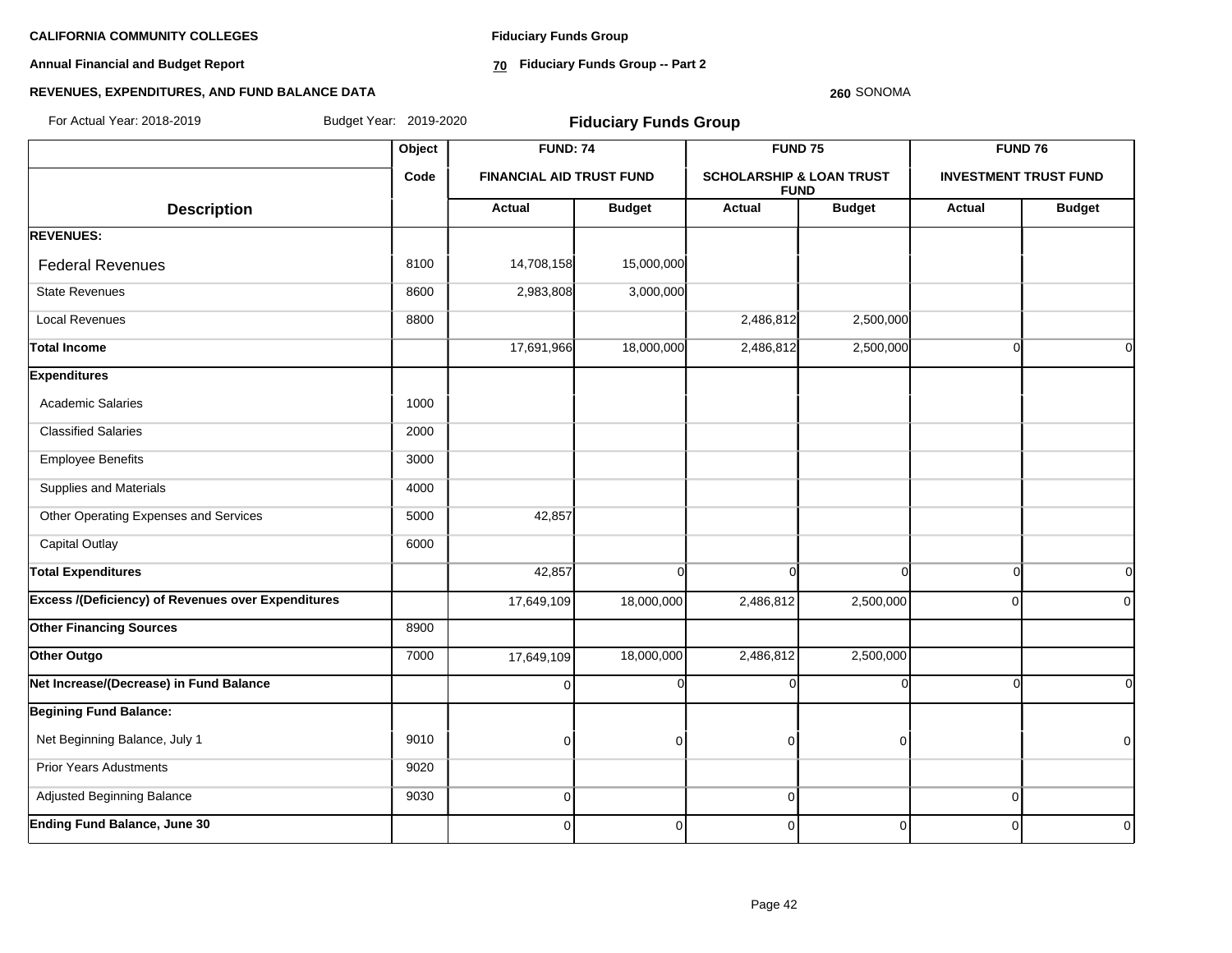**Annual Financial and Budget Report**

**Fiduciary Funds Group**

**70 Fiduciary Funds Group -- Part 3**

### **260** SONOMA

| For Actual Year: 2018-2019                                | Budget Year: 2019-2020 |                | <b>Fiduciary Funds Group</b>     |                          |               |
|-----------------------------------------------------------|------------------------|----------------|----------------------------------|--------------------------|---------------|
|                                                           | Object                 |                | <b>FUND: 77</b>                  | <b>FUND 79</b>           |               |
|                                                           | Code                   |                | DEFERRED COMPENSATION TRUST FUND | <b>OTHER TRUST FUNDS</b> |               |
| <b>Description</b>                                        |                        | <b>Actual</b>  | <b>Budget</b>                    | <b>Actual</b>            | <b>Budget</b> |
| <b>REVENUES:</b>                                          |                        |                |                                  |                          |               |
| <b>Federal Revenues</b>                                   | 8100                   |                |                                  |                          |               |
| <b>State Revenues</b>                                     | 8600                   |                |                                  |                          |               |
| <b>Local Revenues</b>                                     | 8800                   |                |                                  |                          |               |
| <b>Total Income</b>                                       |                        | $\Omega$       | $\Omega$                         | $\Omega$                 | 0I            |
| <b>Expenditures</b>                                       |                        |                |                                  |                          |               |
| <b>Academic Salaries</b>                                  | 1000                   |                |                                  |                          |               |
| <b>Classified Salaries</b>                                | 2000                   |                |                                  |                          |               |
| <b>Employee Benefits</b>                                  | 3000                   |                |                                  |                          |               |
| Supplies and Materials                                    | 4000                   |                |                                  |                          |               |
| Other Operating Expenses and Services                     | 5000                   |                |                                  |                          |               |
| <b>Capital Outlay</b>                                     | 6000                   |                |                                  |                          |               |
| <b>Total Expenditures</b>                                 |                        | <sub>0</sub>   | $\overline{0}$                   | $\Omega$                 | 0l            |
| <b>Excess /(Deficiency) of Revenues over Expenditures</b> |                        | $\Omega$       | $\Omega$                         | $\mathbf 0$              | 0             |
| <b>Other Financing Sources</b>                            | 8900                   |                |                                  |                          |               |
| Other Outgo                                               | 7000                   |                |                                  |                          |               |
| Net Increase/(Decrease) in Fund Balance                   |                        | $\overline{0}$ | $\overline{0}$                   | $\Omega$                 | οI            |
| <b>Begining Fund Balance:</b>                             |                        |                |                                  |                          |               |
| Net Beginning Balance, July 1                             | 9010                   |                | $\Omega$                         | $\overline{0}$           | $\mathbf 0$   |
| <b>Prior Years Adustments</b>                             | 9020                   |                |                                  |                          |               |
| Adjusted Beginning Balance                                | 9030                   | $\overline{0}$ |                                  | $\mathbf 0$              |               |
| Ending Fund Balance, June 30                              |                        | $\mathbf 0$    | $\overline{0}$                   | $\mathbf 0$              | $\mathbf 0$   |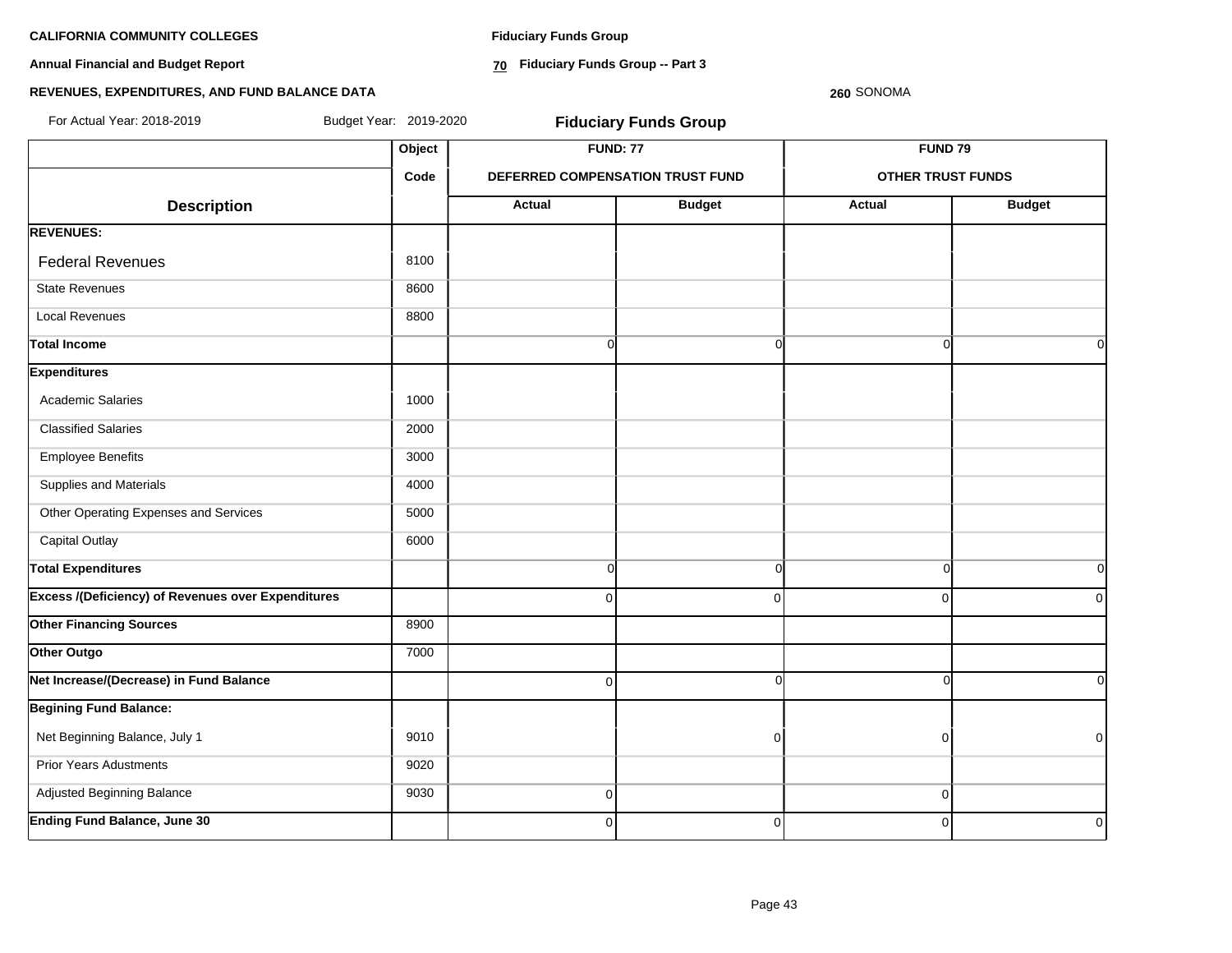**Interfund Transfer Report**

# **Annual Financial and Budget Report**

### **SUPPLEMENTAL DATA**

# **For Actual Year: 2018-2019** District ID: 260 Name: SONOMA

|                   | $1$ VI Actual Teal. $2010 - 2019$  |                   | DISTINT ID. ZOU<br><b>NAME.</b> SUNUMA |                    |
|-------------------|------------------------------------|-------------------|----------------------------------------|--------------------|
| <b>Fund</b>       |                                    | Fund              |                                        | Amount             |
| Number In         | <b>Fund Name</b>                   | <b>Number Out</b> | <b>Fund Name</b>                       | <b>Transferred</b> |
| $12 \overline{ }$ | <b>IRESTRICTED SUBFUND</b>         | 11                | UNRESTRICTED SUBFUND                   | 4,122,801          |
| 33                | ICHILD DEVELOPMENT FUND            | 11                | UNRESTRICTED SUBFUND                   | 371,479            |
| 34                | <b>IFARM OPERATION FUND</b>        | 11                | UNRESTRICTED SUBFUND                   | 150,000            |
| 39                | <b>JOTHER SPECIAL REVENUE FUND</b> | 11                | IUNRESTRICTED SUBFUND                  | 192,000            |
| 11                | <b>I</b> UNRESTRICTED SUBFUND      | 12                | <b>IRESTRICTED SUBFUND</b>             | 300,575            |
| 11                | <b>I</b> UNRESTRICTED SUBFUND      | 61                | <b>ISELF-INSURANCE FUND</b>            | 131,001            |
| 11                | <b>IUNRESTRICTED SUBFUND</b>       | 72                | ISTUDENT REPRESENTATION FEE TRUST FUND | 3,305              |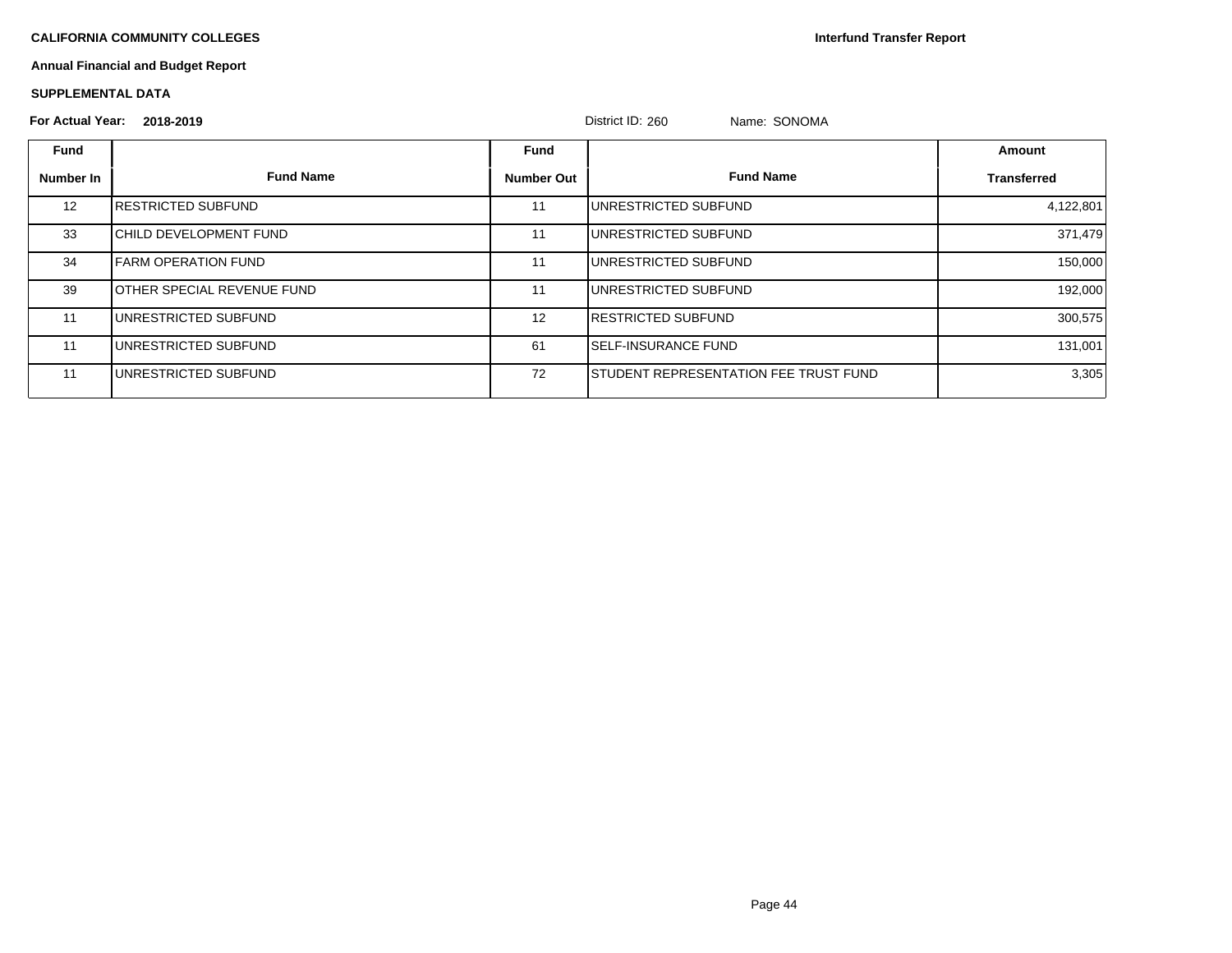| <b>Annual Financial and Budget Report</b> |                        |                |                               | <b>Lottery Actual Report</b> |                |                           |             |
|-------------------------------------------|------------------------|----------------|-------------------------------|------------------------------|----------------|---------------------------|-------------|
| <b>SUPPLEMENTAL DATA</b>                  |                        |                |                               | L10 GENERAL FUND             |                |                           |             |
| For Actual Year: 2018-2019                | Budget Year: 2019-2020 |                | District ID: 260              |                              | Name: SONOMA   |                           |             |
| <b>Activity Classification</b>            | <b>Activity Code</b>   |                | <b>Unrestricted</b>           |                              |                | <b>Restricted Prop 20</b> |             |
| Lottery Adjustments and Proceeds:         |                        |                |                               |                              |                |                           |             |
| Net Beginning Balance, July 1             | 9010                   |                |                               |                              |                |                           |             |
| Adjustments                               | 9020                   |                |                               |                              |                |                           |             |
| Adjusted Beginning Balance                | 9030                   |                | $\overline{0}$                |                              |                | $\mathbf 0$               |             |
| Actual Fiscal Year Data                   |                        |                |                               |                              |                |                           |             |
| <b>State Lottery Proceeds:</b>            | 8681                   |                | 3,320,475                     |                              |                | 1,102,672                 |             |
|                                           |                        |                |                               |                              |                | Instructional             |             |
|                                           |                        |                | Instructional & Institutional |                              |                | <b>Materials</b>          |             |
|                                           |                        |                | Unrestricted                  |                              |                | Propostition 20           | Total       |
|                                           |                        | Instructional  | Support                       | Support                      |                |                           |             |
|                                           |                        | Activities     | Activities                    | Activities                   | Total          | Instructional             |             |
|                                           |                        | (AC 0100-5900) | (AC 6000-6700)                | (AC 6800-7390)               | Unrestricted   | (AC 0100-4900)            |             |
| <b>Expenditures</b>                       |                        |                |                               |                              |                |                           |             |
| <b>Academic Salaries</b>                  | 1000                   |                | 698,939                       |                              | 698,939        |                           | 698,939     |
| <b>Classified Salaries</b>                | 2000                   |                | 1,976,912                     |                              | 1,976,912      |                           | 1,976,912   |
| <b>Employee Benefits</b>                  | 3000                   |                | 644,624                       |                              | 644,624        |                           | 644,624     |
| <b>Supplies &amp; Materials</b>           | 4000                   |                |                               |                              |                |                           |             |
| Software                                  | 4100                   |                |                               |                              | 0              | 25,158                    | 25,158      |
| Books, Magazines, & Periodicals           | 4200                   |                |                               |                              | $\overline{0}$ | 111                       | 111         |
| Instructional Supplies & Materials        | 4300                   |                |                               |                              | $\overline{0}$ | 863,520                   | 863,520     |
| Noninstructional Supplies & Mtrls         | 4400                   |                |                               |                              | $\mathbf 0$    |                           |             |
| <b>Total Supplies and Materials</b>       |                        | $\mathbf 0$    | $\overline{0}$                | $\Omega$                     | $\overline{0}$ | 888,789                   | 888,789     |
| Other Operating Expenses and Services     | 5000                   |                |                               |                              | $\Omega$       | 152,654                   | 152,654     |
| Capital Outlay                            | 6000                   |                |                               |                              |                |                           |             |
| Library Books                             | 6300                   |                |                               |                              | $\overline{0}$ | 61,229                    | 61,229      |
| Equipment                                 | 6400                   |                |                               |                              |                |                           |             |
| Equipment - Additional                    | 6410                   |                |                               |                              | $\mathbf 0$    |                           | $\Omega$    |
| Equipment - Replacement                   | 6420                   |                |                               |                              | $\mathbf 0$    |                           | $\Omega$    |
| <b>Total Capital Outlay</b>               |                        | $\mathbf 0$    | $\overline{0}$                | $\Omega$                     | $\mathbf 0$    | 61,229                    | 61,229      |
| Other Outgo                               | 7000                   |                |                               |                              | $\mathbf 0$    |                           | $\mathbf 0$ |
| <b>Total Expenditures</b>                 |                        | 0              | 3,320,475                     | $\Omega$                     | 3,320,475      | 1,102,672                 | 4,423,147   |
| <b>Ending Balance</b>                     |                        |                |                               |                              | $\overline{0}$ | $\overline{0}$            | $\Omega$    |

**CALIFORNIA COMMUNITY COLLEGES Receipt and Expenditures of Lottery Proceeds**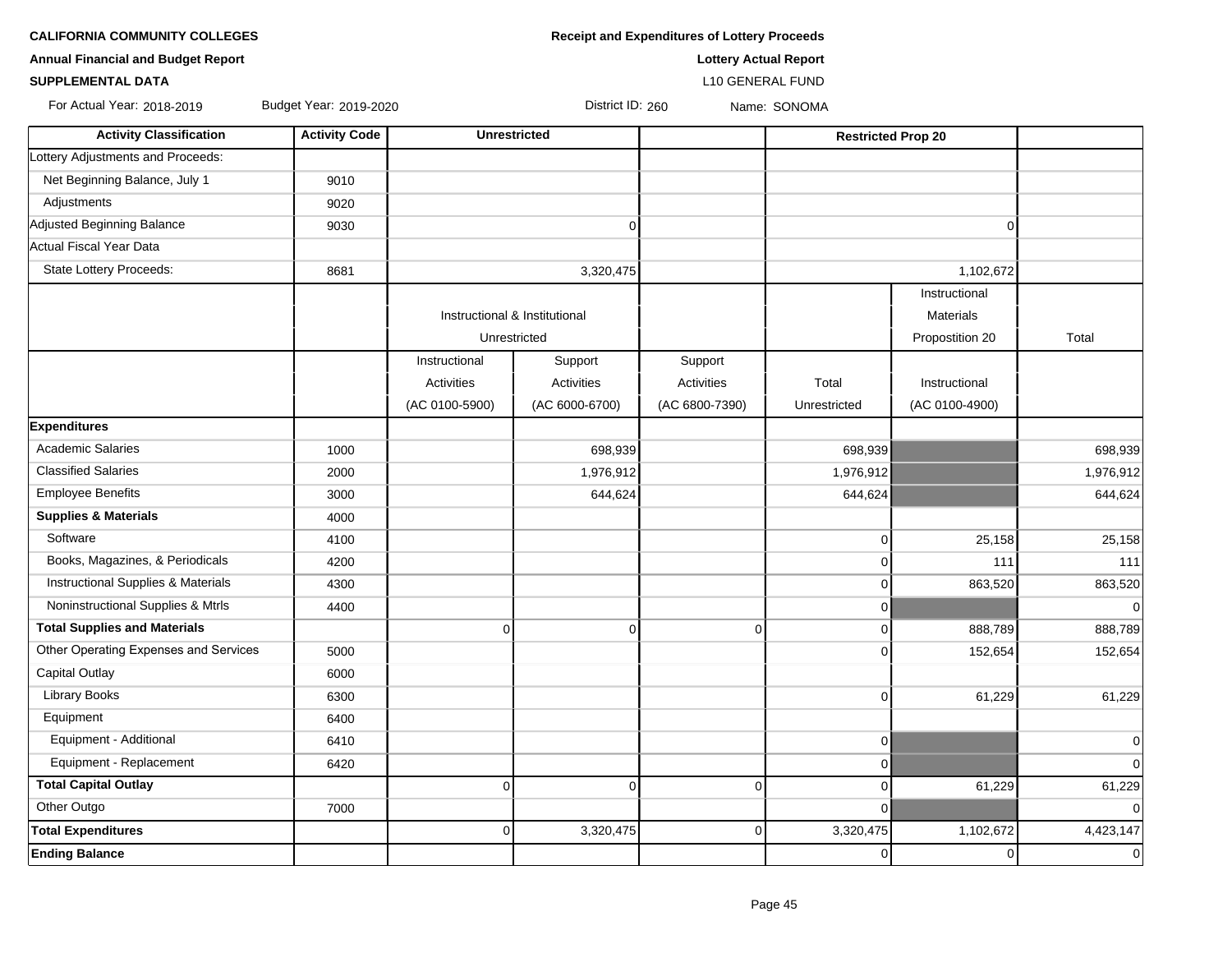| <b>CALIFORNIA COMMUNITY COLLEGES</b> | <b>Receipt and Expenditures of Lottery Proceeds</b> |
|--------------------------------------|-----------------------------------------------------|
|--------------------------------------|-----------------------------------------------------|

**Annual Financial and Budget Report Lottery Budget Report**

# **SUPPLEMENTAL DATA** L10 GENERAL FUND

For Actual Year: 2018-2019 Budget Year: 2019-2020 District ID: 260 Name: SONOMA

| <b>Activity Classification</b>                | <b>Activity Code</b> |                   | <b>Unrestricted</b>                      |                   | <b>Restricted Prop 20</b> |                        |              |
|-----------------------------------------------|----------------------|-------------------|------------------------------------------|-------------------|---------------------------|------------------------|--------------|
| Lottery Adjustments and Proceeds:             |                      |                   |                                          |                   |                           |                        |              |
| Net Beginning Balance, July 1                 | 9010                 |                   |                                          |                   |                           |                        |              |
| Adjustments                                   | 9020                 |                   |                                          |                   |                           |                        |              |
| Adjusted Beginning Balance                    | 9030                 |                   | $\overline{0}$                           |                   |                           | $\Omega$               |              |
| Budget Fiscal Year Data                       |                      |                   |                                          |                   |                           |                        |              |
| State Lottery Proceeds:                       | 8681                 |                   | 3,047,234                                |                   |                           | 1,075,494              |              |
|                                               |                      |                   |                                          |                   |                           | Instructional          |              |
|                                               |                      |                   | <b>Instructional &amp; Institutional</b> |                   |                           | <b>Materials</b>       |              |
|                                               |                      |                   | <b>Unrestricted</b>                      |                   |                           | <b>Propostition 20</b> | <b>Total</b> |
|                                               |                      | Instructional     | <b>Support</b>                           | <b>Support</b>    |                           |                        |              |
|                                               |                      | <b>Activities</b> | <b>Activities</b>                        | <b>Activities</b> | <b>Total</b>              | <b>Instructional</b>   |              |
|                                               |                      | (AC 0100-5900)    | (AC 6000-6700)                           | (AC 6800-7390)    | Unrestricted              | (AC 0100-4900)         |              |
| <b>Expenditures</b>                           |                      |                   |                                          |                   |                           |                        |              |
| <b>Academic Salaries</b>                      | 1000                 |                   | 657,084                                  |                   | 657,084                   |                        | 657,084      |
| <b>Classified Salaries</b>                    | 2000                 |                   | 1,858,528                                |                   | 1,858,528                 |                        | 1,858,528    |
| <b>Employee Benefits</b>                      | 3000                 |                   | 531,622                                  |                   | 531,622                   |                        | 531,622      |
| <b>Supplies &amp; Materials</b>               | 4000                 |                   |                                          |                   |                           |                        |              |
| Software                                      | 4100                 |                   |                                          |                   | $\Omega$                  | 23,505                 | 23,505       |
| Books, Magazines, & Periodicals               | 4200                 |                   |                                          |                   | $\Omega$                  | 911                    | 911          |
| <b>Instructional Supplies &amp; Materials</b> | 4300                 |                   |                                          |                   | O                         | 1,051,078              | 1,051,078    |
| Noninstructional Supplies & Mtrls             | 4400                 |                   |                                          |                   | $\mathbf 0$               |                        | $\mathbf 0$  |
| <b>Total Supplies and Materials</b>           |                      | $\mathbf 0$       | $\overline{0}$                           | $\overline{0}$    | 0                         | 1,075,494              | 1,075,494    |
| Other Operating Expenses and Services         | 5000                 |                   |                                          |                   | $\Omega$                  |                        | $\Omega$     |
| <b>Capital Outlay</b>                         | 6000                 |                   |                                          |                   |                           |                        |              |
| <b>Library Books</b>                          | 6300                 |                   |                                          |                   | 0                         |                        | $\mathbf 0$  |
| Equipment                                     | 6400                 |                   |                                          |                   |                           |                        |              |
| Equipment - Additional                        | 6410                 |                   |                                          |                   | $\overline{0}$            |                        | $\mathbf 0$  |
| Equipment - Replacement                       | 6420                 |                   |                                          |                   | $\Omega$                  |                        | $\mathbf 0$  |
| <b>Total Capital Outlay</b>                   |                      | $\mathbf 0$       | $\overline{0}$                           | $\Omega$          | $\Omega$                  |                        | $\mathbf 0$  |
| Other Outgo                                   | 7000                 |                   |                                          |                   | $\Omega$                  |                        | $\Omega$     |
| <b>Total Expenditures</b>                     |                      | 0                 | 3,047,234                                | $\overline{0}$    | 3,047,234                 | 1,075,494              | 4,122,728    |
| <b>Ending Balance</b>                         |                      |                   |                                          |                   | $\mathbf 0$               | $\overline{0}$         |              |
|                                               |                      |                   |                                          |                   |                           |                        |              |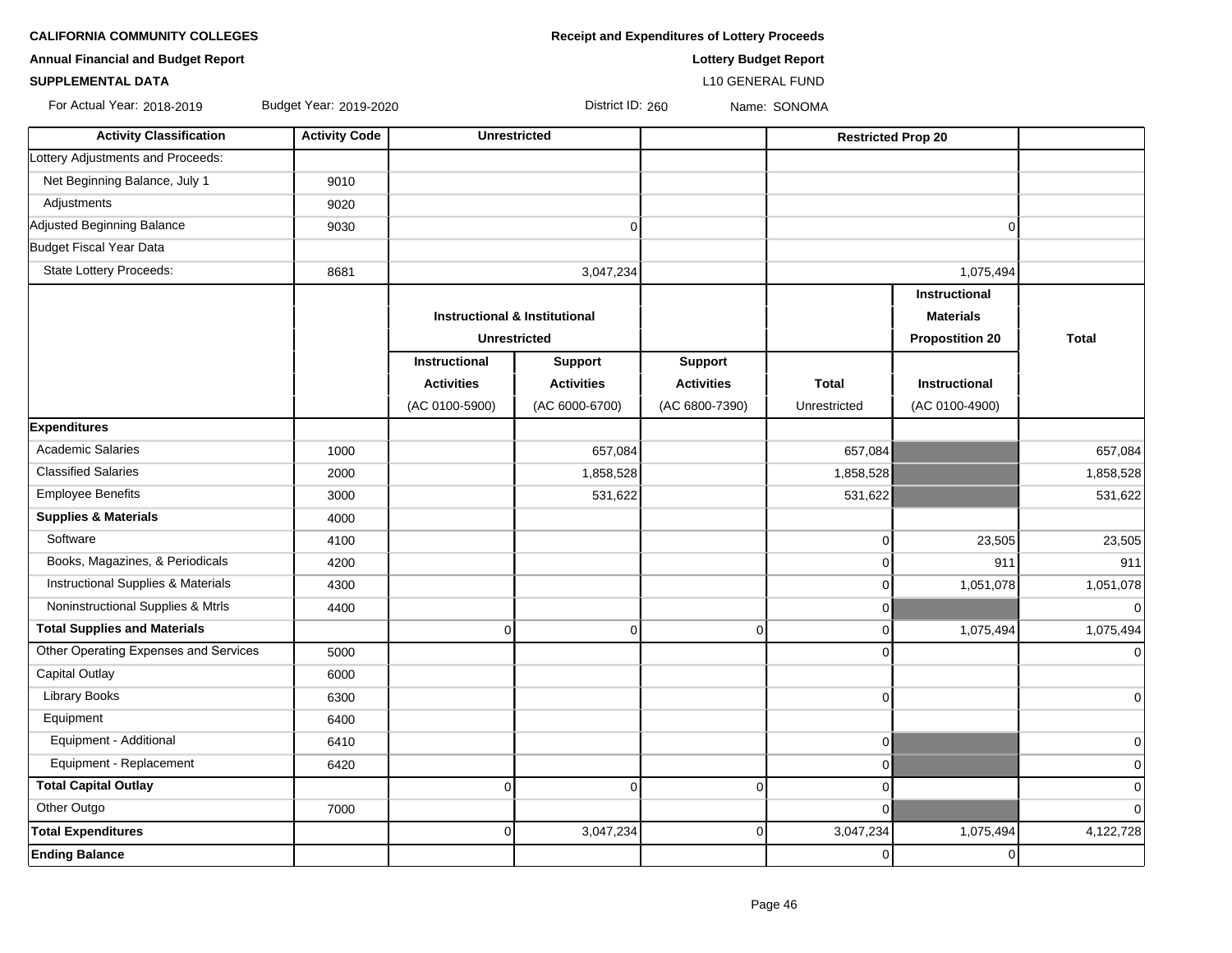# **Annual Financial and Budget Report**

For Actual Year: 2018-2019 District ID: 260 Name: SONOMA

**EPA Revenue** 18,633,975

|                                 |           | <b>Salaries and</b> | Operating       | Capital    |              |
|---------------------------------|-----------|---------------------|-----------------|------------|--------------|
|                                 | Activity  | <b>Benefits</b>     | <b>Expenses</b> | Outlay     |              |
| <b>Activity Classification</b>  | Code      | (Obj 1000-3000)     | (Obj 4000-5000) | (Obj 6000) | <b>Total</b> |
| <b>Instructional Activities</b> | 0100-5900 | 18,633,975          |                 |            | 18,633,975   |
| <b>TOTAL</b>                    |           | 18,633,975          |                 | 01         | 18,633,975   |